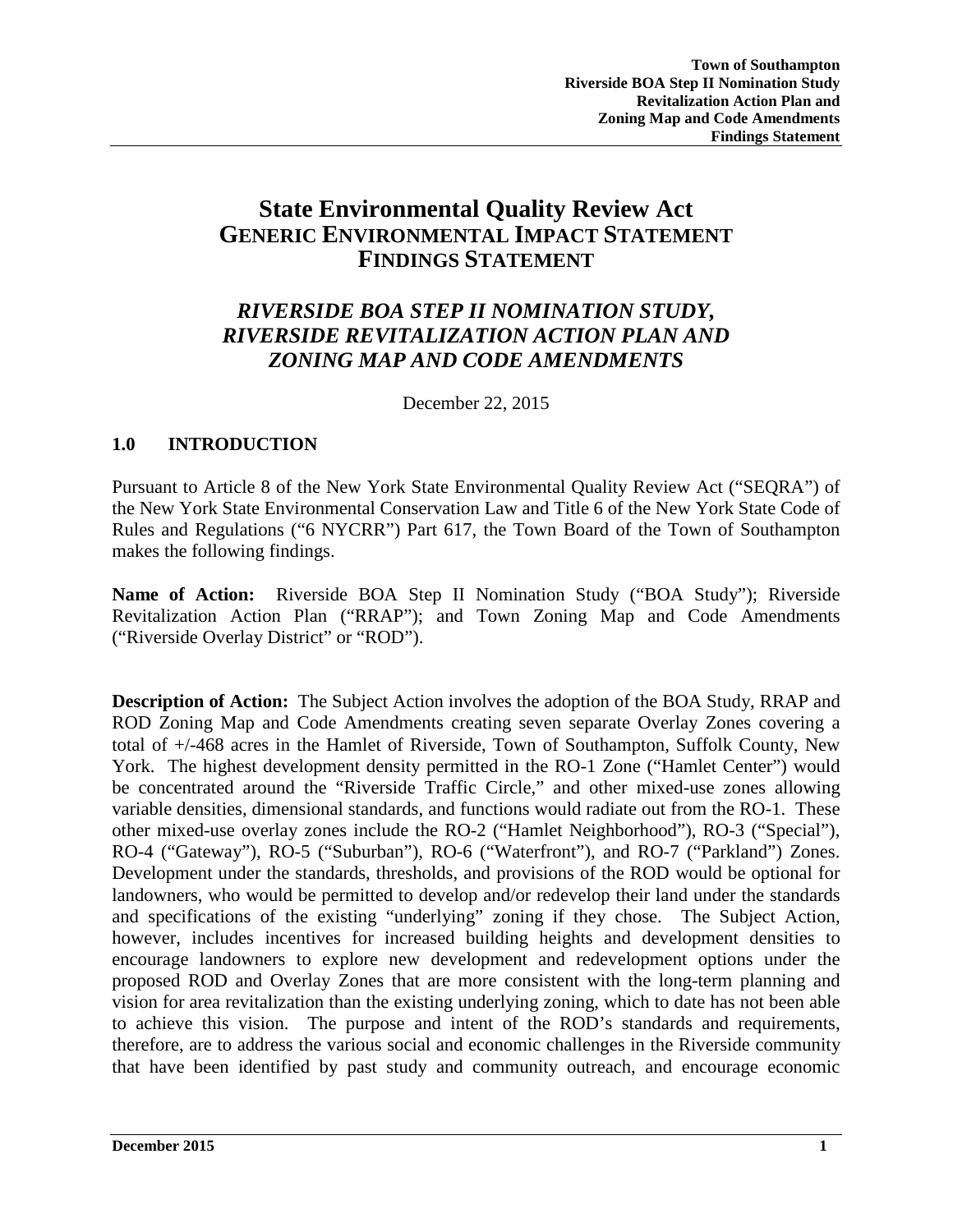development through the creation of a carefully planned, form-based, mixed-use revitalization overlay district.

The ROD's Overlay Zones (RO-1, RO-2, RO-3, RO-4, RO-5, RO-6 and RO-7) will encourage a mix of possible retail stores, restaurants, offices, service-related businesses, hotels, light industries, artisan production, cultural and recreational facilities, open spaces, advanced care facilities, and diverse living options, along with improved transportation infrastructure, parking lots/garages and on-street parking, pedestrian corridors, a state-of-the-art sewage treatment plant, public and private open spaces, and facilitated access to the Peconic River and preserved open spaces. The ROD's Overlay Zones are intended to provide the flexibility to allow for various types of land uses, at appropriate building heights, development densities, and building and site design options radiating out from a central hamlet core and strive to promote desirable development and redevelopment by incentivizing a mix of viable land uses (e.g., commercial/retail storefronts, offices, and upper-level dwelling units) on assembled properties or individual parcels. The proposed Overlay Zones will promote the establishment of a distinctive walkable Riverside Hamlet Center that will augment the community's character and "sense of place," improve the aesthetic quality of the built environment, restore brownfield sites, enhance the overall quality of life of its residents, offer incentives for local investment, create new employment opportunities, provide a variety of goods and services to residents, their guests and passersby, expand and diversify the local housing stock, create jobs, stimulate additional economic activity and promote fiscal well-being.

When an applicant opts into a specified action under one of the Overlay Zones, they must adhere to the land use restrictions, dimensional standards, design criteria, and community benefit and fee requirements of the overlay zoning to become eligible to receive density and building height bonuses that incentivize development under the proposed zoning. Future actions must also demonstrate consistency with the mitigations and future actions provided in this Findings Statement and comply with the applicable requirements of SEQRA.

# **SEQRA Classification:** Type I Action

**Location:** The 468-acre Riverside Overlay District ("ROD") is located in the Hamlet of Riverside, Town of Southampton, Suffolk County, New York (see attached map).

**Lead Agency:** Town of Southampton Town Board, Town Hall, 116 Hampton Road, Southampton, New York 11968

**Date Generic Environmental Impact Statement Filed:** December 8, 2015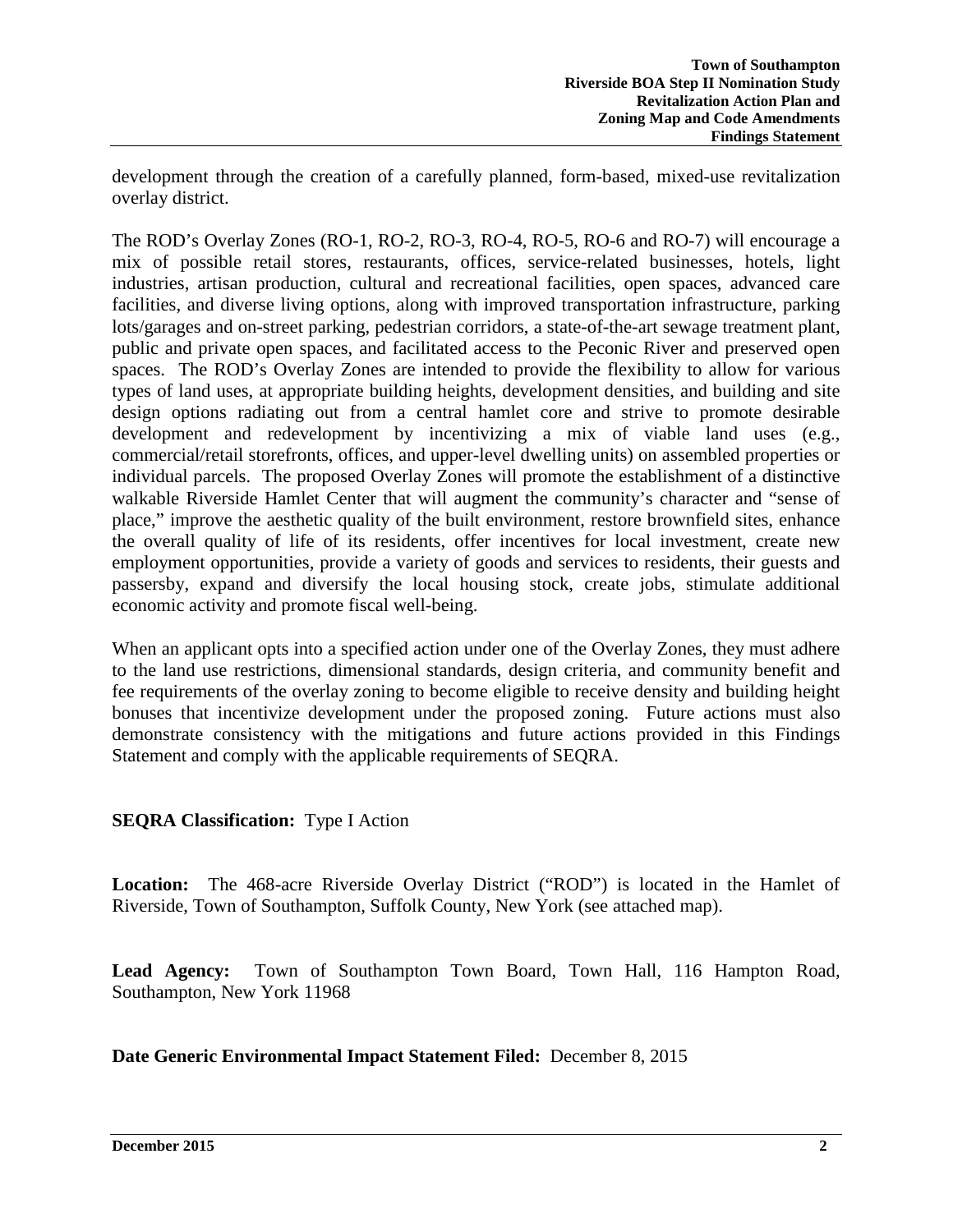#### **Contact for Additional Information:**

Kyle P. Collins, AICP, Town Planning and Development Administrator Town of Southampton 116 Hampton Road Southampton, New York 11968 (631) 702-1800

**Standards for Findings Statement Preparation and Review:** The Town Board of the Town of Southampton ("Town Board") as Lead Agency must review the Draft Generic Environmental Impact Statement ("DGEIS") and Final Generic Environmental Impact Statement ("FGEIS"), which together constitute the complete Generic Environmental Impact Statement ("GEIS"), and certify through its preparation, analysis and adoption of this Findings Statement that it has:

- considered the relevant environmental impacts, facts and conclusions disclosed in the DGEIS, FGEIS, and Findings Statement;
- weighed and balanced the relevant environmental impacts with social, economic and other considerations;
- met the requirements of 6 NYCRR Part 617;
- provided a rationale for its decision; and
- found that consistent with social, economic and other essential considerations from among the reasonable alternatives available, the action described herein is one that avoids or minimizes adverse environmental impacts to the maximum extent practicable; and that adverse environmental impacts will be avoided or minimized to the maximum extent practicable by incorporating as conditions to the decision those mitigation measures that were identified as practicable during the environmental review process.

**Background and History of the Subject Action:** On August 22, 2013, the Town of Southampton issued a Request for Qualifications (RFQ) which sought responses by qualified and eligible Master Developers to guide the Town in formulating a Riverside Revitalization Action Plan (RRAP) in order to assist the Town and Riverside in meeting the Hamlet's social, economic, land development, and environmental protection goals. Master Developer, "Renaissance Downtowns" (RD) responded to the Tonw's RFQ for the Master Developer's position and was ultimately selected by the Town Board as the most qualified respondent and given the responsibility of assisting in creating the RRAP and the implementing policies contained in the ROD Code.

On October 17, 2013, in recognition of the needs of the Riverside community and the Town's abilities in overseeing and guiding the implementation of necessary actions to address them, Governor Cuomo announced that the Town Department of Land Management (DLM) was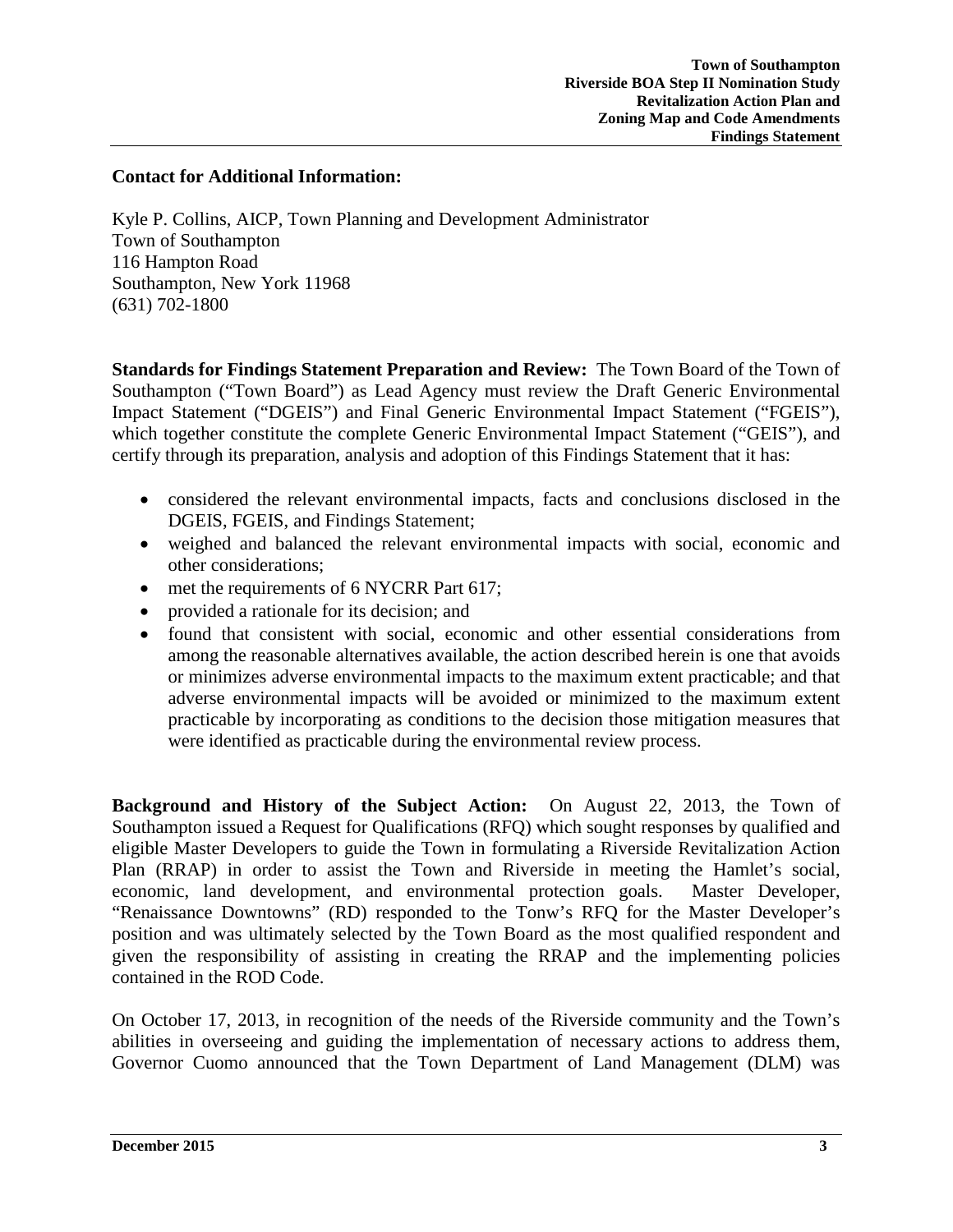awarded a grant through the New York State Department of State (NYSDOS) for the preparation of a Brownfield Opportunity Area (BOA) Step II Nomination Study and RRAP.

RD entered into a Public-Private Partnership with the Town of Southampton by signing a Master Developer Agreement (MDA) on April 16, 2014. The MDA required RD to work with the Town and the Riverside community and its many public and private stakeholders to create the RRAP and implement viable and proven planning strategies and placemaking techniques. RD was to work with the Town in close partnership early in the planning process to develop policies and standards, refine development concepts, test market assumptions, obtain regulatory approvals, secure financing and successfully implement a multi-stage development program for the ROD. Through the use of its proprietary Crowdsourced Placemaking and Unified Development Approach, RD created a platform whereby community driven ideas for revitalization could be analyzed and thoroughly vetted. This process, and in particular, the steps taken in creating, presenting and refining the RRAP and ROD, involved considerable community, agency, and public service provider outreach and input and included an examination of a variety of existing land use, zoning, environmental protection, traffic control, and capital infrastructure improvements studies, which guided the content and direction of the RRAP.

The primary community revitalization objectives to be achieved by the BOA program included identification of blighted properties, removal of blighted structures, property upgrades through redevelopment, and attraction of new commercial uses to the area that will provide needed goods, services and jobs to the community, along with tax ratables to alleviate the Hamlet's school tax burden.The primary responsibilities of NP&V in preparing the GEIS was to assist the Town in identify the benefits of the Subject Action, its impacts, the impact avoidance and mitigation strategies that are practicable, as well as to consider alternatives for the Subject Action and ensure compliance to the standards and procedural requirements of SEQRA.

**SEQRA Review Process:** In July 2015, the Town accepted the RRAP, which included the draft ROD Zoning Map and Code Amendments for public review. On August 20, 2015, Town staff, with assistance from NP&V prepared an Environmental Assessment Form (EAF) Part 1 to assess the potential for moderate to large impacts from the Subject Action. The Town Board, on August 25, 2015, accepted the EAF, tentatively identified the Subject Action as a Type I Action pursuant to SEQRA, and began Lead Agency coordination. An EAF Part 2 was subsequently prepared, and since the potential for one or more moderate to large impacts was identified from the Subject Action, an EAF Part 3 was prepared. On September 24, 2015, the Southampton Town Board, by Town Board resolution, officially assumed "Lead Agency" status upon completion of the coordination process, formally identified the Subject Action as a Type I Action, determined that one or more significant environmental impacts may result from the Action, and determined the anticipated level of significance by issuing a Positive Declaration pursuant to SEQRA. A New York State Department of Environmental Conservation (NYSDEC) Environmental Notice Bulletin (ENB) Positive Declaration notice was subsequently filed with the NYSDEC indicating that a Positive Declaration had been issued in this matter, and applicable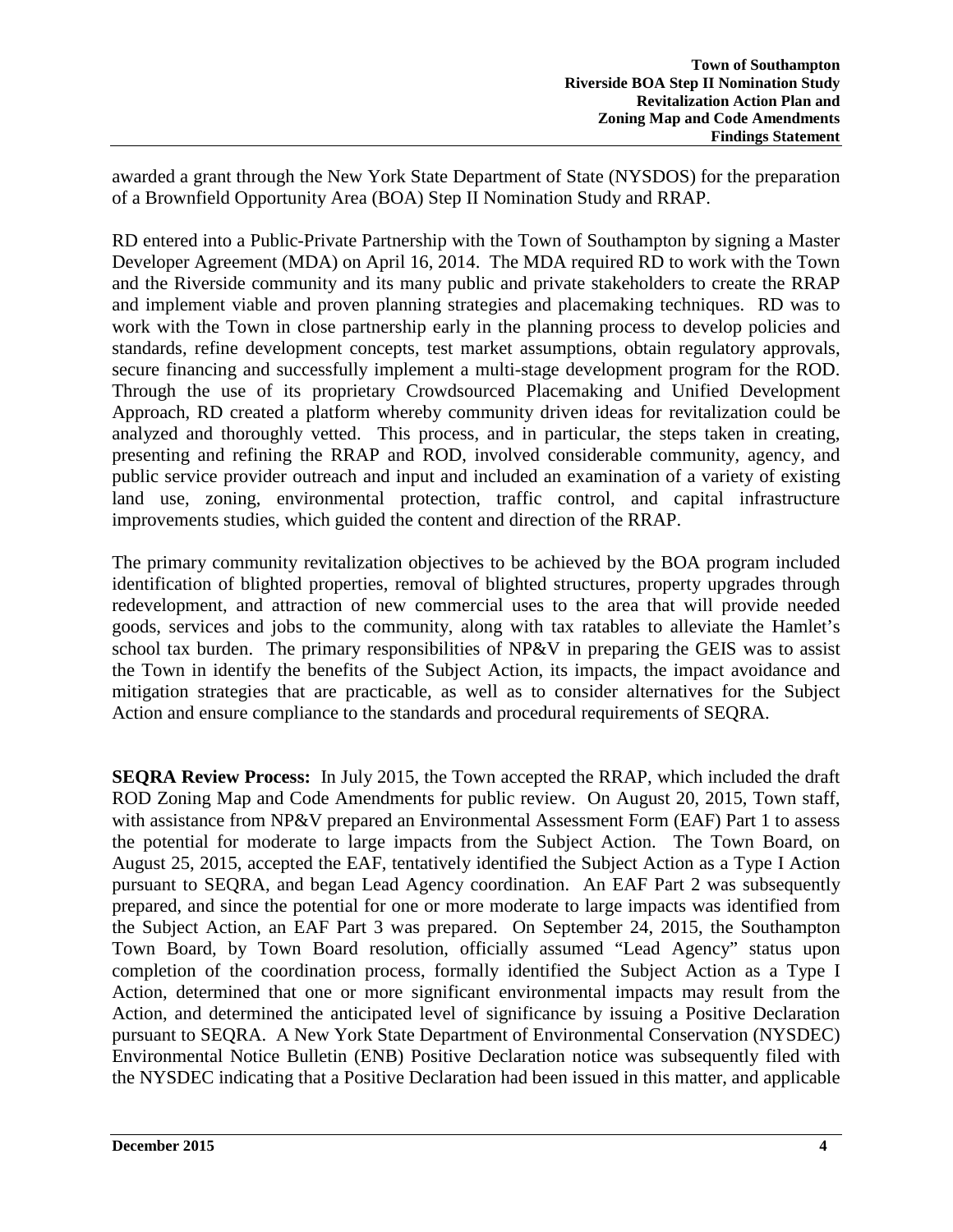materials were distributed in accordance with SEQRA's preparation, filing, publication, and distribution requirements as set forth under Section 617.12 of 6NYCRR Part 617 (SEQRA).

A DGEIS, together with an updated version of the proposed ROD Zoning Amendments, the BOA Study and RRAP, was submitted to the Town Board, as the agreed upon Lead Agency for review, and on October 13, 2015, the DGEIS was formally accepted by the Town Board as adequate for public review. Following its determination of adequacy for review in terms of DGEIS scope and content, the Town Board announced it would accept written public and involved and interested agency comments relating to the DGEIS and Subject Action until the close of the duly designated comment period ending November 12, 2015, therefore providing a 30-day comment period. A "Notice of Acceptance of Draft GEIS and Public Hearing" for the Subject Action was then filed with and accepted by the NYSDEC and published in the NYSDEC ENB on October 21, 2015. A notice of hearing, including hearing date, hearing location and other essential information was also filed with and posted by *The Southampton Press*, 14 days prior to the hearing, in accordance with applicable posting and notice requirements.

A public hearing was held for the DGEIS, BOA Study, RRAP and ROD on October 29, 2015 at which a significant number of persons came to voice their opinions and ask questions about the Subject Action. Comments received at the hearing indicated overwhelming and unprecedented support for the Subject Action along with some questions and limited objections and/or concerns. After the close of the public hearing and designated written comment period for the DGEIS, a Final Generic Environmental Impact Statement or "FGEIS" was prepared by the Town with assistance from NP&V which reflected the content requirements set forth by Section 617.10(b)(8) of SEQRA. A total of 208 separate comments and questions were received on the Subject Action during the designated 30-day SEQRA public participation phase, including 104 comments spoken into the record at the public hearing and 13 separate written correspondences from agencies, organizations and the public, which contain a total of 104 comments.

Based on the input received from the public and involved and interested agencies, further analysis and consideration of the Subject Action was initiated by Town staff, the Town's consulting team, and Master Developer. The purpose of this additional review was to assess the need for modifications to the Subject Action based on input received during the hearing and written comment period, to ensure that future implementation of the Subject Action avoids or mitigates potential environmental impacts to the maximum extent practicable, and to enhance or expand upon the many benefits of the Subject Action, if at all possible. This stage of the process included the identification of additional modifications and refinements to the ROD and identification of additional impact avoidance and mitigation techniques deemed necessary, appropriate, and viable which were outlined in detail in Section 2 of the FGEIS and subsequently incorporated into the ROD and the "Future Actions" section attached as an appendix to the FGEIS. A draft FGEIS was submitted to Town Staff for review then submitted to the Town Board/Lead Agency for review.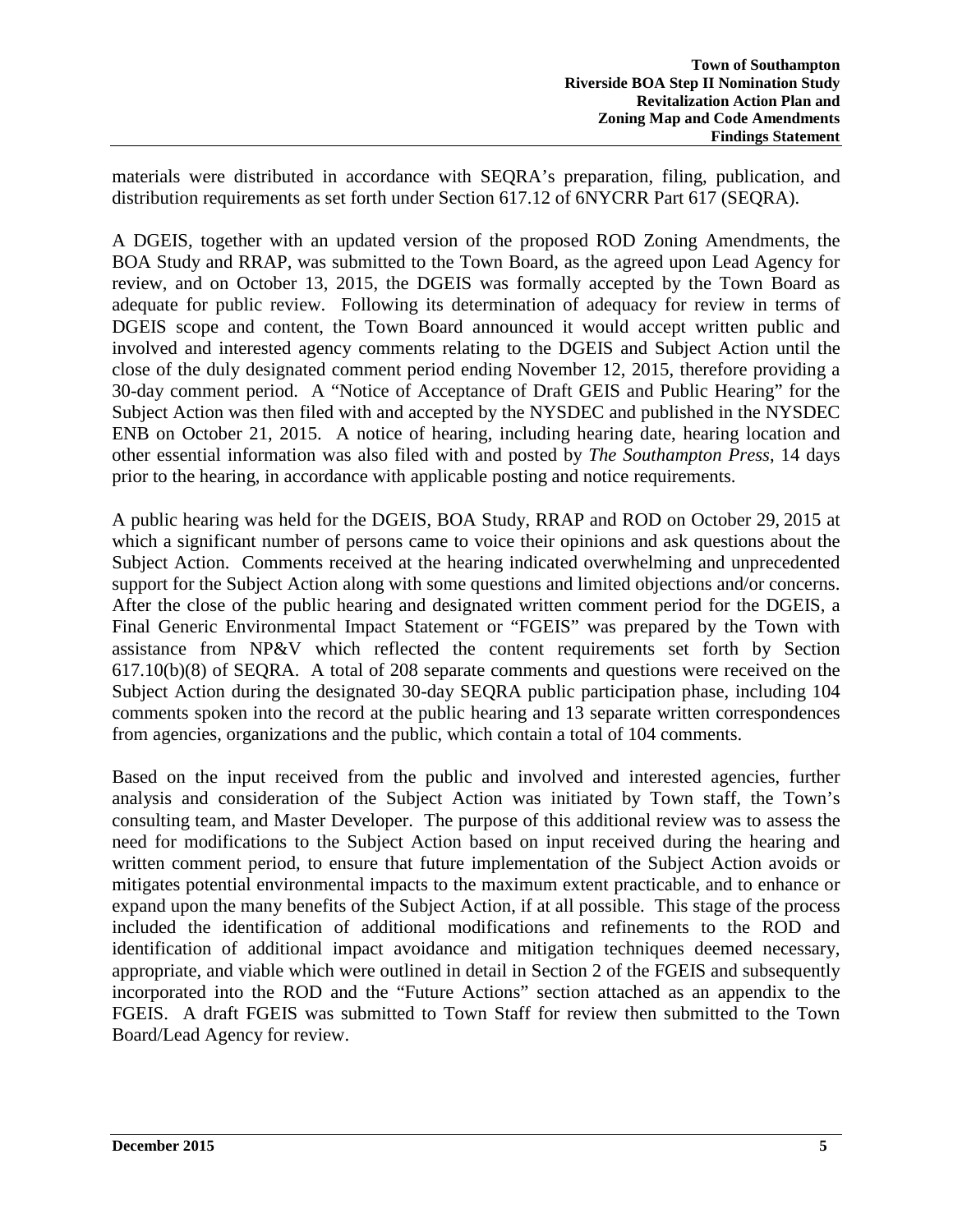On December 8, 2015, the Town Board, by Resolution 2015-1227, accepted the FGEIS document as complete and commenced a 14-day period for involved agencies and interested parties to consider the document prior to adoption of this Findings Statement. A Notice of Completion for the acceptance of the FGEIS was filed with the NYSDEC ENB on December 9, 2015 and for posting by the NYSDEC on December 16, 2015. Several additional modifications to the proposed Code were also made to provide clarifications to several definitions and uses, as well as height reductions in RO-3 and for the incentive bonuses (RIB 1 and 2) (see **Attachment 1**).

**ROD/Study Area:** The 468-acre ROD is located in the Hamlet of Riverside, Town of Southampton, Suffolk County, New York. The ROD is more specifically described as being situated:

- North of New York State's 2,700-acre David A. Sarnoff Preserve;
- South of Downtown Riverhead, the Peconic River, and the Southampton/Riverhead municipal boundary;
- East of the Suffolk County office complex (Evan K. Griffing Center), County courthouse (Arthur M. Cromarty Court Complex), County prison facilities (Suffolk County Jail), County Road 51 (Center Drive South), and the Little Peconic River; and
- West of White Brook Drive and Black Creek Pond.

### **Involved and Interested Agency Review:**

Involved Agencies for the Subject Action are those agencies that have jurisdiction by law to fund, approve or directly undertake an action. Coordination occurs between the Lead Agency and Involved agencies to determine Lead Agency status and exchange input and GEIS documents; however, like the Lead Agency, Involved Agencies must ultimately issue their own findings. The following agencies are considered Involved Agencies:

- Suffolk County Department of Public Works
- Suffolk County Department of Health Services, Suffolk County Sewer Agency
- Suffolk County Department of Health Services, Office of Wastewater Management
- New York State Department of Environmental Conservation-Region 1
- New York State Department of Transportation, Region 10
- Central Pine Barrens Joint Planning and Policy Commission
- New York State Department of State, Office of Planning and Development

Interested agencies are those agencies that do not have the jurisdiction to fund, approve, or directly undertake an action but wish (or may wish) to participate in the review process because of specific expertise or concern about the proposed action. Interested agencies that were identified included: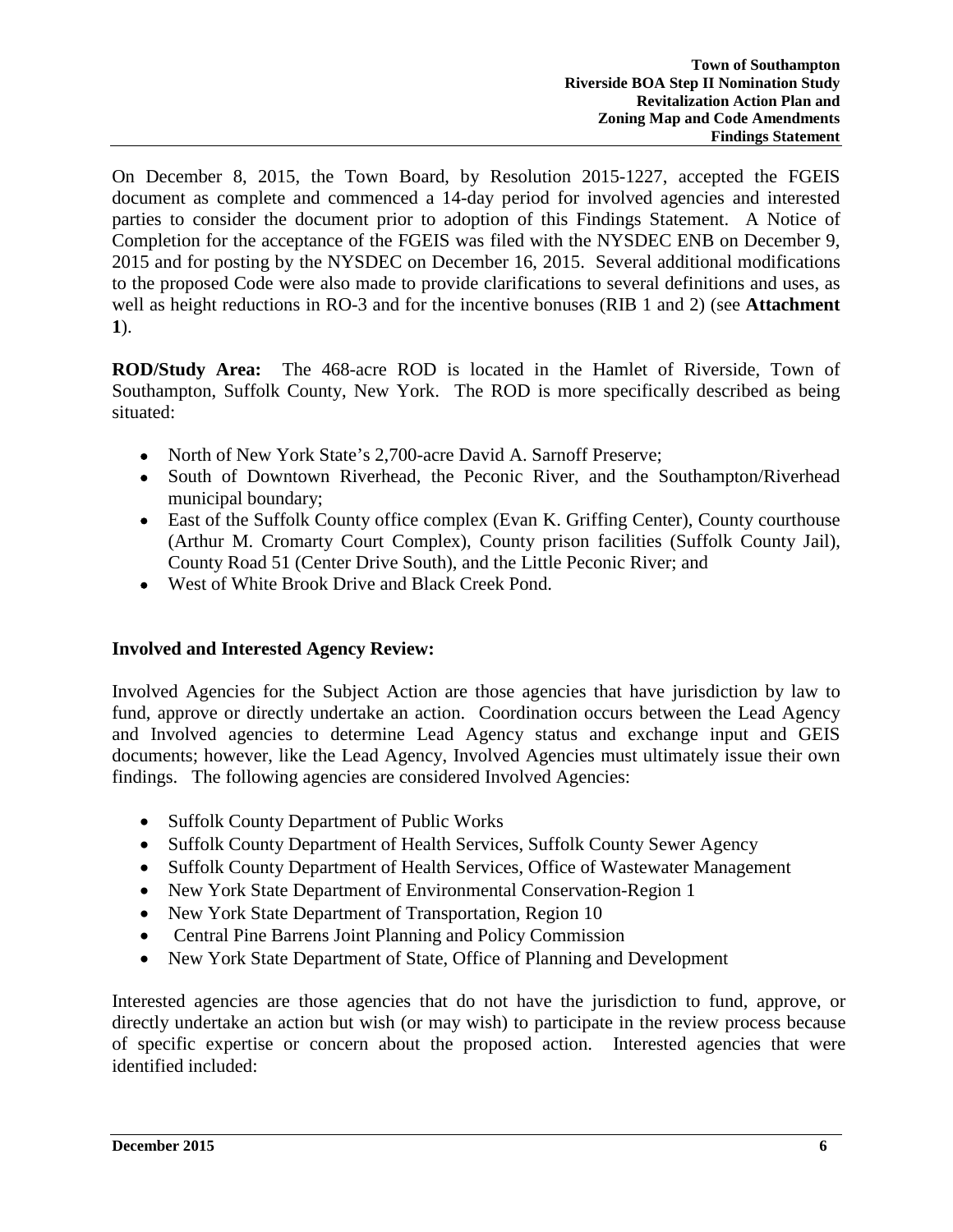- Suffolk County Planning Commission
- Town of Southampton Planning Board
- Town of Southampton Board of Trustees
- Town of Riverhead
- Riverhead Central School District
- New York State Police
- Town of Southampton Police
- Riverhead Fire District
- Flanders/Northampton Volunteer Ambulance
- US Army Corps of Engineers
- National Grid
- PSEG Long Island
- Suffolk County Water Authority
- Town of Southampton Conservation Board
- Town of Southampton Department of Municipal Works
- Town of Southampton Parks Department
- Flanders/Riverside/Northampton Civic Association

During the process, the Town reached out to each of these entities as well as area residents. The Suffolk County Planning Commission, which has authority to review the project and issue an approval, conditional approval or denial, but may be overridden by the reviewing agency if warranted under certain conditions, reviewed the DGEIS and the proposed BOA Study, RRAP and ROD pursuant to Section 239-m of the General Municipal Law. At its November 4, 2015 meeting, the SCPC moved to adopt Resolution 2015-950 for conceptual approval of the Action, by a vote of 8 in favor and 0 opposed. Substantive comments on the Subject Action raised by the County were addressed in the responses contained in the FGEIS.

**Theoretical Development Scenario:** The DGEIS examined the potential impacts of a Theoretical Development Scenario ("TDS") which could be developed if the Proposed Action is adopted – it specifies the potential buildout within the Study Area over a 10-year period. **Table 1** summarizes the TDS. The DGEIS, FGEIS, and Findings Statement evaluations are applicable to any application which is submitted in accordance with the ROD, to the extent the thresholds set forth in Table 1 and as described below are not exceeded in aggregate. Nothing herein limits the Planning Board's authority to conduct further site-specific SEQRA evaluations during its review of a site–specific application.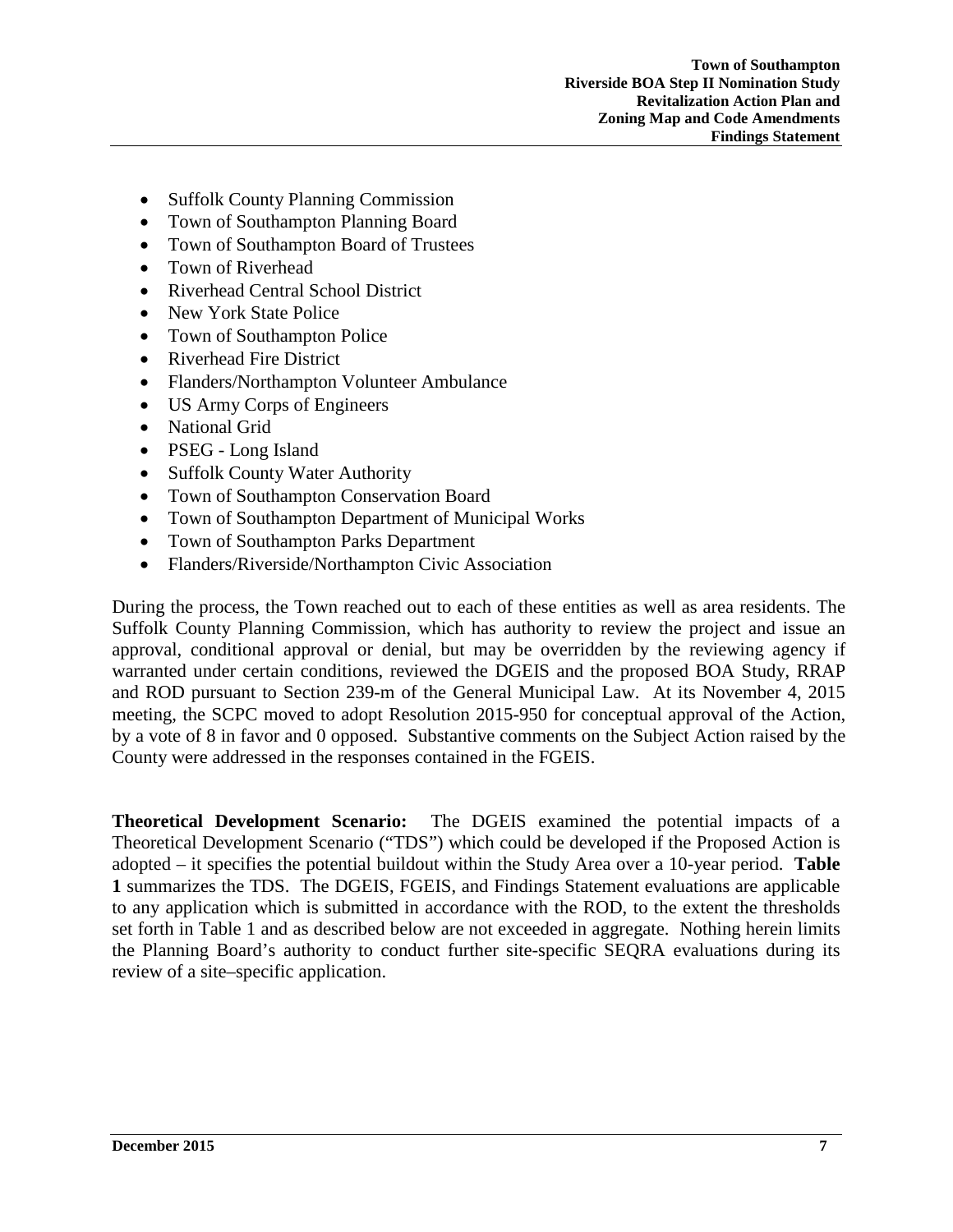### **TABLE 1 RIVERSIDE OVERLAY ZONES – THEORETICAL DEVELOPMENT SCENARIO**

| <b>Land Use</b>                 | <b>Additional Square Feet,</b>   |
|---------------------------------|----------------------------------|
|                                 | <b>Rooms, and Dwelling Units</b> |
| Retail                          | 133,517 Square Feet              |
| Professional Office             | 37,000 Square Feet               |
| <b>Medical Office</b>           | 25,000 Square Feet               |
| Hotel                           | 97 Hotel Rooms                   |
| Residential Units*              | 2,267 Dwelling Units*            |
| <b>Adult Care/Nursing Home</b>  | 63,910 Square Feet               |
| <b>Artisan Lofts/Production</b> | 30,900 Square Feet               |
| Cultural                        | 11,032 Square Feet               |
| Indoor Ice Skating/Hockey Rink  | 100,000 SF, plus parking         |
| <b>Parking Garage</b>           | 550 Spaces                       |
| <b>Surface Parking Lots</b>     | 1,602 Spaces                     |
| <b>On-Street Parking Spaces</b> | $1,107$ Spaces                   |

(Zones RO-1 through RO-6)

\* See discussion below regarding number of residential units

As discussed in Section 3.2.1 of the FGEIS, based on additional nitrogen loading analysis, it was determined that a reduced residential unit density and/or providing wastewater treatment for existing developed areas would provide a means to reduce nitrogen loading below what would occur if the Riverside revitalization did not occur (i.e., development under existing zoning and meeting Suffolk County Sanitary Code for development of remaining vacant or further subdividable properties in the study area). Based on this analysis, the Theoretical Development Scenario would be limited to 1,167 units with a flow of 150 gpd/unit (or a limit of 175,050 gpd of residential use connected to a sewage treatment plant), and/or additional steps would need to be taken to ensure nitrogen loads would not exceed that which would be permitted under existing conditions. Because nitrogen loading is based on the volume of wastewater and the concentration of nitrogen in the wastewater (i.e., treated wastewater has lower nitrogen levels than untreated wastewater), the reductions in nitrogen loading to meet existing permitted loads under the Suffolk County Sanitary Code could be achieved in several ways, including sewering of existing unsewered areas in the Study Area, reduction in the number of residential units built under the Theoretical Development Scenario, treatment and discharge of wastewater in deep recharge areas outside of the Study Area, or advanced nitrogen removal technologies. The following provides quantification of options that may be considered or combined to reach the necessary nitrogen loading reductions:

- Provide connection to a sewage treatment plant for 200 existing units for units with design flow of 225 gpd/unit
- Provide connection to a sewage treatment plant for 150 existing units for units with a design flow of 300 gpd/unit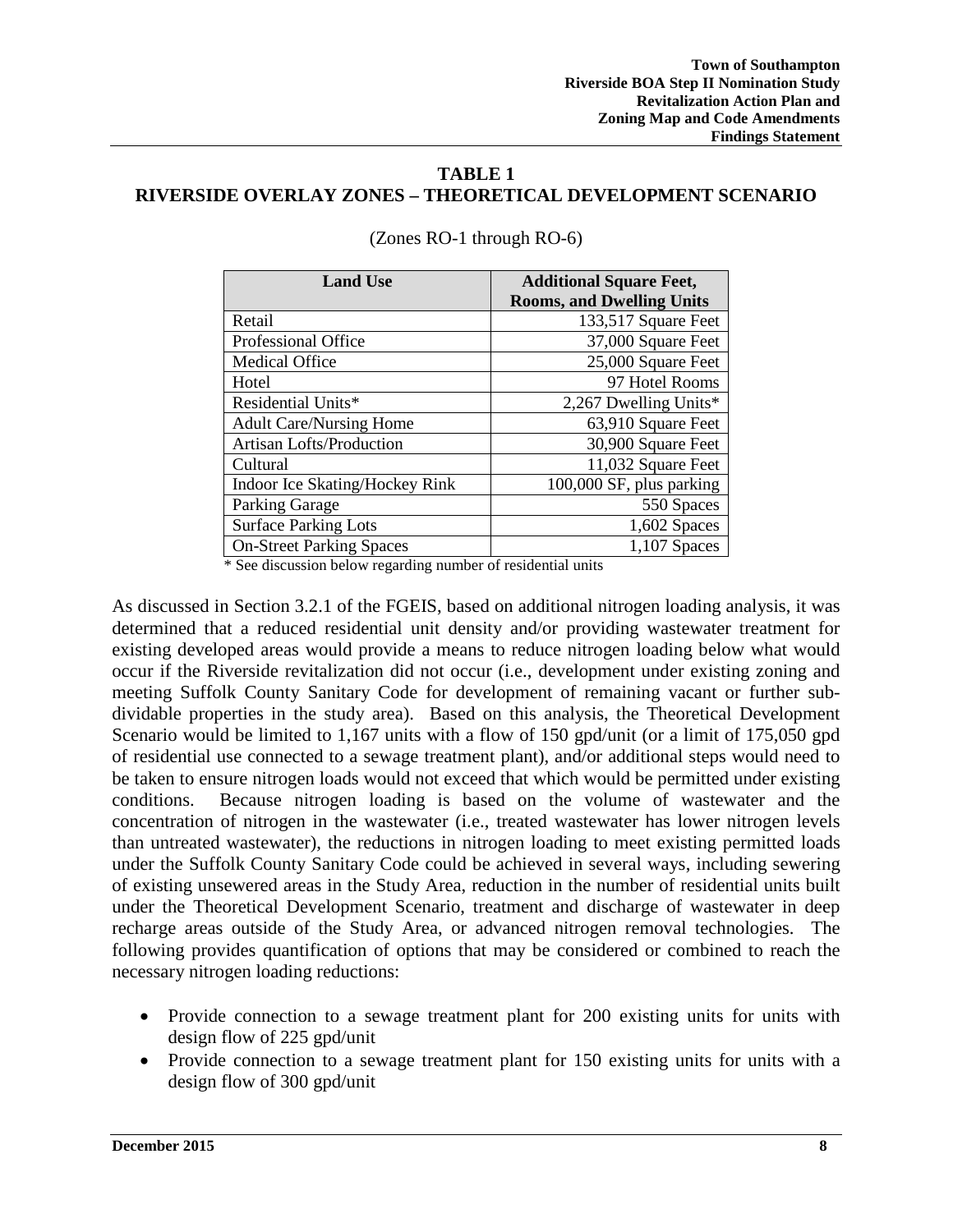- Reduce the Theoretical Development Scenario density by 1,100 units connected to a sewage treatment plant for units with a design flow of 150 gpd/unit
- Reduce density the Theoretical Development Scenario by 750 units connected to a sewage treatment plant for units with a design flow of 225 gpd/unit
- Reduce density by 550 units connected to a sewage treatment plant for units with design flow of 300 gpd/unit

As discussed in the FGEIS, nitrogen limitations must be adhered to for the type of discharge, with the goal of reducing nitrogen load within the watershed and conforming to the Total Maximum Daily Load (TMDL) established for the Peconic Estuary, as well as Suffolk County Guidance Memo #28. Biological treatment of effluent in created wetlands proximate to surface water may provide multiple benefits of further effluent treatment and nitrogen reduction, and establishment of beneficial wetlands habitat. Additional study of treatment feasibility, sanitary treatment plant locations, capacity, engineering and design, plans and specifications, funding, district establishment, permitting and construction will be needed and will be reviewed under SEQRA, SC Guidance Memo #28, the TMDL and SPDES permitting requirements.

# **2.0 RELEVANT CONDITIONS, IMPACTS, MITIGATIONS AND FINDINGS**

The following is a summary of the physical conditions and environmental resources that currently exist within the ROD, the potential environmental impacts identified, impact avoidance and mitigation measures determined to be necessary and practical, anticipated benefits and social and economic factors considered, action alternatives evaluated, and the Lead Agency's findings from the SEQRA environmental review process.

# **2.1 Soils and Topography**

# 2.1.1 Conditions and Resources

*Soils*

Soils in the ROD consist of a mix of native upland soils, urban fill, dredge spoil, and wetland and floodplain soils. The most common soil types in the area, from a land area perspective, are "Cut and fill land, gently sloping" (CuB) and "Urban land" (Ur). These soil types are commonly associated with past soil disturbance and development activities involving the placement of fill, the mixing of native and non-native soils, and site grading for land development and drainage. The characteristics of these soils are generally variable depending on their source and are therefore undefined by the Soil Survey.

Native soils in the area are identified by the Suffolk County Soil Survey as components of the "Plymouth-Carver Association" and consist of deep, coarse textured sand and gravel, and are excessively drained. Soils in the ROD appear to have been formed on glacial outwash deposits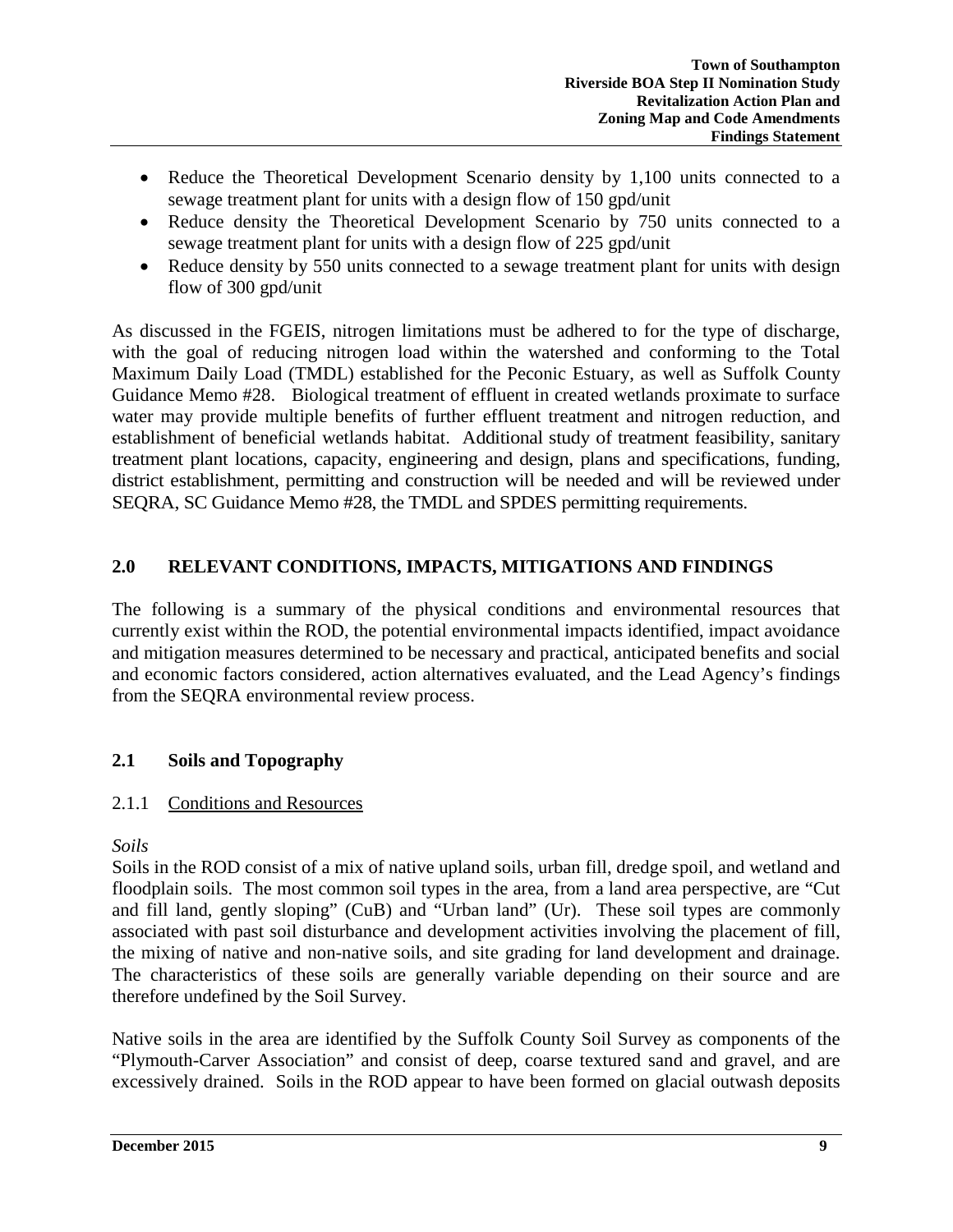near the side slopes of glacial moraines that lead to the Peconic Estuary basin. Native upland soils within the ROD are identified as "Carver and Plymouth sands, 0 to 3 percent slopes" (CpA), "Plymouth loamy sand, 0 to 3 percent slopes" (PlA), "Plymouth loamy sand, 8 to 15 percent slopes" (PlB), and "Deerfield sand" (De).

Also found within the ROD are several hydric (saturated or wet) soils, including Wareham loamy sand (We), Atsion sand (At), Tidal marsh (Tm), and Berryland mucky sand (Bd). These soil types exist primarily on the north side of SR 24 and are associated with the Peconic River, its floodplain, and fresh and tidal wetlands and marshes; however, a few small areas containing hydric soils do exist south of SR 24. These include a narrow floodplain or freshwater wetland paralleling the Little Peconic River tributary, and a few very small and isolated freshwater ponds, wetlands, and/or shallow poorly drained topographic depressions.

The last grouping of soils identified in the area is "Filled land dredged material" (Fd) (in this case, dredge spoil deposits from the river) which is found in the northeast corner of the ROD along the south bank of the Peconic River.

Soil conditions are important in ensuring suitable development sites, proper support of buildings and structures, ensuring adequate stormwater and wastewater leaching, prevention of dust, erosion and sedimentation control during construction, support of landscaping and other factors. The specific characteristics and constraints of the above listed soils are discussed in detail in the DGEIS.

### *Topography*

Topography in the ROD is generally flat to gently-sloping with a gradual decrease in elevation from south to north across the ROD toward the Peconic River. Land surface elevations range from a high of approximately 50 feet above mean sea level (msl) at the southwest corner of the ROD at the south end of the Riverwoods Community property to essentially sea level along the Peconic River. Topography in the ROD is mostly flat or gently sloping and no significant topographic issues or concerns were identified. The steepest slopes are found in a small area within the Riverwoods Community, near its south end, where the rolling hills and moderatelysteep side slopes of the Ronkonkoma Moraine to the south and outside the ROD descend, grading into the more gently sloping glacial outwash plain that underlies the Riverside community and Peconic basin. Small minor topographic depressions are found at several locations in the ROD, some of which contain small freshwater wetlands or shallow groundwater fed surface waters bodies.

Topography plays a role in ensuring suitable and stable locations and grades for buildings, parking lots and roads, can necessitate the need for cut, fill and grading, and can affect stormwater runoff, erosion, sedimentation, and other factors.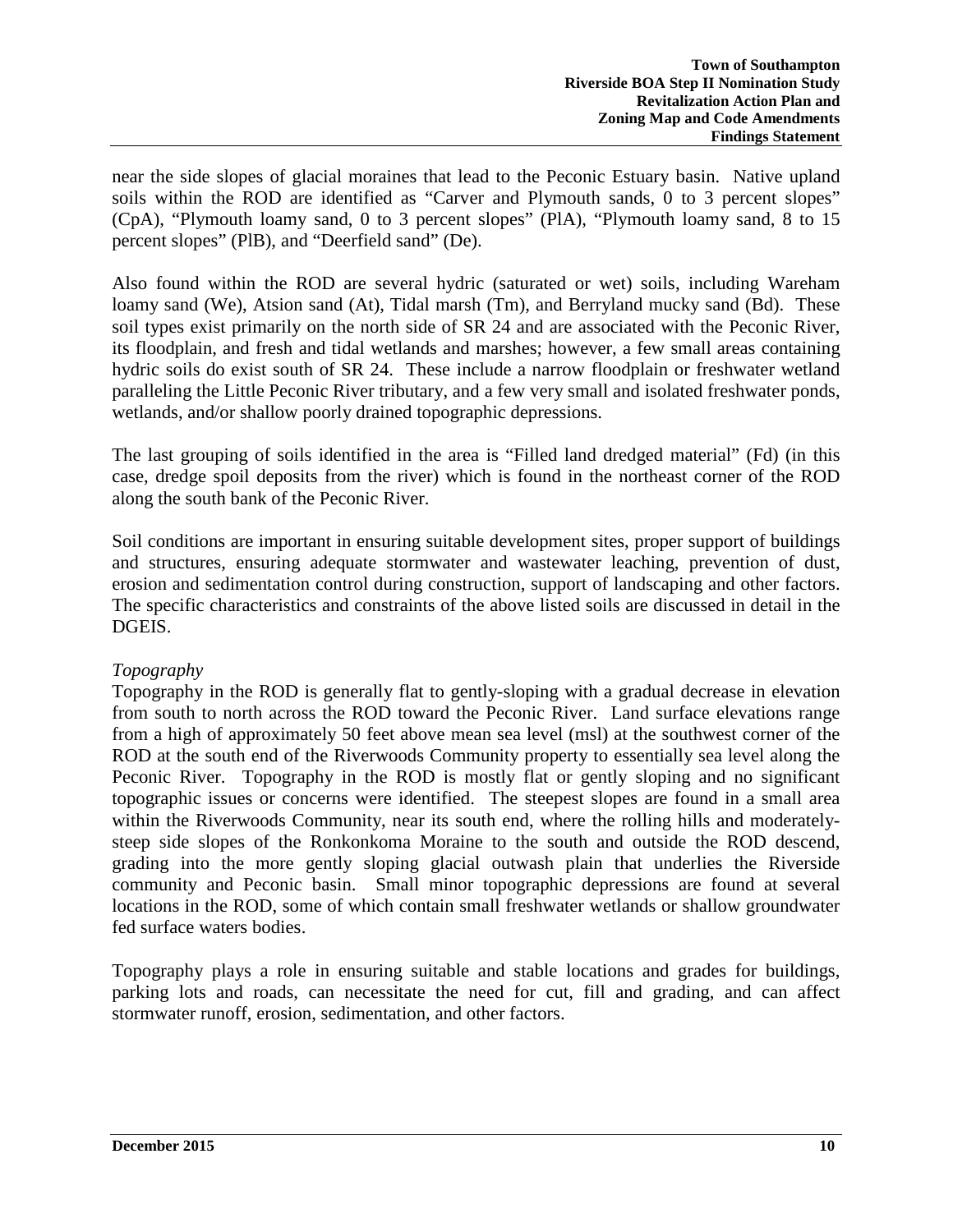### 2.1.2 Impacts

- Soil disturbance will occur as part of future development and redevelopment activities in the ROD which could result in erosion, sedimentation, and the raising of dust during construction.
- Minor grading, filling, backfilling of soils and minor disturbances to gently sloping topography is expected.
- Some buildings to be demolished, infrastructure to be removed (cesspools, drainage structures, fuel tanks, floor drains, etc.), and sites to be cleared and redeveloped under the ROD have been identified as "Sites of Environmental Concern" due to "recognized environmental conditions" (RECs). Still other locations may have environmental conditions that have yet to be discovered. Disturbance to these sites has the potential to release contaminants into the environment if not properly contained, managed and disposed.
- Some existing natural and landscaped areas will be replaced with impervious surfaces.

### 2.1.3 Mitigations and Future Actions

- Soil test borings shall be completed on development sites to identify actual on-site subsurface conditions, determine their suitability for development and any previously unknown factors that may affect development, and to identify viable means for mitigation as warranted. If unsuitable subsoils are found, techniques including deep compaction or over-excavation and replacement of unsuitable fill materials will be utilized as applicable. Development areas shall be stabilized, in accordance with the recommendations of a licensed civil engineer, prior to construction of structural elements.
- Erosion control and construction phasing plans shall be prepared for future site developments and will be reviewed by the Town Engineer and Planning Board as part of Site Plan review.
- Prior to the initiation of demolition and construction activities, brownfields or other sites having "recognized environmental conditions" (RECs) must be remediated. Remediation activities are required to be completed in accordance with the protocols, procedures, standards and documentation requirements of the appropriate supervising entity (e.g., SCDHS, NYS Department of Labor, and/or NYSDEC) as applicable.
- Stormwater Best Management Practices (BMPs) including green infrastructure (landscaped buffers, rain gardens, green roofs, vegetated swales, etc.) should be utilized and are promoted on future development sites for pretreatment of stormwater prior to infiltration where practicable but in any case shall comply with all State and Town standards and specifications and shall be subject to Town Engineering review and approval.

*Finding 1: The Proposed Action is not anticipated to have a significant adverse impact on geology, soils or topography. Much of the Study Area was previously disturbed and was excavated, filled and/or graded and several parcels within the ROD will be retained for open space and recreation and will not be disturbed. Numerous impact avoidance and mitigation strategies have been identified to address issues related to soils, including but not limited to*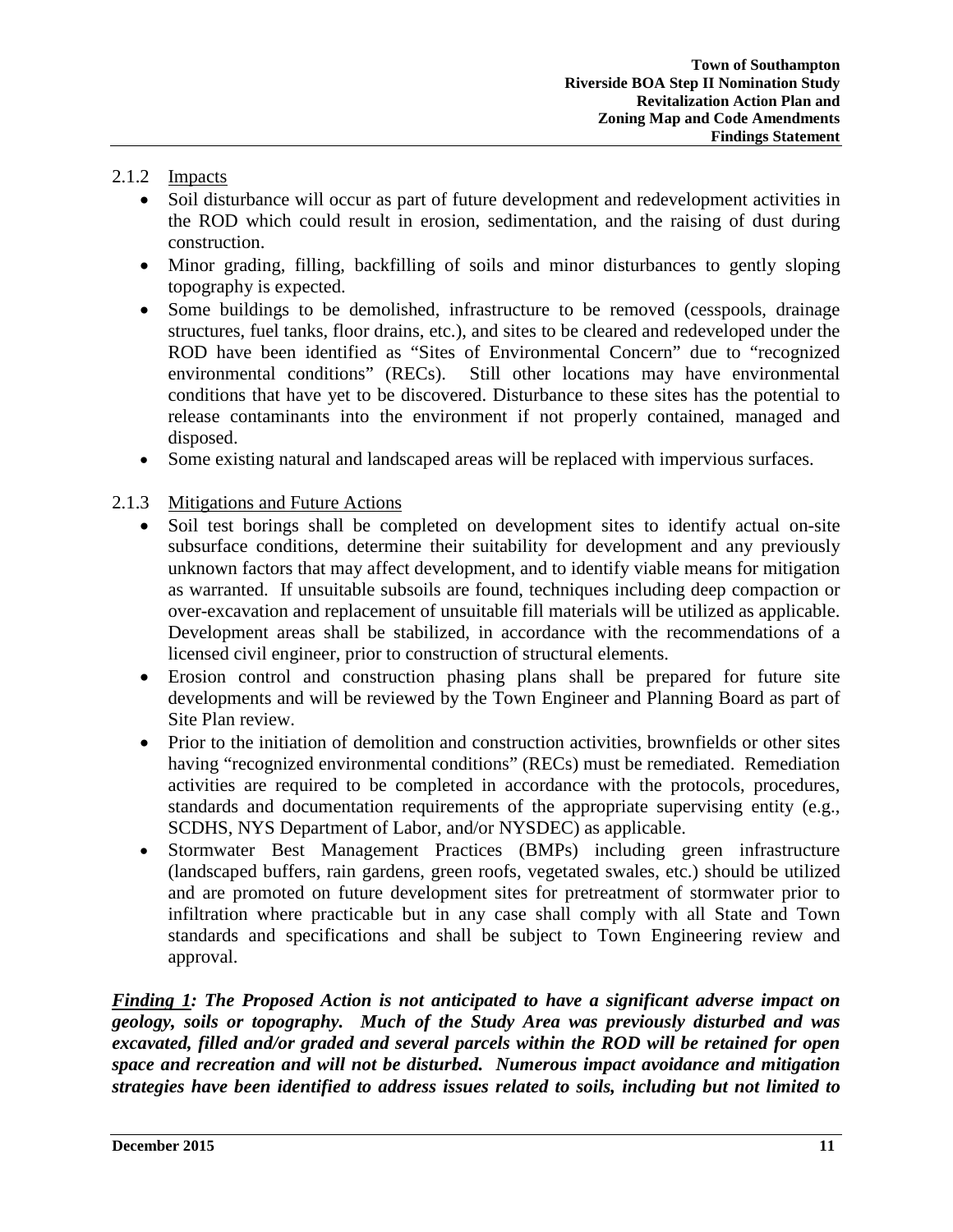*controlling erosion and sedimentation, ensuring suitable drainage facilities, and other factors. Hydric soils (soils located in wetland areas) which ae poorly suited for development will be avoided through the establishment of wetlands setbacks and buffers. Native non/hydric soils in the area are suitable for development but are excessively drained and therefore are also subject to impact avoidance and mitigations included in this Findings Statement. During future site- and project-specific site plan and SEQRA review, the Town will be required to ensure compliance to impact avoidance and mitigation strategies identified by this Findings Statement and that stormwater and erosion control measures are installed to protect against any potential project-specific impacts.*

### **2.2 Water Resources**

### 2.2.1 Conditions and Resources

There are a variety of water resources located in and adjacent to the ROD. These resources are protected by a variety of agencies, policies and laws. Water resources in and adjacent to the ROD include:

- Peconic River/Peconic Estuary
- Little Peconic River
- Black Creek Pond
- Other un-named freshwater ponds
- Tidal and freshwater wetlands
- Groundwater resources

There are several small freshwater ponds in the Study Area which have a total combined surface water area of 6.5 acres; one is located east of Lake Avenue and south of Maynard Street within a publicly owned property, while two additional very small surface water features (likely used for drainage recharge or as a wet/detention pond) are located near the Riverwoods/MacLeod mobile home park in the southwest corner of the Study Area. Finally, a small surface water feature is located just east of the Riverwoods community on the west side of Riverleigh Avenue. These features, along with the Peconic River and several other surface waterbodies in the surrounding area, provide insight into the drainage patterns, surface hydrology, and relationship between groundwater and surface water in the area.

The tidal portion of the lower Peconic River, along the edge of the northerly boundary of the Study Area, discharges into Flanders Bay which is the westernmost reach of the greater Peconic Estuary. The Peconic Estuary is identified as one of 28 estuaries within U.S. territory that are included in the National Estuary Program (Section 320 of the Clean Water Act). Due to the Study Area's proximity to the river and ground surface elevations, land adjacent to the south bank of the river contains an assemblage of high marsh, intertidal marsh, and freshwater wetlands that are regulated by the NYSDEC. Some areas of freshwater wetlands extend south toward SR 24 along the west side of a small residential community and south from the river a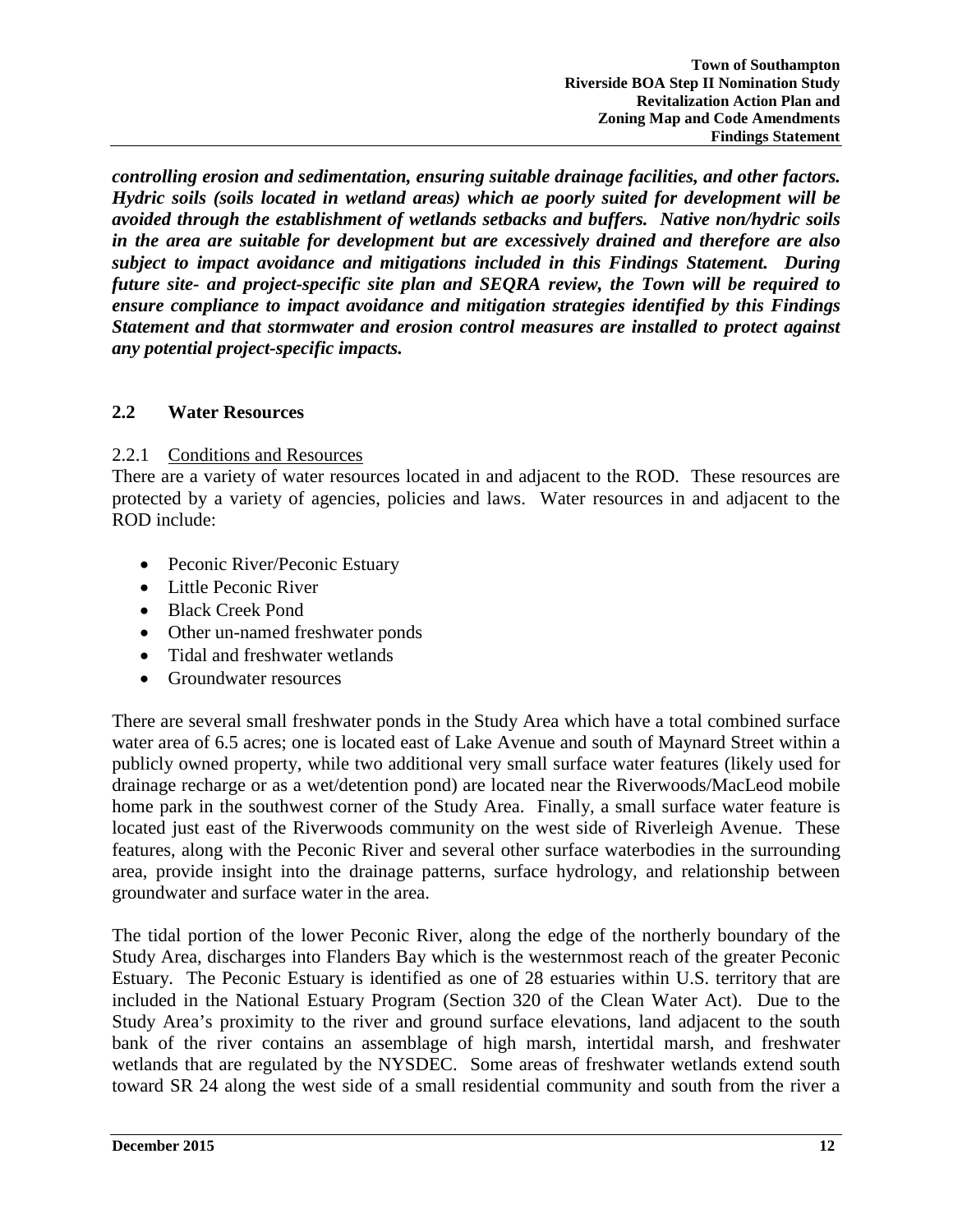short distance along the northeasterly boundary of the Study Area. The above described wetlands comprise the river's southern floodplain. Wetlands that once existed along the south side of the river in the northeast corner of the Study Area were apparently filled by dredge spoil removed during a long past river dredging project. Much of the shoreline along the river at the west end of the Study Area, closest to the traffic circle is bulkheaded.

A portion of the ROD is in the Town's Aquifer Protection Overlay District (APOD), the Central Pine Barrens Compatible Growth Area (CPB CGA) and Central Suffolk South Special Groundwater Protection Area (SGPA). Land north of SR 25 and east of Peconic Avenue is in a Suffolk County Department of Health Services' (SCDHS) Groundwater Management Zone IV. The remainder of the ROD is within SCDHS' Groundwater Management Zone III. Near the Peconic River, groundwater flow is generally north toward the river; therefore, on the south side of the river within the Study Area, flow is generally to the north or north-northeast and the time of travel of groundwater to the Peconic River ranges between days in areas immediately proximate to the river to as much as 10 to 25 years at the south end of the Study Area near the intersection of Ludlam Avenue and Pebble Way (Figure 4-5 of the DGEIS). Depth to groundwater from the ground surface is variable within the Study Area depending on surface elevations and how near or far from the river depth to water is measured due to increasing water elevations to the south with distance from the river. Based on available water table data compiled by the County, depth to groundwater in the Study Area ranges from near zero at few locations near the river to approximately 35 feet at the south end of the Study Area between Oak Court and Elm Court in the Riverwoods Community. General depth to groundwater zones are shown in Figure 4-7 of the DGEIS.

Water resources are important for many reasons including their use as potable drinking water supplies, their limited quantity, and the ease at which they can be degraded, their support of ecological communities, contribution to aesthetic qualities, community character and identity, support for the economic and tourism, opportunities for recreation, potential for flooding, and other factors (see also sections on Ecological Resources, Land Use, Zoning, and Plans, and Community Character).

2.2.2 Impacts

- Under the subject action, additional potable water will be required to serve the area and additional wastewater will be generated that must be treated and recharged into the ground.
- Additional stormwater will be generated due to an anticipated increase in impervious surfaces that must be properly controlled and recharged.
- Future development will take place within a designated Central Pine Barrens Compatible Growth Area.

# 2.2.3 Mitigations and Future Actions

• Wastewater flow and water supply permitting is subject to SCDHS approval;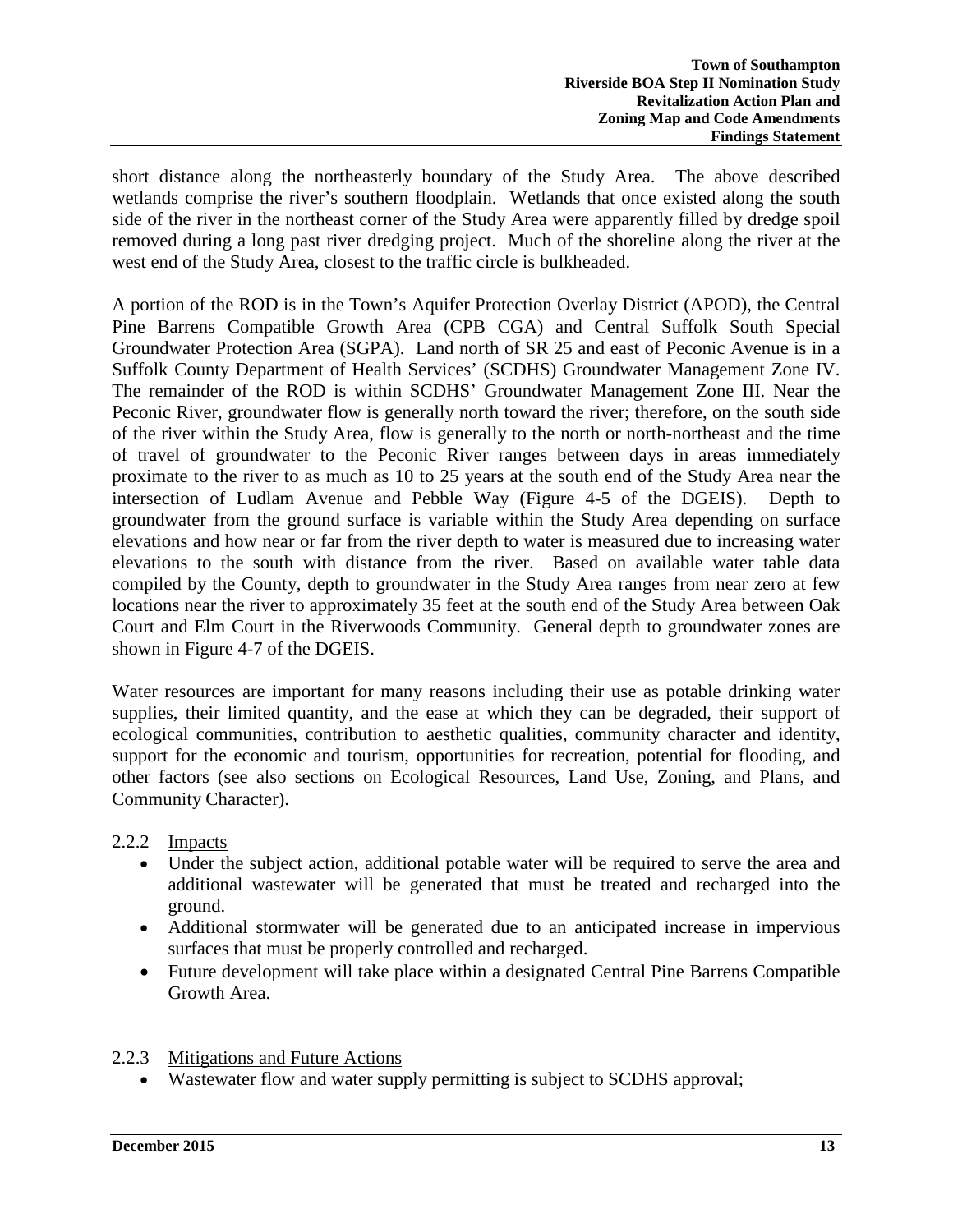- Future development under the ROD must connect to approved sewage treatment plant(s) (STP) that provides advanced nitrogen treatment reduction capabilities;
- The siting of one or more new STP(s) must be assessed further to ensure that the facility conforms to SCDHS, SCDPW and NYSDEC requirements and that groundwater and surface waters are properly protected. Further study will address the following:
	- o Strict compliance with all State Pollution Discharge Elimination System (SPDES) effluent permit requirements for STPs.
	- o Additional study of treatment feasibility, project sponsor, location, capacity, engineering and design, plans and specifications, funding, district establishment, permitting and construction will be needed and will be reviewed under SEQRA.
	- o Wastewater assessment will be subject to analysis of pre-project and post-project nitrogen loading to the groundwater so that it can be reviewed against the Total Maximum Daily Load limit (TMDL) for nitrogen established for the Peconic River system. (see discussion under Theoretical Development Scenario in **Section 1** above and also discussion of Alternative 3, "Sewage Treatment Plant Options," which outlines additional standards and requirements siting an STP(s)). Nitrogen loading may not exceed the allowable loads based on existing conditions and permitted loads per Suffolk County Sanitary Code for vacant and subdividable lands within the Study Area.
- No more than 15 percent of a development site proposed under the Subject Action may be planted with fertilizer dependent vegetation, thereby limiting landscaped areas that will require irrigation, fertilization and pesticide applications by retaining natural vegetation to the maximum extent possible and revegetating areas that have been disturbed during the construction process but will remain undeveloped with native or well-adapted non-invasive species;
- Water conservation fixtures for both indoor plumbing and any outdoor irrigation to help reduce water consumption and wastewater generation and adherence to the proposed Sustainable Development Standards for reducing impacts to water outlined under Section 410 J. of the ROD Code;
- Incorporation of pre-treatment of stormwater runoff prior to infiltration using "green infrastructure" practices such as vegetated swales, filter strips, rain gardens, green roofs other best management practices (BMPs) in accordance with the New York State Stormwater Management Design Manual and the Suffolk County Planning Commission Managing Stormwater Guide.
- Future development within the Central Pine Barrens Compatible Growth Area shall be demonstrated to comply with Articles 7 and 12 of the Suffolk County Sanitary Code (SCSC);
- Preparation of a Stormwater Pollution Prevention Plan (SWPPP) if required, to ensure compliance with water quality and quantity requirements indicated by the NYSDEC General Permit for Stormwater Discharges from Construction Activities (GP 0-15-002) and Town of Southampton requirements. Subsequent to construction, permanent occupancy and operation of the project sites would not be expected to impact water resources in consideration of the following: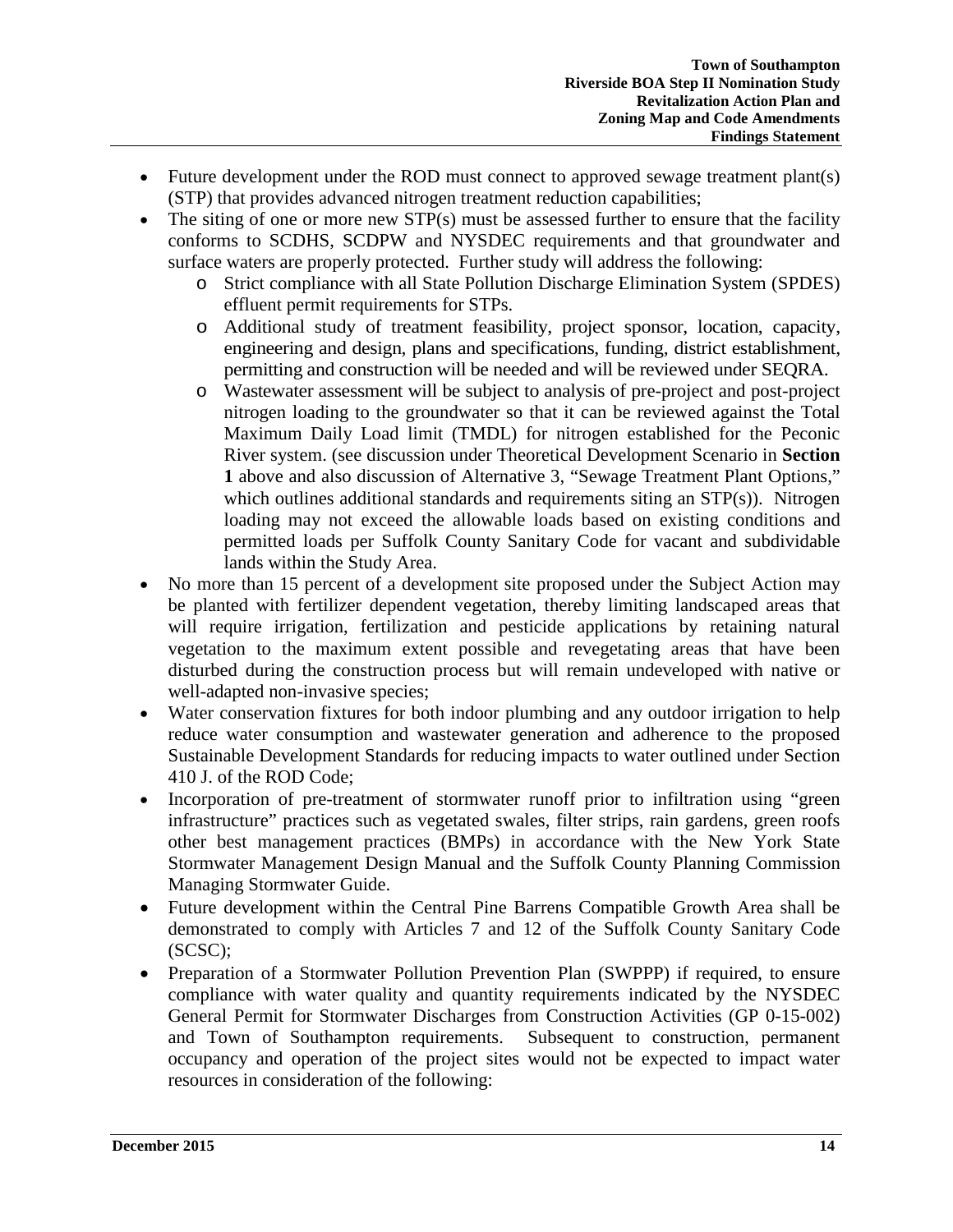o The Site Grading and Drainage Plan (to be prepared as part of the site plan application) will provide a drainage system to retain stormwater on-site and will be subject to thorough review and approval of the Town Engineering Division prior to approval. This plan will be designed to prevent runoff from developed surfaces from causing erosion, sedimentation or impacts to land or water resources.

*Finding 2: The Proposed Action will not have any significant adverse impacts on water resources, including surface waters, wetlands, and groundwater. Indirect impacts to water quality will be addressed through implementation of water quality best management practices implemented as part of any SWPPP and the many impact avoidance and mitigation requirements set forth in this Findings Statement, including those indicated in the Water Resources Section and the Critical Environmental Areas Section. Loading of sediment into surface waters or off-site will be controlled through the implementation of erosion control and drainage plans which must be approved by the Town Engineer. Moreover, wetlands will be protected by wetlands conservation policies that are in place or indicated herein and the conditions of permit approvals.* 

*Groundwater will also be protected through stormwater controls, the elimination of septic systems and cesspools on redevelopment sites, construction of one or more sewage treatment plants that meet strict effluent standards, and other mitigation techniques. Nitrogen loading to groundwater shall not exceed the allowable loads based on existing conditions and permitted loads per Suffolk County Sanitary Code for vacant and subdividable lands within the Study Area. This limits the Theoretical Development Scenario residential use to 1,167 units with a flow of 150 gpd/unit (or a limit of 175,050 gpd of residential use connected to a sewage treatment plant) until additional steps are taken to ensure nitrogen loads would not exceed that which would be permitted under existing conditions. These could be achieved in several ways, including sewering of existing unsewered areas in the Study Area, reduction in the number of residential units built under the Theoretical Development Scenario, treatment and discharge of wastewater in deep recharge areas outside of the Study Area, or advanced nitrogen removal technologies.*

*The need for additional water resources investigations and associated mitigation measures are indicated in this Findings Statement and will be further enhanced or augmented as determined by the Planning Board during site plan and SEQRA reviews for site- and projectspecific plans.*

# **2.3 Ecological Resources**

### 2.3.1 Conditions and Resources

The Riverside Study Area is mostly comprised of suburban and commercial development; some vacant and undisturbed lands remain. Lands that are vacant fall into one of the following four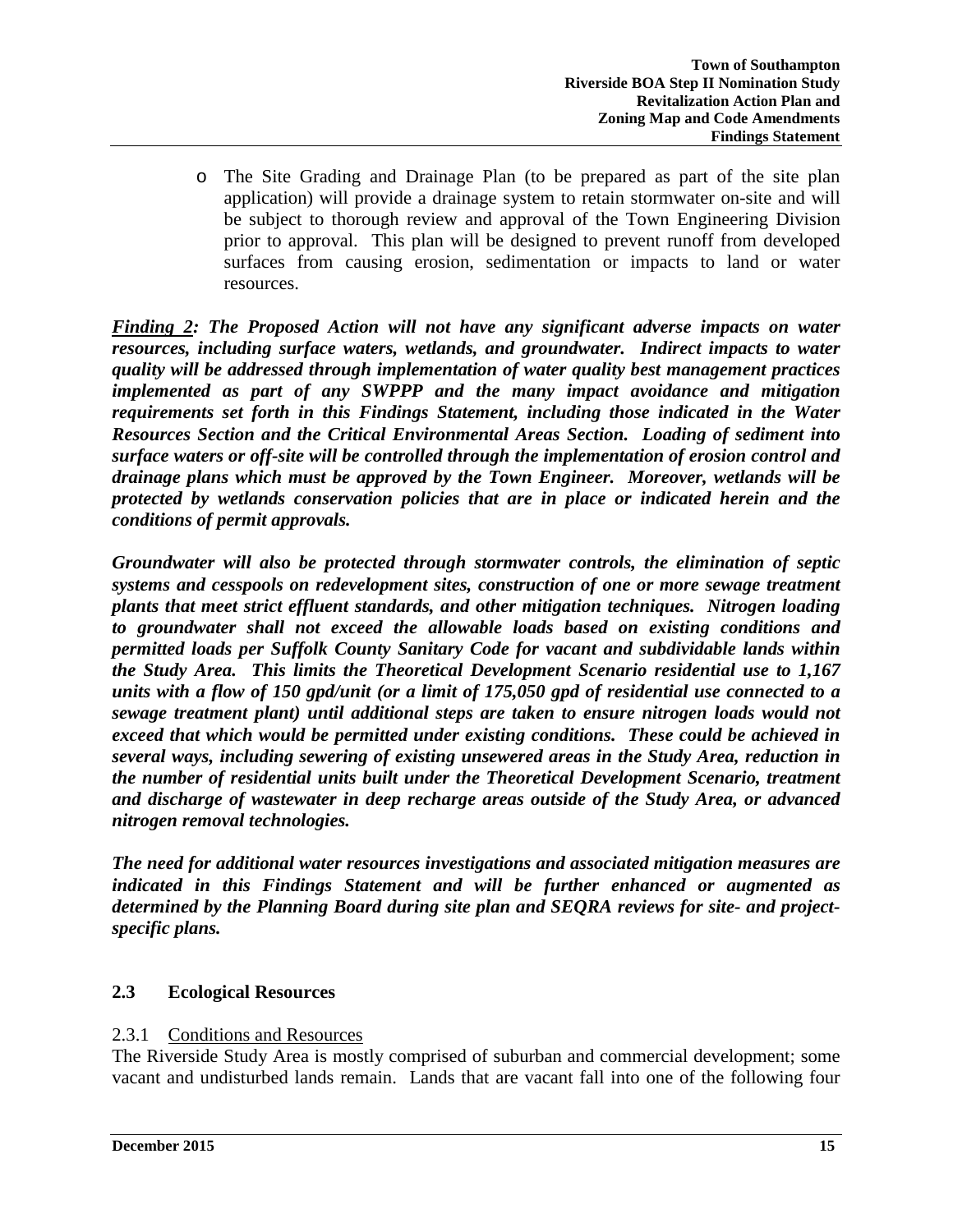categories: freshwater wetlands, tidal wetlands, preserved lands, or vacant lands surrounded by development. The NYSDEC has identified five freshwater wetland complexes within or partially within the Riverside Study Area. These areas comprise approximately 2,413 acres of wetland systems, 15.60 acres of which are located within the Study Area. NYSDEC tidal wetlands located along the shoreline of the Study Area east of the Peconic Avenue bridge include High Marsh (HM), Intertidal Marsh (IM), Dredge Spoil (DS) and Littoral Zone (LZ). The tidal wetlands within the Study Area are located where the shoreline intersects and interfaces with tidal waters. These wetlands contain saline waters, which originate from the ocean-fed surface waters associated with Peconic Bay. These features are formed by coastal processes and, with the exception of formerly connected tidal wetlands, are subject to tidal influence. These areas are not only vital to the ecological systems to which they serve, but also function to control storm surges during flood and major storm events which may impact sensitive watershed areas.

Upland ecological communities found within the study area are generally comprised of Pitch Pine-Oak forest, Successional Southern Hardwood forest, Maritime Oak Forest, Successional Shrubland, Maritime Heathland, and Successional Old Field. The Maritime Oak Forest woodland was primarily comprised of invasive species (Norway maple, tree of heaven); however, remnant oaks were visible within the forested area. The NYSDEC has also identified five freshwater wetland complexes within or partially within the Riverside Study Area. These areas comprise approximately 2,413 acres of wetland systems, 15.60 acres of which are located within the Study Area.

Six significant natural communities are located within or adjacent to the study area. The communities identified include:

- Red Maple-Blackgum Swamp
- Coastal Plain Atlantic White Cedar Swamp
- Coastal Plain Poor Fen
- Coastal Plain Pond Shore
- Pitch Pine-Oak-Heath Woodland
- Pitch Pine-Oak Forest

Wildlife within the majority of the Study Area is anticipated to consist of species that are adapted to suburban habitats, such as raccoons, squirrels, deer, rabbits, robins, mocking birds, grackles and starlings. The exception to this assumption is areas of forested upland, vegetated tidal wetlands, and freshwater wetlands, where a greater diversity of wildlife may inhabit, including interior forest birds, salamanders, shore birds, turtles, bivalves, and reptiles adapted for living in wetland habitats. It is noted that the eastern tiger salamander has also been identified as occurring within a half mile of the study area.

Ecological resources are important for their habitat and wildlife values including their support of rare as well as common ecological communities, plants, and wildlife which is important to our quality of life and natural heritage. (See also sections on Water Resources, Critical Environmental Areas and Other Regulated Environmental Districts)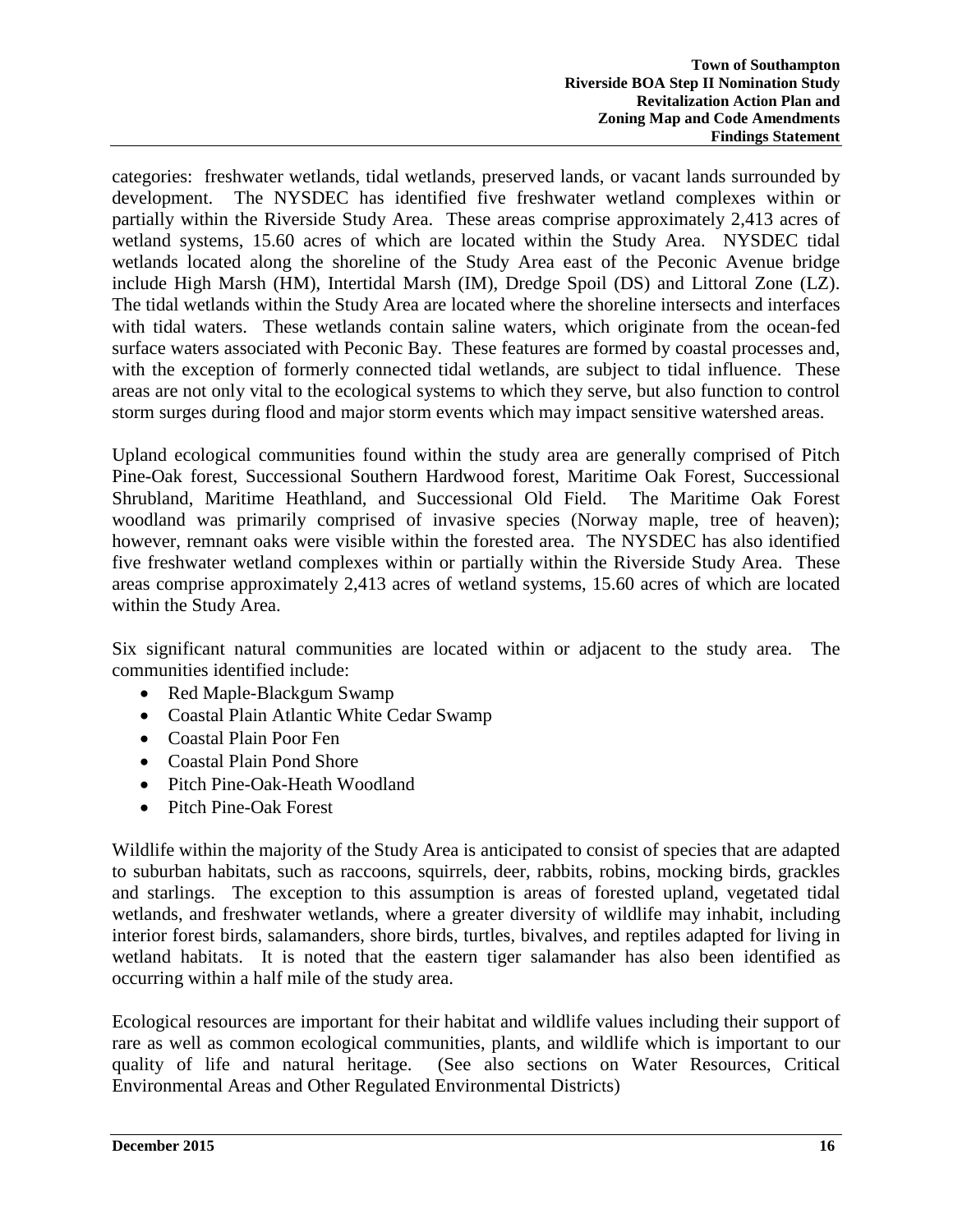### 2.3.2 Impacts

- Development may take place in proximity to wetlands and surface waters that could affect these resources.
- There is the potential for threatened or endangered wildlife occurring in the area.

### 2.3.3 Mitigations and Future Actions

- Delineation of the flagged wetland boundary within the vicinity of each wetland area will be necessary to determine the exact location of the wetland boundary, and the quality of habitat within the wetland adjacent area. Development within the regulated adjacent area of each wetland will be governed through appropriate regulatory review at which time appropriate protective measures for the wetlands will be determined.
- Future actions should be assessed to determine jurisdiction under New York State Environmental Conservation Law (NYSECL), including Article 24 (Freshwater Wetlands), Article 25 (Tidal Wetlands) and Article 11 (Endangered Species). It is noted that Southampton Town Code Section 325 regulates "wetlands" as well and is addressed below. Conformance with standards for issuance of permits should be sought wherever possible.
- Under Article 25, the limitations which are likely to have the most influence on projects proposed as part of future development pursuant to the ROD Code include, but are not limited to:
	- o A 75-foot minimum setback requirement from the wetland for all new principal buildings and other non-water-dependent structures in excess of 100 square feet in area.
	- o A 100-foot minimum wetland setback requirement for all components of a septic system.
	- o All components of a septic system must be installed with at least two vertical feet of soil between the bottom of the component and the seasonal high groundwater level.
	- o No more than 20 percent of the adjacent area on any lot can be covered with existing or new structures and impervious surfaces. Individual lots which lawfully existed on August 20, 1977 (the effective date of Part 661) may be covered with up to 3,000 square feet of existing and structures and other impervious surfaces.
	- o The minimum lot area for any principal building constructed within the area regulated by Part 661, which minimum lot area shall include any wetland portion and any adjacent area portion of such lot, shall be as follows:
		- 20,000 square feet where the principal building<sup>[1](#page-16-0)</sup> will be served by a public or community sewage disposal system.

<span id="page-16-0"></span><sup>&</sup>lt;sup>1</sup> Excerpted Definition of Principal Building - The definition of the term principal building is any one of the following: single-family dwelling; each two units of a multiple-family dwelling; any other type of building, including but not limited to any commercial or industrial use building or public or semi- public building, that exceeds 1,000 square feet in area and each additional 1,000 square feet of floor space of such a building in excess of 3,000 square feet. In addition, each commercial or industrial use building or public or semi-public building less than 1,000 square feet in area shall count as one-quarter of a principal building.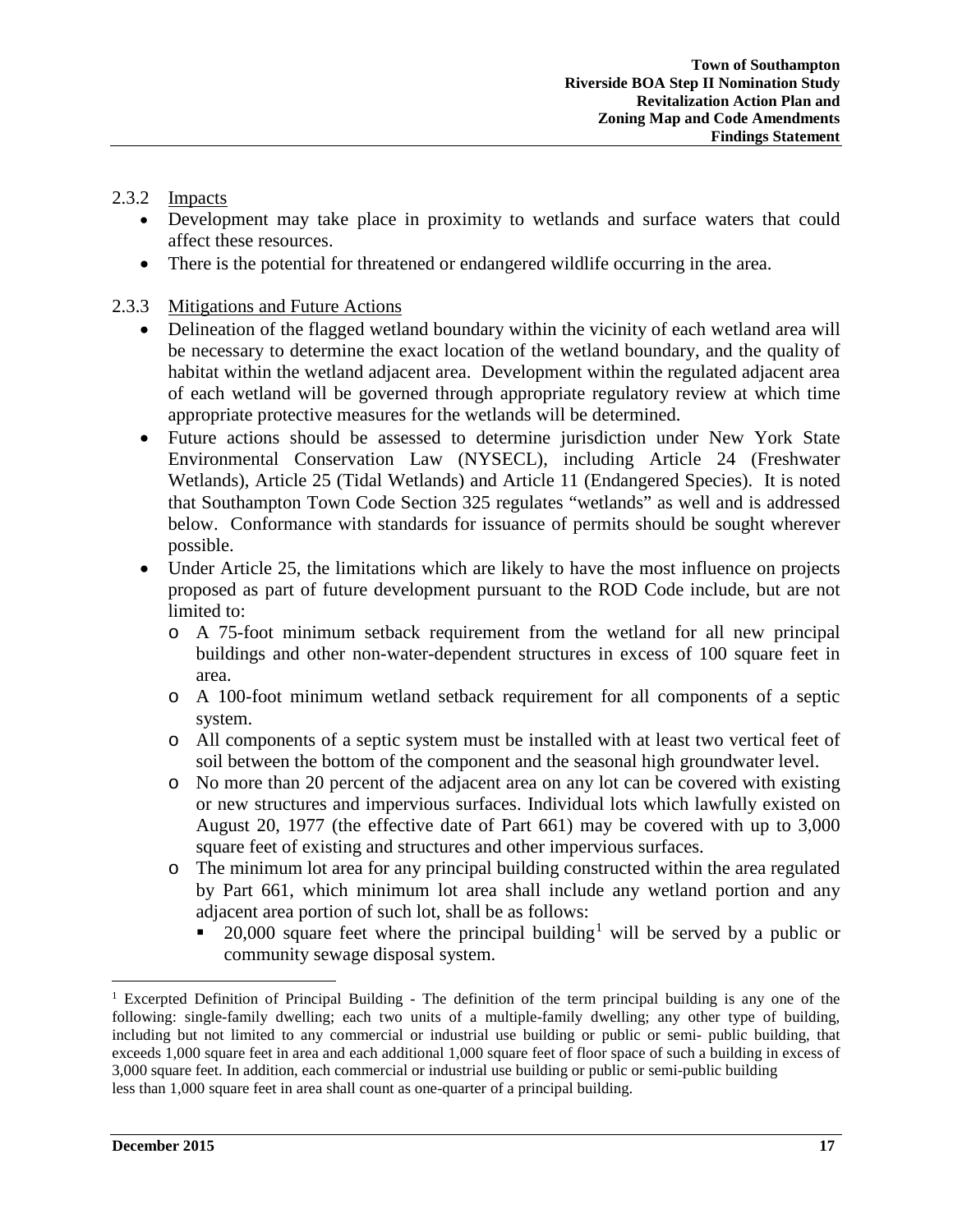- 40,000 square feet where the principal building will not be served by a public or community sewage disposal system.
- With respect to NYSDEC jurisdiction under Article 25 of the NYSECL, the variance process would be used to consider limited structural improvements within the required 75 foot setback, but that all such improvements maintain a minimum setback of 50 feet and be designed as green roof and/or porous pavement that contain all runoff and erosion control/minimization potential. Coupled with this, a minimum natural buffer of 25 feet would be maintained between tidal wetlands and areas of disturbance; however, perpendicular pathways to access the waterfront, boardwalks and other such improvements that would normally be permitted would be allowed. The requirement of green infrastructure within any setback encroachment areas would be expected to mitigate impacts with respect to coverage and buffer relaxation and conform to variance criteria noted above.
- Further, it is noted that the jurisdiction area of NYSDEC would be expected to extend basically to Route 24. As a result, coverage within the jurisdiction area would be limited to 20 percent and density would be limited to the equivalent of 20,000 SF lots if connected to sewers, and under the definition of principal building, this would allow 4 units per acre of multi-family and commercial space as provided for in the note above (definition of principal building). It is expected that proposed density on the limited parcels identified above would exceed this Part 661 restrictions; however, density in and of itself is not expected to cause an impact to tidal wetlands provided that the development is sewered and the variance criteria above are met. In addition, the full preservation of riverfront parcels previously acquired by the Town, County and State, coupled with a proposal to provide an *environmental protection and enhancement fund* for wetland creation and improvements (as well as other acquisition and upland restoration efforts) will create a basis for further improvement of water quality, wetlands quantity and quality and open space in the Riverside area. Therefore it is proposed that no coverage or density restrictions be imposed provided that variance relief is sought, the project is justified through those criteria, and off-site mitigation is proposed. Off-site mitigation would occur in the form of wetland restoration on a 1 to 1 basis such that for each square foot of development that exceeds coverage within the subject parcels, one square foot of wetlands will be established elsewhere within and/or proximate to the ROD. Generally, this would apply only to the limited parcels east of McDonalds other than existing preserved lands within the ROD.
- Should a project require a variance from NYSDEC Article 25 wetland regulations, the project will need to meet the following criteria outlined in 6 NYCRR Part 661.11:
	- o The spirit and intent of the pertinent provisions shall be observed,
	- o That public safety and welfare are secured and substantial justice done, and
	- o That action pursuant to the variance will not have an undue adverse impact on the present or potential value of any tidal wetland for marine food production, wildlife habitat, flood and hurricane and storm control, cleansing ecosystems, absorption of silt and organic material, recreation, education, research, or open space and aesthetic appreciation.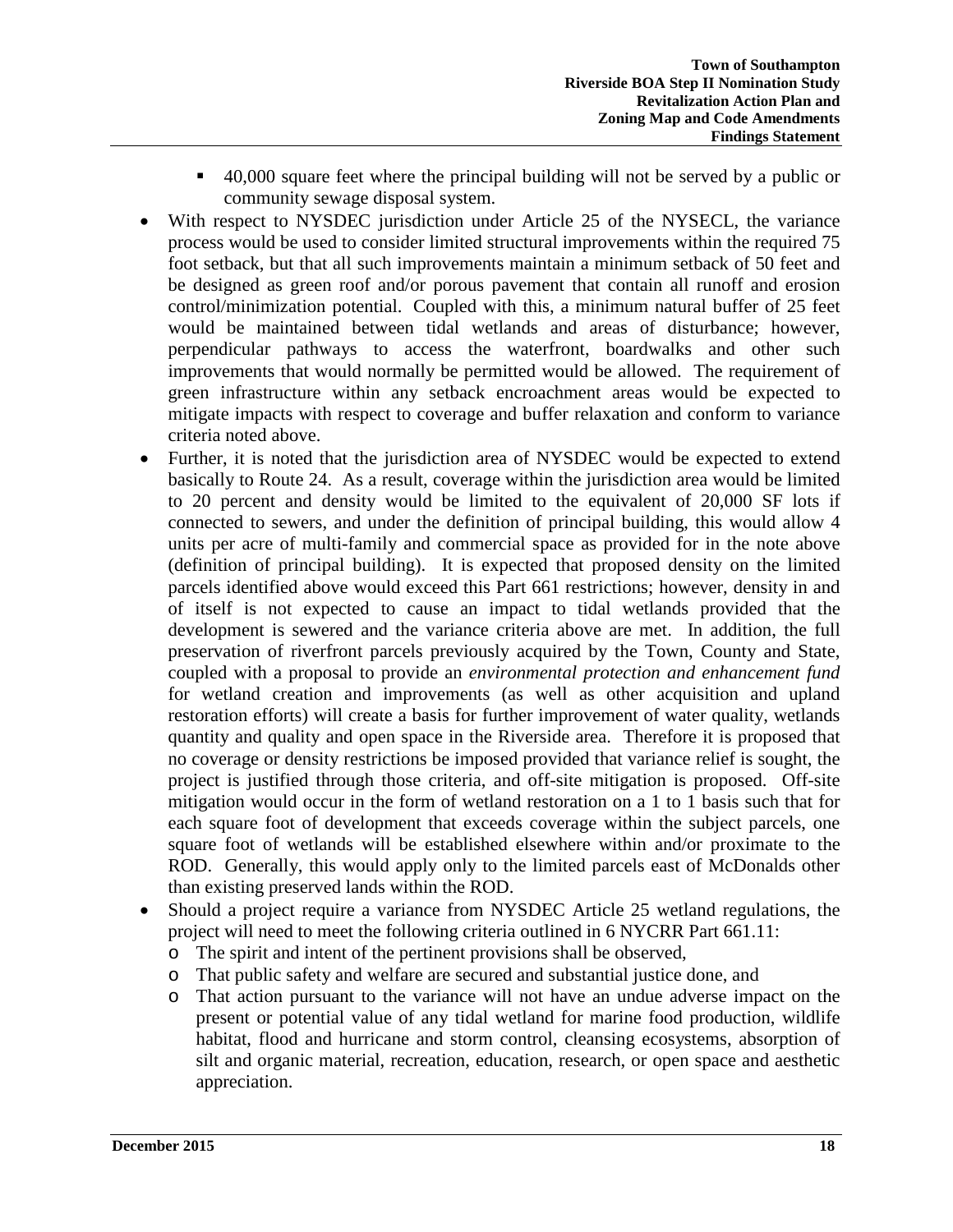Variance applications will be required to demonstrate the following:

- o Specify the proposed variance, which elements of section 661.6, Development Restrictions, relief is sought from,
- o The variance request is the minimum relief that is necessary,
- o The practical difficulties claimed necessitating a variance,
- o A discussion of alternate site possibilities,
- o A discussion of change of project objective possibilities and
- o A discussion of environmental impact reduction or mitigation measures to be employed.

Mitigation for projects that necessitate variances from NYSDEC Article 24 and Article 25 and Town wetland regulations will be required. Mitigation measures that may be offered in support of a variance application include:

- o Wetland creation
- o Wetland restoration
- o Invasive species removal
- o Improvements to existing drainage systems which currently contribute to poor water quality
- o Improvements to existing sanitary systems which currently contribute to poor water quality.

Consideration of Town wetlands regulations further note that NYSDEC regulates wetland setbacks, coverage and density under Article 25 of the NYSECL. The Town wetland setback of 125 feet that is typically required for vacant undeveloped parcels (with a 100 foot setback for developed parcels, and a 50 foot setback for bulkheaded shorelines). Development pursuant to the Theoretical Development Scenario would require relief as noted under Section 325-9. Much of the justification for such relief is outlined in relation to NYSDEC considerations and supported in the DGEIS and FGEIS. For the purpose of the Riverside ROD, the following considerations would apply:

- o Riverside is unique in character and social conditions which warrant flexibility to ensure that revitalization is achieved in conformance with Town planning initiatives and the Town adopted Riverside RAP.
- o The Riverside Theoretical Development Scenario envisions public access, appreciation and enjoyment of riverfront areas on limited parcels through passive public space and development that would require relief from Town Code wetlands setbacks.
- o As noted in the FGEIS, the Town has permanently preserved many parcels of land along the Peconic River within the Riverside Study Area comprising 35.78 acres.

In summary, due to the unique social, economic and environmental conditions associated with the hamlet of Riverside, relief of Town wetland setbacks appears to be warranted.

With respect to Town of Southampton wetlands regulations, the Riverside ROD proposes specific modifications to the requirements of Chapter 325 to reflect the unique conditions of Riverside as noted above. Specifically, the following shall apply only to riverfront parcels within the ROD: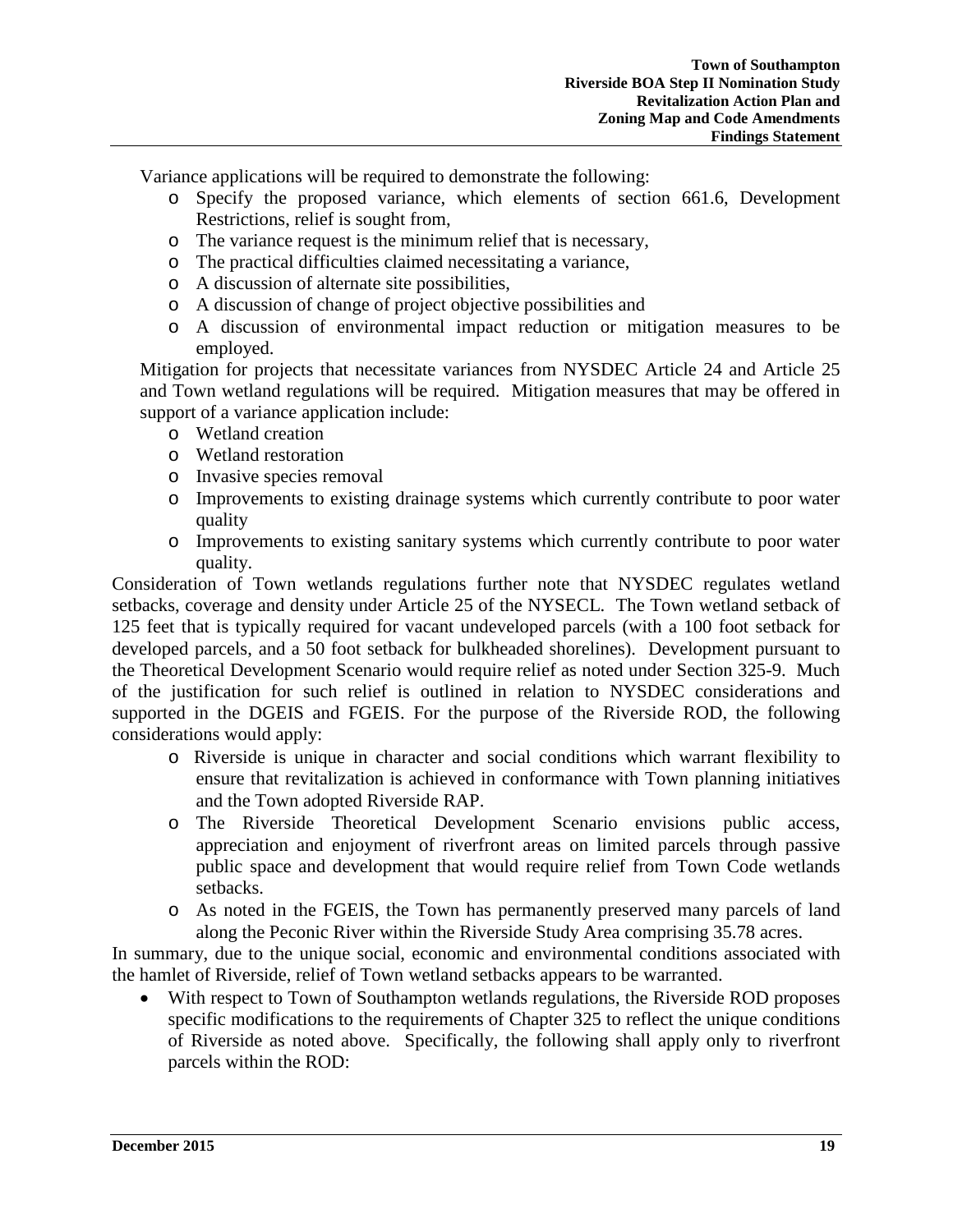- o For existing developed parcels within the ROD (i.e., lands between the Town Trustees parking lot and the existing McDonald's property which are not bulkheaded), a 50 foot wetlands setback and revegetated buffer for the purpose of providing retaining walls and an improved riverfront promenade is permitted, and a 75 foot principal building setback shall apply.
- o For vacant lands (east of McDonalds) a 75 foot principal structure setback shall apply.

The justification for these setbacks shall be based on the following:

- o 5 acre wetlands restoration project on the Town owned land on the east side of the ROD.
- o Already preserved Town and County waterfront lands within the ROD comprising 35.78 acres.

The basis for this relief is as noted above and in consideration of the existing section of the code that allows reduced setbacks as follows: Town Code Section 325-9 D. states that "For projects that do not satisfy the standards enumerated in this section, the approving authority shall consider imposing less than the recommended setbacks if the approving authority finds that the following requirements have been met." Specifically, the following considerations would apply:

[\(1\)](http://ecode360.com/8700188#8700188) The approving authority may consider imposing less than the recommended setbacks if the approving authority determines that the applicant has demonstrated the following:

[\(a\)](http://ecode360.com/8700189#8700189) A buffer zone with an overall average width equivalent to the minimum required buffer zones set forth in § [325-9A,](http://ecode360.com/8700177#8700177) for turf, fertilizers, pesticides, herbicides, fungicides or similar treatments, landscaping or other clearing or disturbance of natural vegetation will provide equivalent protection of the wetland, or that partial relief of the minimum buffer requirements is both reasonable and sufficient to justify a lesser overall average buffer zone for such activities.

[\(b\)](http://ecode360.com/8700190#8700190) The proposed work and location will not impair the capacity of the wetland and buffer to provide essential wildlife habitat characteristics, including, among others, food, shelter, breeding, cover, screening and migratory habitat, as well as essential corridors and connective functions.

[\(c\)](http://ecode360.com/8700191#8700191) The proposed work and location will not impair wetlands and surface water quality by incorporating erosion, sedimentation and runoff controls to minimize nonpoint source pollution.

[\(d\)](http://ecode360.com/8700192#8700192) Mitigating measures shall be implemented that contribute to the protection and enhancement of wetlands and wetland benefits.

[\(5\)](http://ecode360.com/8700193#8700193) If the applicant can meet the criteria enumerated in § [325-9D\(1\)](http://ecode360.com/8700185#8700185) through [\(4\),](http://ecode360.com/8700188#8700188) then the approving authority may impose less than the recommended setbacks set forth in § [325-9A.](http://ecode360.com/8700177#8700177)

• If further relief is sought to reduce setbacks more than provided for above, consistent with the potential relief and justification for NYSECL Article 25 as outlined above, this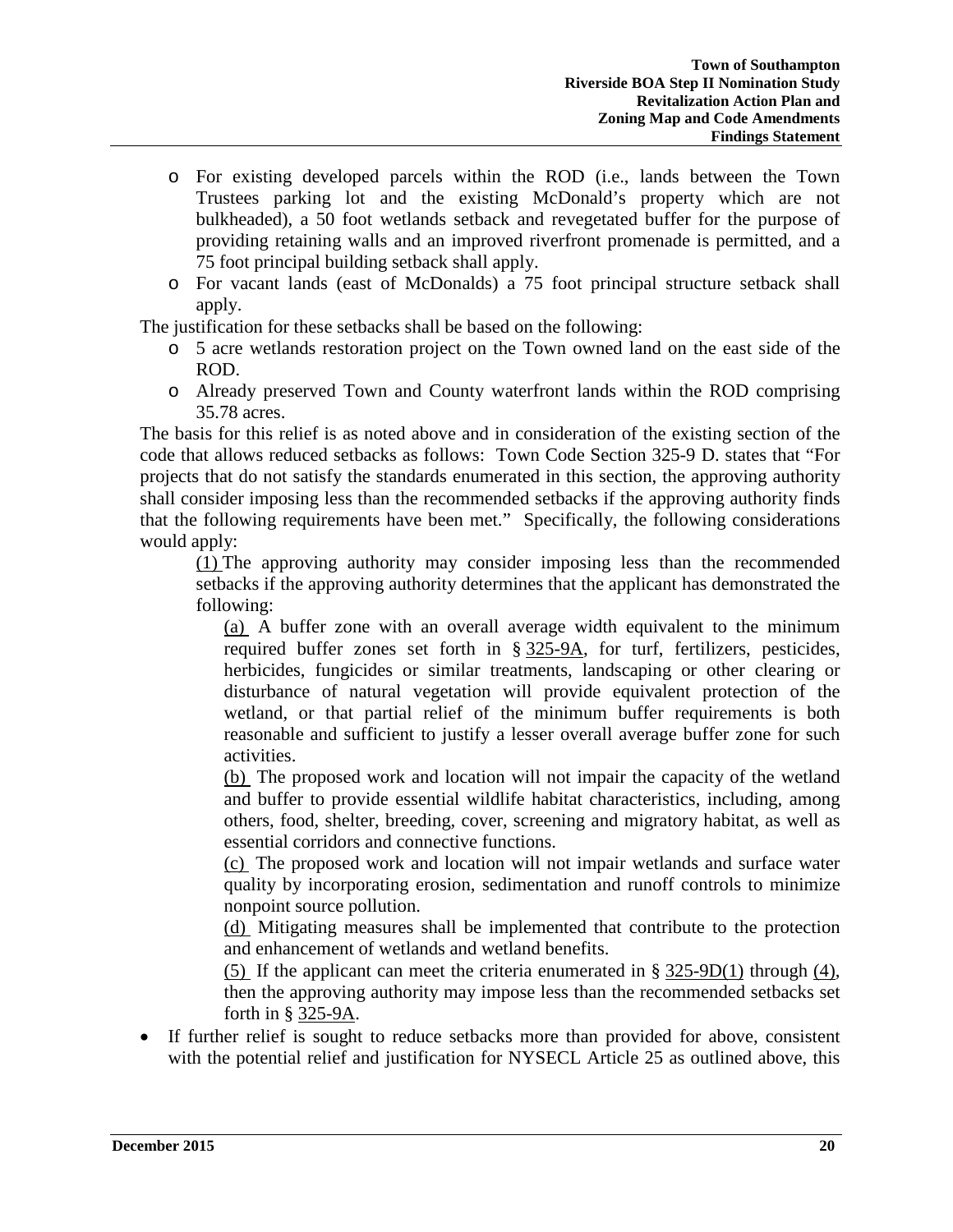would require a case-by-case review by the Planning Board under the provisions outlined in Chapter 325-9.

- Consideration of Town wetlands regulations further note that NYSDEC regulates wetland setbacks, coverage and density under Article 25 of the NYSECL. The Town wetland setback of 125 feet that is typically required would require relief as noted under Section 325-9. Much of the justification for such relief is outlined in relation to NYSDEC considerations and supported in the DGEIS and FGEIS. The following considerations would apply:
	- o Riverside is unique in character and social conditions which warrant flexibility to ensure that revitalization is achieved in conformance with Town planning initiatives and the Town adopted Riverside RAP.
	- o The Riverside Theoretical Development Scenario envisions public access, appreciation and enjoyment of riverfront areas on limited parcels through passive public space and development that would require relief from Town Code setbacks.
	- o As noted in the FGEIS, the Town has permanently preserved many parcels of land along the Peconic River within the ROD.
	- o Relief may be justified through provisions outlined with respect to Article 25 variance procedures noted in this section, specifically: if compliance is not possible, that relief be considered to allow principal buildings within 50 feet of wetlands, provided all improvements are "green infrastructure" (green roof, porous pavement, etc.), all runoff is controlled, a minimum 25 foot natural buffer is provided and for all square footage of encroachment within the jurisdiction area of NYSDEC (up to Route 24, or the 10 foot topographic contour), which would include the Town 125 foot setback area, off-site wetlands creation/mitigation be provided on a 1:1 basis of square feet of encroachment to wetland creation/mitigation. An environmental restoration fund that would potentially exceed \$3 million at close to full development has been established to facilitate such mitigation.

In summary, due to the unique social, economic and environmental conditions associated with the hamlet of Riverside, relief of Town wetland setbacks appears to be warranted, and would be reviewed on a case by case basis by the Planning Board as a Future Action, with consideration of the factors noted above.

- If threatened or endangered wildlife are encountered on a project site, site specific mitigation measures will need to be developed and an Article 11 Incidental Take Permit or Letter of Non-Jurisdiction will be necessary from the NYSDEC.
- Development within proximity to a potential tiger salamander breeding pond would require pond and/or upland habitat surveys to determine the presence/absence of the species. Should the presence of the species be confirmed, the appropriate mitigation measures would need to be considered during site design, which would include avoidance of impacts through site design, preservation of habitat, installation of barrier curbing or flashing to prevent salamanders from entering into a developed area, provisions to address lighting, stormwater runoff and management plans for both the pond and preserved upland habitat.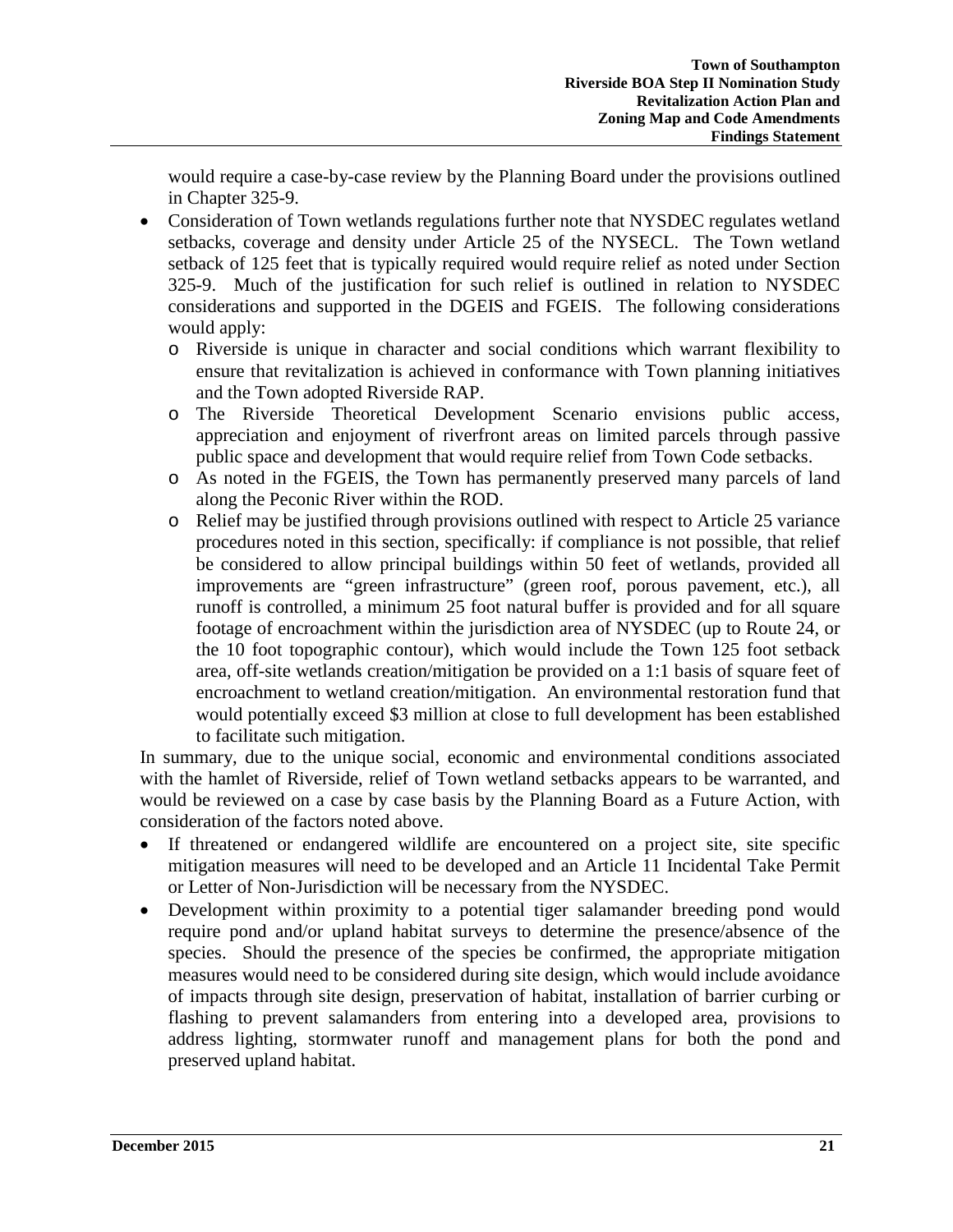• **Figure 1** of the FGEIS provides a map of potential sites where radii extend into potential future development parcels is provided in the FGEIS. This map should be consulted and parcels within the check zone that are proposed for development should

*Finding 3: Some ecological resources will be lost but significant impacts to ecological resources are not anticipated if future projects implement the numerous mitigation strategies outlined in this Findings Statement. Future development must meet NYSDEC and Town wetland permit conditions, as well as any requirements necessary for retention of habitat and impact avoidance associated with threatened and endangered species/Article 11 Incidental Take Permits.* 

### **2.4 Critical Environmental Areas and Other Environmental Districts**

#### 2.4.1 Conditions and Resources

The parts of the ROD located south of SR 24 and a small area on the north side of SR 24 west of the traffic circle are within the Central Pine Barrens Compatible Growth Area (CGA), and based on the scope and nature of the Subject Action, including anticipated future development under the subject Zoning Code amendments, the Action is considered a "Development of Regional Significance." Parts of the ROD are also located within the Town's Aquifer Protection Overlay District (APOD) and/or contain freshwater wetlands and associated upland adjacent areas<sup>[2](#page-21-0)</sup> that are currently subject to regulatory review by the Town pursuant to Chapter 157 of the Town Code as well as the NYSDEC per Article 24 of the Environmental Conservation Law of the State of New York. The Central Pine Barrens CGA, APOD, and NYSDEC designated freshwater wetlands and adjacent areas are all classified as "Critical Areas" under Section 157-10, "Critical areas," of the Southampton Town Code.

In addition, the area located south of SR 24 and west of the traffic circle on the north side of SR 24 is within the Long Island Regional Planning Board's Central Suffolk (South) Special Groundwater Protection Area (SGPA) which is a County designated Critical Environmental Area (CEA). Moreover, the ROD is adjacent to the County's "Peconic Bay and Environs" CEA which includes the lower Peconic River, Flanders Bay and the greater Peconic Estuary. Like the Town, the County also considers the Long Island Central Pine Barrens to be a CEA.

Sections of the Peconic River are classified as New York State Wild, Scenic and Recreational River (WSRR) areas and a small portion of the ROD is within a WSRR-designated "Recreational" area. The State's WSRRs are not CEAs, *per se*, but are nevertheless, identified as environmental resources of great value with attributes that must be protected

<span id="page-21-0"></span><sup>&</sup>lt;sup>2</sup> "Adjacent area" means those areas of land or water that are outside a wetland and within 100 feet (approximately 30 meters), measured horizontally, of the boundary of the wetland. The Department may establish an adjacent area broader than 100 feet (approximately 30 meters) where necessary to protect and preserve a wetland, as set forth in subdivision 24-0701.2 of the Act and pursuant to Part 664.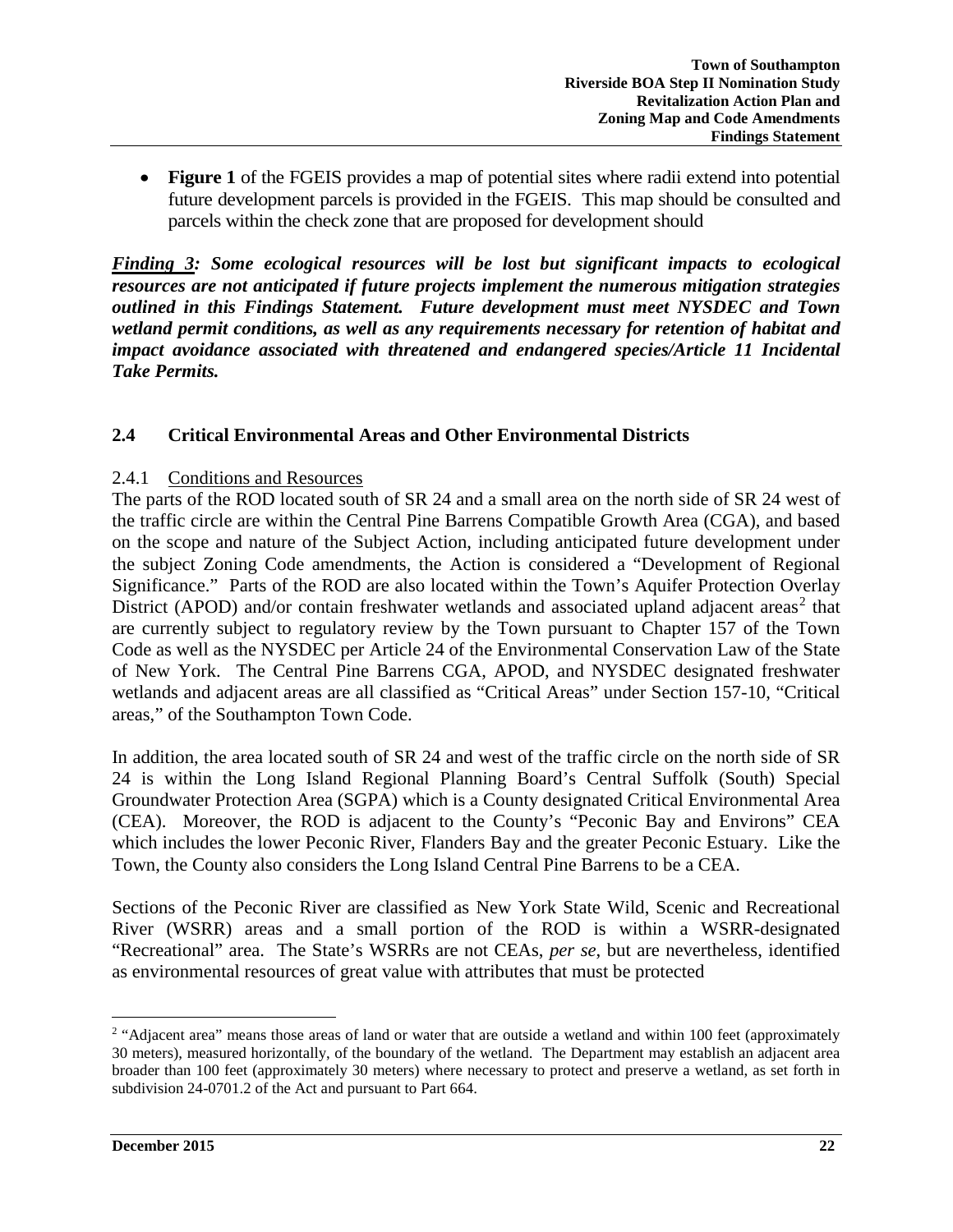The aforementioned CEAs and WSRR area focus primarily on the protection of "critical" or highly valued water resources; however, ecological considerations are also of paramount importance within these resource areas. As previously noted, despite its location along a tidal section of the Peconic River, the ROD is not currently within an approved Local Waterfront Revitalization Program (LWRP) Area. The Study Are is partly located within the Water Protection Boundary delineated for the draft "Southampton Town Water Protection Plan". Land north of SR 24 is located within a State Landward Coastal Boundary and may therefore require additional review for coastal consistency if state or federal permits are necessary as part of implementation of the Subject Action. The ROD is not within any State designated Coastal Erosion Hazard Area (CEHA) and is not within a delineated New York State Significant Coastal Fish and Wildlife Habitat but is in close proximity.

Protection of CEAs and other environmental districts in or adjacent to the ROD are important for a variety of reasons including but not limited to the protection of groundwater, surface water, wetlands, wildlife, wildlife habitat, and other environmental resources and features (see also sections on Water Resources, Ecological Resources, Land Use, Zoning, and Plans, and Community Character).

# 2.4.2 Impacts

- Development will take place within or near areas identified as CEAs which could affect these areas.
- Clearing could exceed current regulatory standards.
- Invasive species could become established if proper landscape plans are not instituted.
- Increased pollutant loading is possible.
- Applications for sites located within the Wild, Scenic and Recreational Rivers (WSRR) Recreational Area will require consistency reviews to demonstrate conformance to the land use requirements of the WSRR Act.
- New York State Coastal Consistency reviews will be required for future projects proposed north of SR 24 in the future if State or Federal permits are required.

# 2.4.3 Mitigations and Future Actions

- Future development must comply with all standards and requirements of the APOD, CPBOD, NYSDEC freshwater wetlands permit conditions, and be consistent with the guiding principles and recommendations of the Central Pine Barrens Comprehensive Land Use Plan and the Peconic Estuary Conservation and Management Plan and area TMDL standard, except as may be waived or varied pursuant to applicable laws and procedures after review and consideration by the agency or board overseeing the review and having authority over plan and law consistency and compliance.
- Applicants for future site plans shall be required to demonstrate consistency with the standards of the Central Pine Barrens Comprehensive Land Use Plan.
- It is noted that projects which exceed the Vegetation Clearance Limits outlined in Standard 5.3.3.6.1 would require a hardship waiver from the Commission. The DGEIS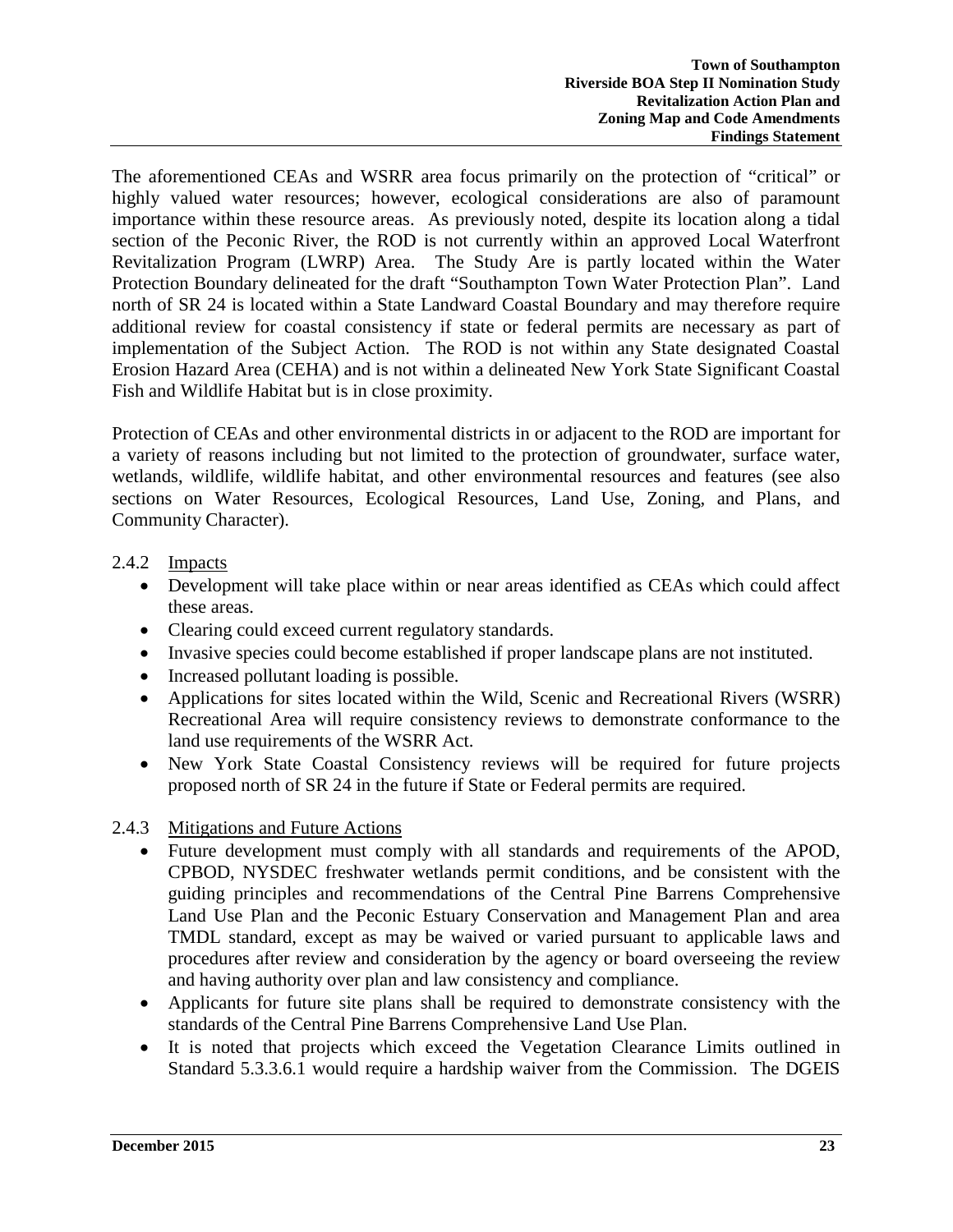sought to examine methods that could be used to establish a process to facilitate revitalization through analysis of clearing within the ROD. This may be one of several options to approach vegetation clearance limits, with several other options being individual hardship waiver and/or modification of the CLUP to recognize the unique considerations with regard to Riverside. Future actions will consider either individual hardship exemptions, assessment of clearing within the downtown zones subject to code change and/or consideration of modification of the CLUP, which may be appropriate in light of the numerous critical social, economic factors. Therefore, the criteria that must be considered are as follow:

- 1. the applicant cannot realize a reasonable return, provided that lack of return is substantial as demonstrated by competent financial evidence;
- 2. that the alleged hardship relating to the property in question is unique, and does not apply to a substantial portion of the district or neighborhood;
- 3. that the requested use variance, if granted, will not alter the essential character of the neighborhood; and
- 4. that the alleged hardship has not been self-created.

The analysis of these criteria in relation to a development project would form the basis for a hardship waiver.

- Mapping and listing of parcels that may require relief has been prepared to identify parcels that should be considered with respect to a potential hardship waiver as related to Standard 5.3.3.6.1 Vegetation Clearance Limits.
- This establishes a hierarchy for consideration of the need for a hardship from Standard 5.3.3.6.1 noted as follows:
	- 1. Determine if a parcel in the TDS has any remaining vegetation; if not, hardship from 5.3.3.6.1 is not required.
	- 2. Determine if a parcel in the TDS that has vegetation can be developed within the allowable vegetation clearance limits; if so, a hardship from 5.3.3.6.1 is not required.
	- 3. Determine if a parcel in the TDS is overcleared; avoid remaining vegetation if possible; if not able to avoid remaining vegetation; a hardship from 5.3.3.6.1 is expected to be required.

This hierarchy would allow development of parcels with no vegetation, parcels that conform to vegetation clearance limits, and overcleared parcels that can avoid remaining vegetation; with the expectation that other parcels that don't meet these criteria would require a hardship.

• The Town regulates vegetation clearing under the APOD. The ROD is recommended to continue to rely on the Town's APOD with respect to clearing. However the ROD provides the ability to allow greater disturbance with an approved revegetation program. The DGEIS and FGEIS provide support for this approach particularly with respect to the discussion regarding the CPB CLUP as well as the provision for an environmental protection and enhancement fund that would be used for pine barrens vegetation preservation and enhancement. The ROD specifically notes the provisions of Section 330-67 B. shall apply to parcels opting into the ROD (i.e., the Planning Board may allow greater disturbance if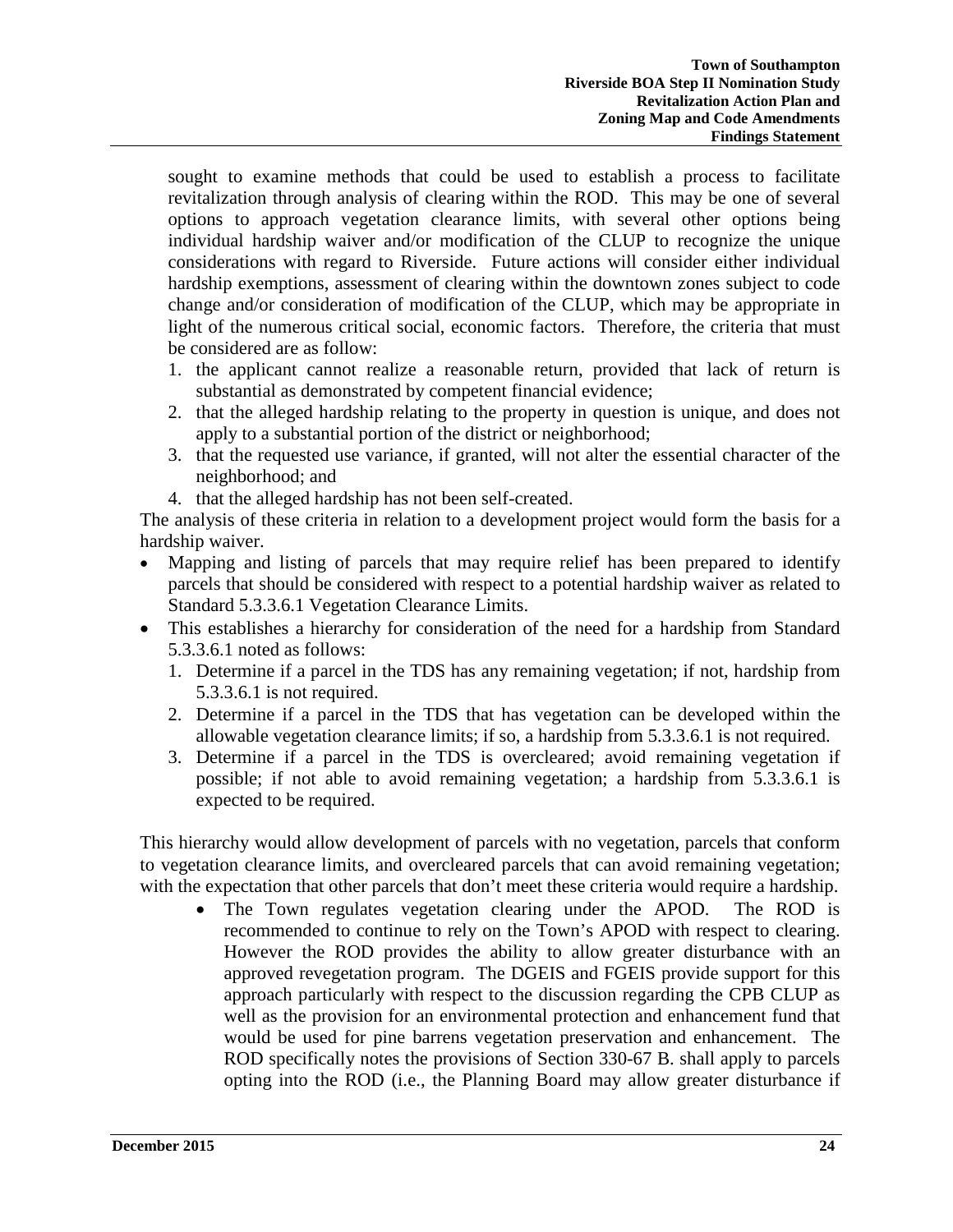warranted by a particular application with mitigation provided). Notwithstanding the provisions of the aforementioned subsections, lots or tracts which opt-in to the Riverside ROD may be allowed to disturb a greater amount of the natural vegetation, provided that said use is consistent with the intent and policies of the Riverside Revitalization Action Plan and Aquifer Protection Overlay District and that a revegetation program which protects the aquifer is incorporated into the project design.

- No more than 15 percent of a site may be planted with fertilizer dependent vegetation such as certain grasses. Covenants and restrictions or the conditions of duly executed filed easements should be used to formalize such agreements and assist in any necessary enforcement actions.
- All future development should connect to the public water supply.
- Future actions in the Wild, Scenic and Recreational Rivers (WSRR) Area must be consistent with 6 NYCRR Part 666 ("Regulation for Administration & Management of the Wild, Scenic and Recreational Rivers System in New York State") which establishes a system of land use controls or development restrictions for lands situated within the Peconic River Corridor. Figure 4-1 of the DGEIS shows the parcels located within the WSRR regulated area (western boundary of the ROD). The density and uses shown on several parcels included for the Theoretical Development Scenario do not meet the requirements of 6 NYCRR Part 666*.* As described in Section 6.2.2 of the Draft GEIS, a Community WSRR designation in the "Recreational" area mapped along the western boundary of the ROD could be pursued. Alternatively, the Recreational designation would remain and redevelopment must either be consistent with the requirements of the WSRR (6 NYCRR Part 666*)* or an applicant would be required to seek variances for redevelopment of individual parcels which do not meet the requirements.
- New York State Coastal Consistency assessments may be required for future projects or actions within the State coastal boundary that are undertaken or funded by a State or Federal agency or require State or Federal permits or approvals.

*Finding 4: Future development must demonstrate consistency with APOD, CPBOD, and NYSDEC and Town wetlands permit conditions, and be consistent with the standards and guiding principles of the Central Pine Barrens Comprehensive Land Use Plan and Peconic Estuary Conservation and Management Plan including Total Maximum Daily Load standards, except as may be waived or varied pursuant to applicable laws and procedures after review and consideration by the agency or board overseeing the review and having authority over plan and law consistency and compliance. Numerous impact avoidance and mitigations have been identified in this Findings Statement which will help to maintain the quality of these critical resources. Future site specific actions must comply with SEQR (6 NYCRR Part 617) and may be subject to additional restrictions that may be imposed by the Planning Board, if necessary.*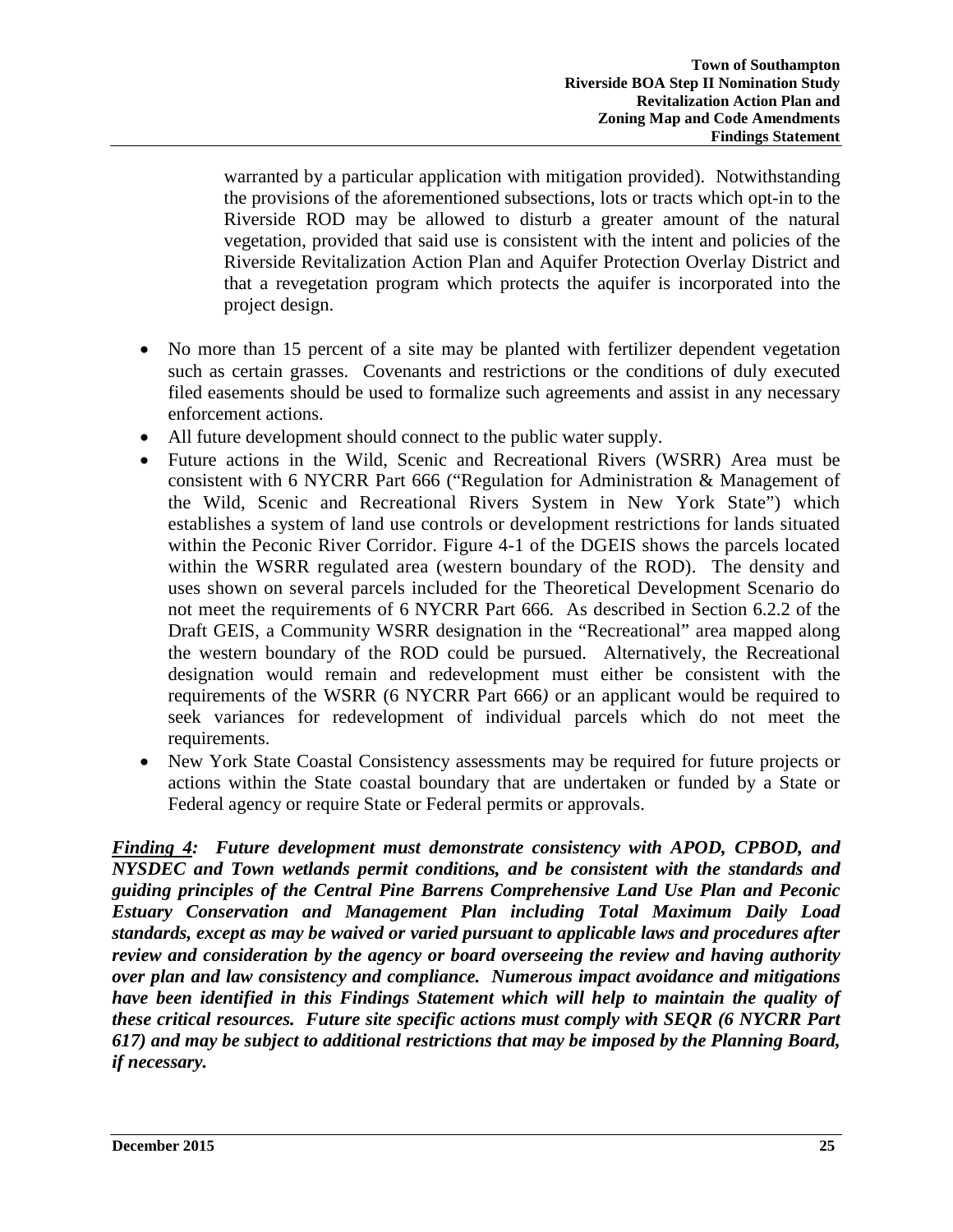### **2.5 Land Use, Zoning, and Plans**

#### 2.5.1 Conditions

#### *Land Use*

Development along SR 24 and portions of several other major roads that merge at the traffic circle includes mixed commercial, industrial, residential, and institutional land uses, vacant/boarded-up buildings, and vacant land. Since development along the SR 24 corridor is spatially intermittent and not compact, is inconsistent in terms of use (e.g., commercial building next to a single-family home, next to a vacant lot, next to a vacant building, etc.), existing buildings tend to be single-story rather than two- or three-story structures, there are no significant anchor businesses, etc., the business district does not function as a compact, walkable and vibrant downtown or hamlet center.

Developed land outside the immediate corridor area consists primarily of an intermittent mix of medium-to-high density/small lot single-family residential neighborhoods and mobile home parks, vacant lots and buildings, minor light industrial development, and scattered institutional facilities.

#### *Zoning*

Currently, there are 13 standard zoning districts in the ROD, including five single-family residence (R-15, R-20, CR-40, R-80, MHS-40), six commercial (VB, HB, SCB, OD, RWB, MTL), one light industry (LI-40), and one open space conservation district OSC. Existing Overlay zones affecting portions of the ROD include the APOD, "Central Pine Barrens Overlay District" (CPBOD) and the Tidal Wetlands and Ocean Beach Overlay District ("TWOBOD"), applies to the tidal wetlands on the north side of SR 24 along the tidal portion of the Peconic River.

The dimensional standards for the ROD's 13 zoning districts are quite variable with minimum lot sizes ranging from 12,000 SF for the OD to 220,000 SF for the SCB; lot coverage standards ranging between 10 percent for the R-80 and 70 percent for the VB; and maximum building height standards that range from 32 feet and two stories for residential zones, 35 feet and two stories for the business districts, and 40 feet and three stories for the LI-40 zone. There are no dimensional standards for the OSC.

The above zoning districts would remain in place and persons developing pursuant to existing zoning would be subject to the standards and requirements of the respective zones. Under the Subject Action, however, land owners may opt into development under the applicable ROD zone. The ROD would alter the types of uses and mix of uses permitted, the dimensional and design standards of future development.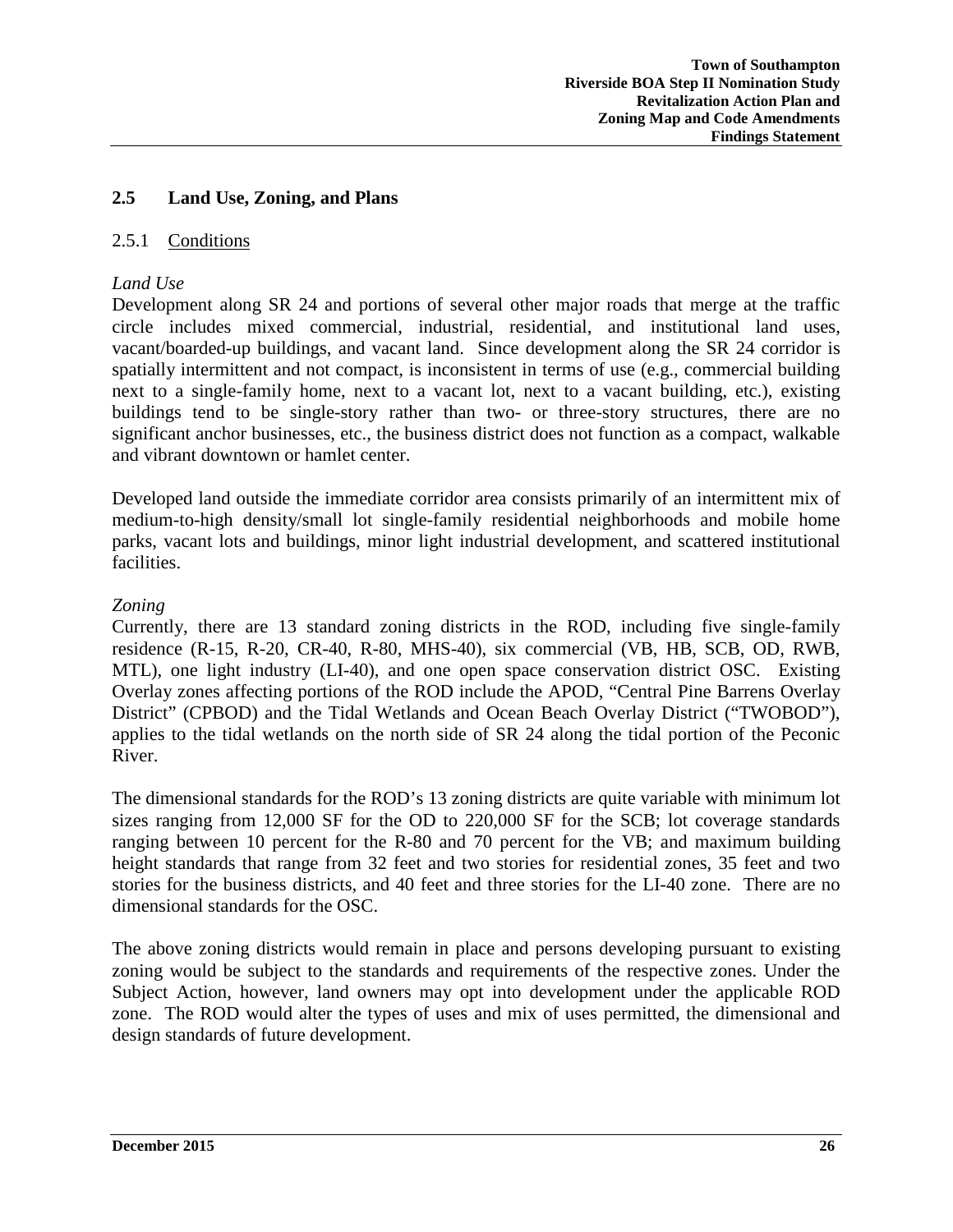### *Plans*

The following plans were reviewed as part of the DGEIS. Efforts were made in the development of the BOA Study, RRAP, and ROD provide consistency and to build off of adopted plans.

- 1999 Comprehensive Plan Update ("Southampton Tomorrow");
- 2004 Flanders/Riverside/Northampton Revitalization Study;
- 2006 Riverside Blight Study;
- 2008 Riverside Hamlet Plan:
- 2009 Riverside Urban Renewal Plan;
- 2011 Suffolk County Comprehensive Plan 2035;
- 2013 Flanders Riverside Corridor Sewering Feasibility Study;
- SCDPW traffic circle improvements planning; and
- 2015 RRAP, ROD and DGEIS.

Additionally, the Town of Riverhead is currently preparing a BOA for the neighboring Riverhead downtown area, which was considered in the preparation of the Riverside BOA Draft Nomination. The objective of both of these BOA studies is consistent and aimed at area-wide revitalization of these two communities, which are not only geographically and economically connected, but also share zip codes, service districts (including school, fire and library), major roadway interconnections and frontage along the Peconic River.

Land use, zoning, and plans are important in terms of providing housing, business activities, jobs, essential goods and services, cultural, recreational and entertainment opportunities. It is important in the design and appearance of development including but not limited to minimum lot sizes, development density, setbacks, building heights and other considerations for the built environment. It affects community character, the local economy, taxing and fiscal conditions, demand for utilities and services, traffic and other factors. Consistency with adopted plans helps in ensuring constancy with and building off of established goals, objectives, visions, and policies (see also sections on Community Character, Community Services, Traffic and Transportation, Socioeconomics, and Other Environmental Impacts).

### 2.5.2 Impacts

- Additional development density will be permitted under the provisions of the ROD.
- Some buildings to be demolished, infrastructure to be removed (cesspools, drainage structures, fuel tanks, floor drains, etc.), and sites to be cleared and redeveloped have been identified as "Sites of Environmental Concern" due to "recognized environmental conditions" (RECs). Still other locations may have environmental conditions that have yet to be discovered. Disturbance to these sites has the potential to release contaminants into the environment if not properly contained, managed and disposed.
- The appearance, type and scale of development will be different.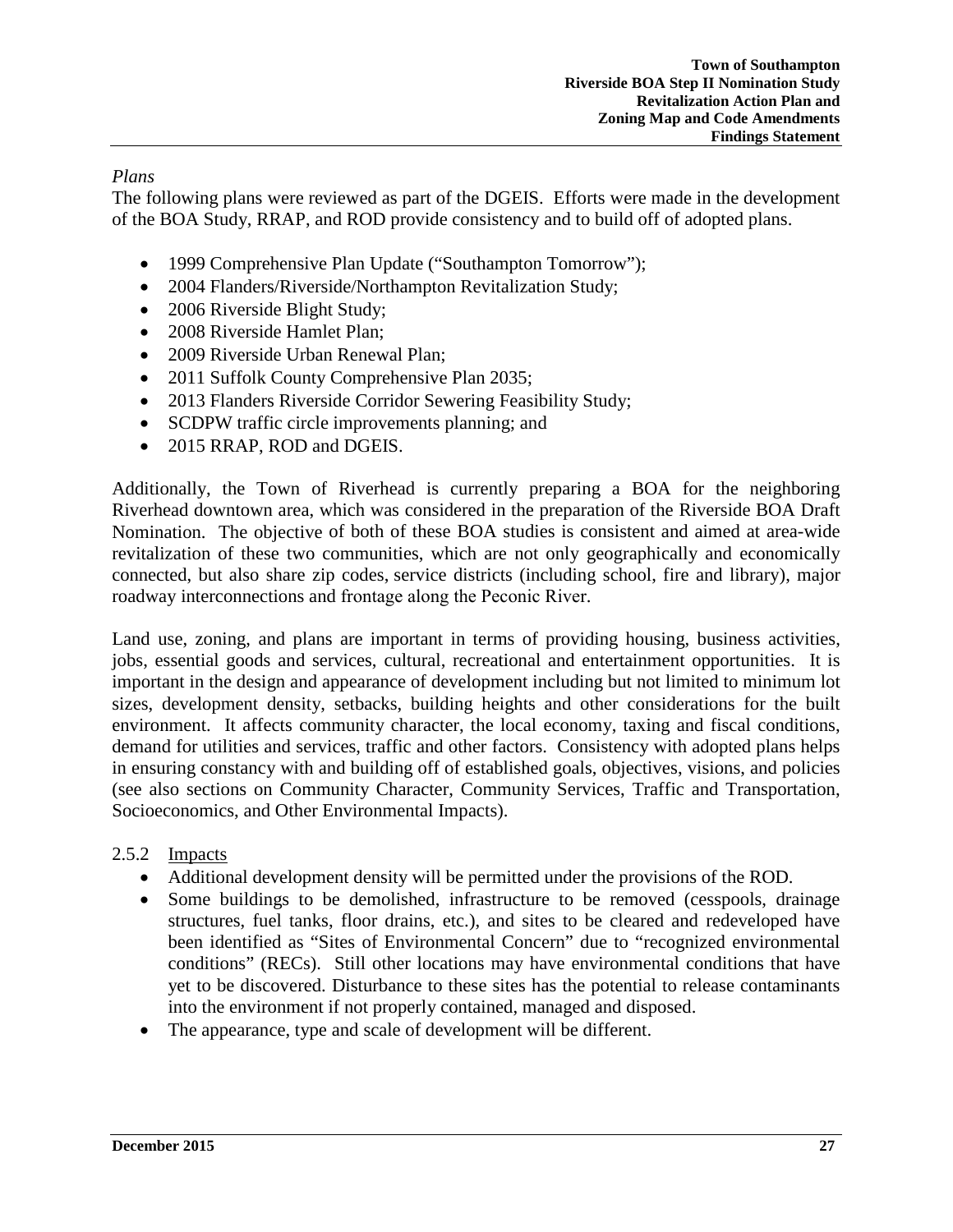### 2.5.3 Mitigations and Future Actions

- Incentive Bonus Verification: Applications opting into the Incentive Bonuses program of the ROD must demonstrate that the application meets the requirements for minimum lot area and street frontage, Sustainability Standards, and other standards and requirements.
- Phase I Environmental Site Assessments (and Phase II ESAs if determined necessary by the Phase I) shall be conducted to identify any existing recognized environmental conditions (RECs) or potential concerns relating to demolition and site preparation prior to demolition and development. An ESA will identify the need for testing to determine if RECs are present which may require further testing, remediation, abatement, regulatory oversight or other appropriate actions. Any redevelopment or property transfer will be subject to the necessary regulatory steps and agency oversight to properly investigate, and remediate if necessary, recognized environmental conditions warranting such action. Issues that must be considered include the presence of asbestos containing materials (ACM) or soil contamination that contains elevated concentrations of contaminants in excess of regulatory agency standards. Issues of concern shall include identification of potential issues associated with floor drains, above- and below-ground fuel storage tanks, drywells, stormwater leaching pools, septic systems and cesspools, and past hazardous materials releases from storage, leaks, spills, mishandling of materials, intentional discharges, or other hazardous materials releases that have resulted in or may cause hazardous conditions. If hazardous conditions are identified, a plan to rectify these concerns will be developed and implemented.

*Finding 5: The Proposed Action is not anticipated to result in any significant adverse impacts to land use, zoning, or public planning policies. The Proposed Action provides the flexibility and controls necessary to realize the land use and planning goals of the community of Riverside and Town of Southampton officials, as determined by extensive public outreach, previous planning efforts, and the contents of the RRAP, BOA, and ROD. The Proposed Action is anticipated to result in beneficial changes to current land use and zoning, eliminate blight, provide new business and housing opportunities, create jobs, stimulate economic activity and fiscal health, and improve aesthetic and community character. Future site specific actions must comply with SEQR (6 NYCRR Part 617).*

### **2.6 Community Character (Visual and Cultural Resources)**

### 2.6.1 Conditions and Resources

Community character refers to the overall setting of a place, its identity and function, its natural environment and history, the scale, density, design and physical form of its man-made features, its social fabric, the types of experiences it offers, and how its many characteristics and conditions affect and interact with the senses and provides us with an overall impression. Community character is largely an abstract concept which makes it nearly impossible to measure quantitatively but can, nevertheless, be defined and assessed qualitatively by considering common perceptions of what is appealing or unappealing based on information collected through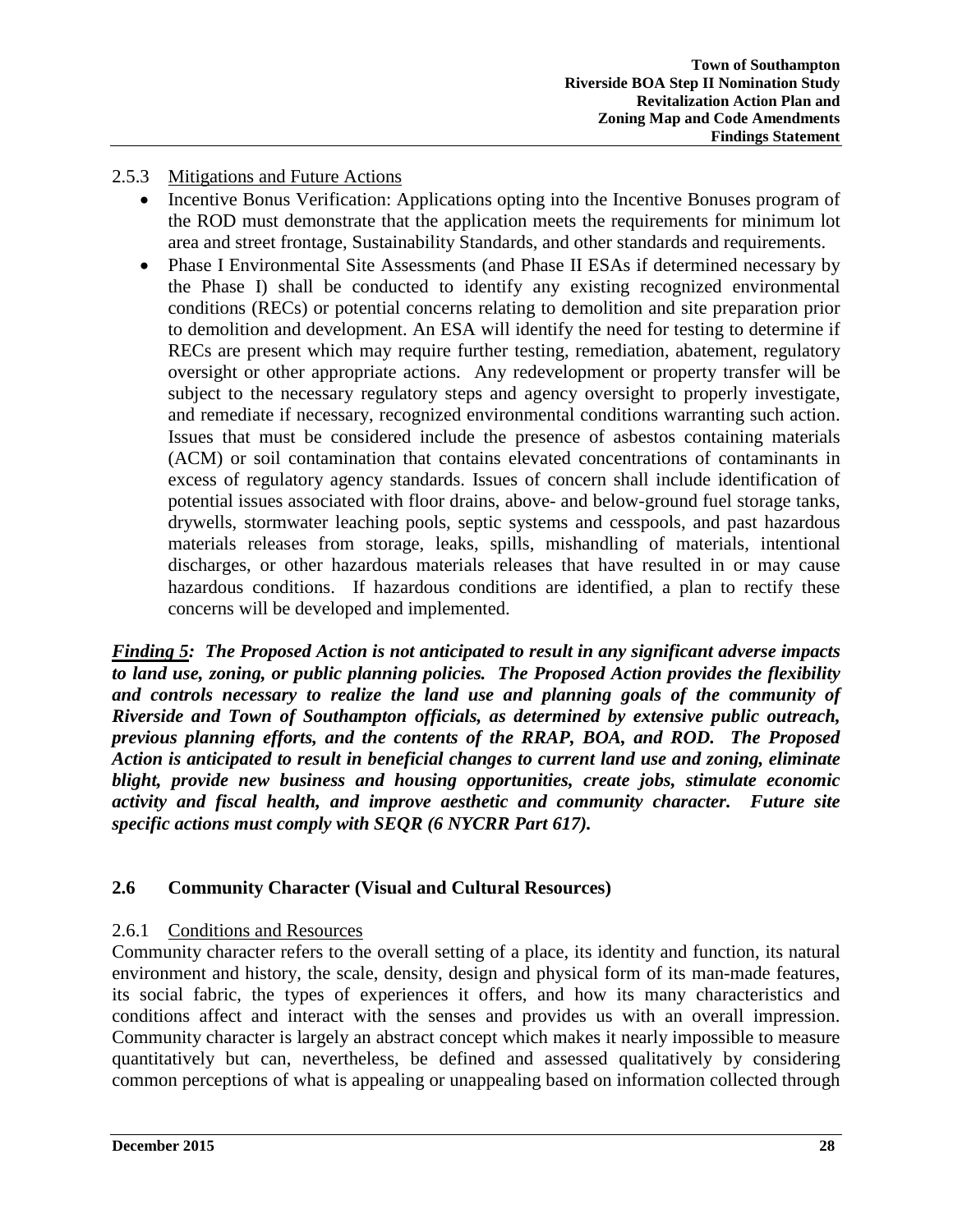direct field observations, analysis of GIS data, examination of past and present aerial and ground level photographs, input from community outreach exercises, and simply comparing conditions to other places we have visited and experienced that tend to be appreciated or disliked. The perception of a community's visual character is also often established based on views observed from locations where the public travels or visits the most – in this instance, the arterial roads that traverse the Riverside hamlet.

While the surrounding area is replete with preserved pine barren forests and open spaces and contains ponds, a lake, rivers and streams, tidal creeks, marshes and a bay, the built environment within Riverside lacks the same positive and distinctive community identity and in many instances actually detracts from its character. Unlike other well-established and successful hamlets and villages in the Town, Riverside lacks any recognition as a desirable "place" or destination to live where social and economic activities are woven into the fabric of the community creating a vibrant, walkable, mixed-use, sustainable business and neighborhood climate.

Development in the area currently consists of one- and two-story buildings and structures that are spread out along SR 24, Old Quogue Rd, and Riverleigh Ave, but mostly concentrated around the traffic circle on SR 24. This development pattern has been largely influenced, for better or worse, by the presence of the traffic circle itself and the five State or County highways that merge at this location. The traffic circle not only serves as a gateway to the Riverside community, but it also serves as a major regional gateway to the Hamptons and the North and South Forks; the nearby downtown Riverhead and Route 58 business districts; and the Peconic River, extensive parklands containing pine barrens and other valued natural resources. Vacant lots in Riverside, in addition to buildings and structures that are vacant, boarded-up, poorly maintained and in disrepair, have degraded the overall appearance and character of the built environment in the ROD, leading to what has been characterized as blight. A need has existed for some time for a viable well-coordinated plan for redevelopment, economic revitalization and community investment to be implemented to reverse blight conditions.

There are no National or State listed historic buildings, structures or historic districts in the ROD. The closest listed landmark is Vail-Leavitt Music Hall which is located at 18-24 Peconic Avenue in the Town of Riverhead and the closest historic district is the Riverhead Main Street Historic District in downtown Riverhead; the historic buildings front to Main Street, and the rear facades are directed toward adjoining parking lots, Heidi Behr Way (i.e., the Riverhead municipal parking lot access road), and the Peconic riverfront. A Town of Southampton historic marker is located on Peconic Avenue at the entrance to the Town

The Town of Southampton completed a Historic Resources Survey in April of 2014 which identified 14 properties in Riverside as potentially historically significant structures; all which are located within the ROD. At this time, the Town (or State) has not designated any of the 14 properties as local landmarks.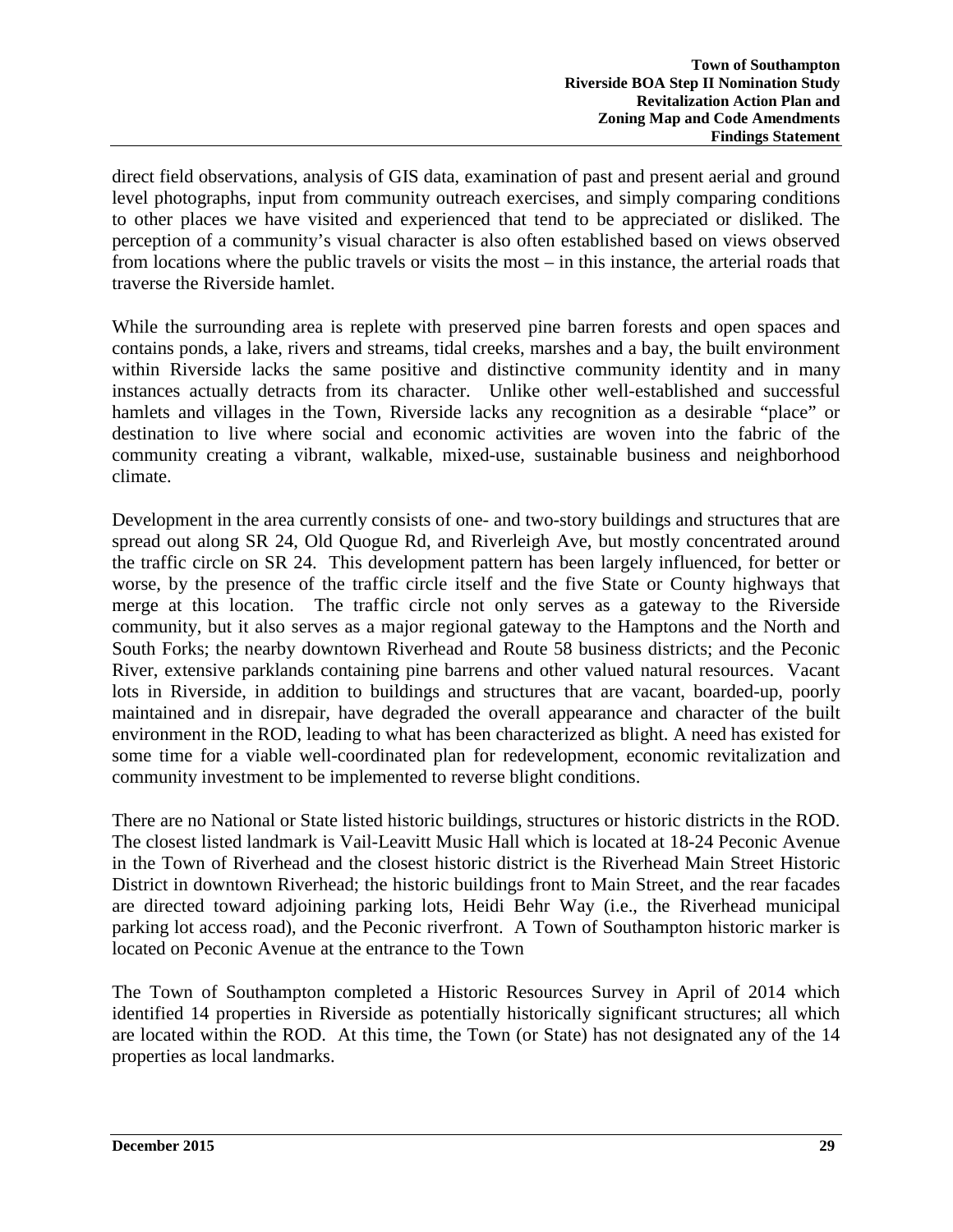Parts of the ROD are, located within areas identified by the NYS OPRHP as archaeologically sensitive, which in this instance is any area within a half-mile of a known resource. Areas identified as archaeologically sensitive include land in the northwestern quadrant of the ROD, including land around the traffic circle and along most of that area north of SR 24 along the Peconic River, the existing single-family residential neighborhood along the western boundary of the ROD, and land that is situated north of the Riverwoods/MacLeod Community. The other archaeologically sensitive location is a small area in the northeastern corner of the ROD which contains land that has been acquired and preserved by the Town, some wetlands that can't be developed, an area of dredge spoil deposits, a commercial property and some developed singlefamily residential properties.

Community character and historic, archaeological, and cultural resources are important in that they improve the quality of life by maintaining our human heritage. Aesthetic qualities, historic and cultural resources and heritage, quality of life, community identify and other factors comprise what is commonly referred to as community character (See also sections on Water Resources, Critical Environmental Areas and Other Regulated Environmental Districts, Land Use, Zoning, and Plans, Traffic and Transportation, Air Quality and Noise, Socioeconomics, and Other Environmental Impacts).

- 2.6.2 Impacts
	- Some future development could be proposed within areas identified as having archaeological sensitivity or potential local historic significance.
	- Additional building density and building height that is not currently permitted would be permitted under the Subject Action.

# 2.6.3 Mitigations and Future Actions

- If future development is proposed within identified areas of archaeological sensitivity that have not been previously and significantly disturbed, excavated, filled, or otherwise impacted so that the chances of discovering intact/undisturbed archeological resources is very unlikely considering the locations and depth of proposed disturbance, a Phase I archaeological survey/cultural resource evaluation will be required. A cultural resource evaluation should include contact with the SHPO for review and input. Additional analysis may be required to identify and mitigate any potential impacts based on the findings of the cultural resource evaluation. If an archaeological assessment is required, the first step in the analysis would be the performance of a Phase IA archaeological assessment in accordance with NYS OPRHP standards and guidelines, followed by a Phase IB, Phase II, and Phase III, if and as warranted.
- If future projects or actions involve state or federal permitting, funding or licensing, additional review of potential impacts to architectural and archaeological resources may be required pursuant to Section 106 of the National Historic Preservation Act or Section 14.09 of NYS Parks Recreation and Historic Preservation Law.
- The ROD includes architectural guidelines and the Town will adopt additional architectural standards as part of the ROD to insure that the vision as it relates to the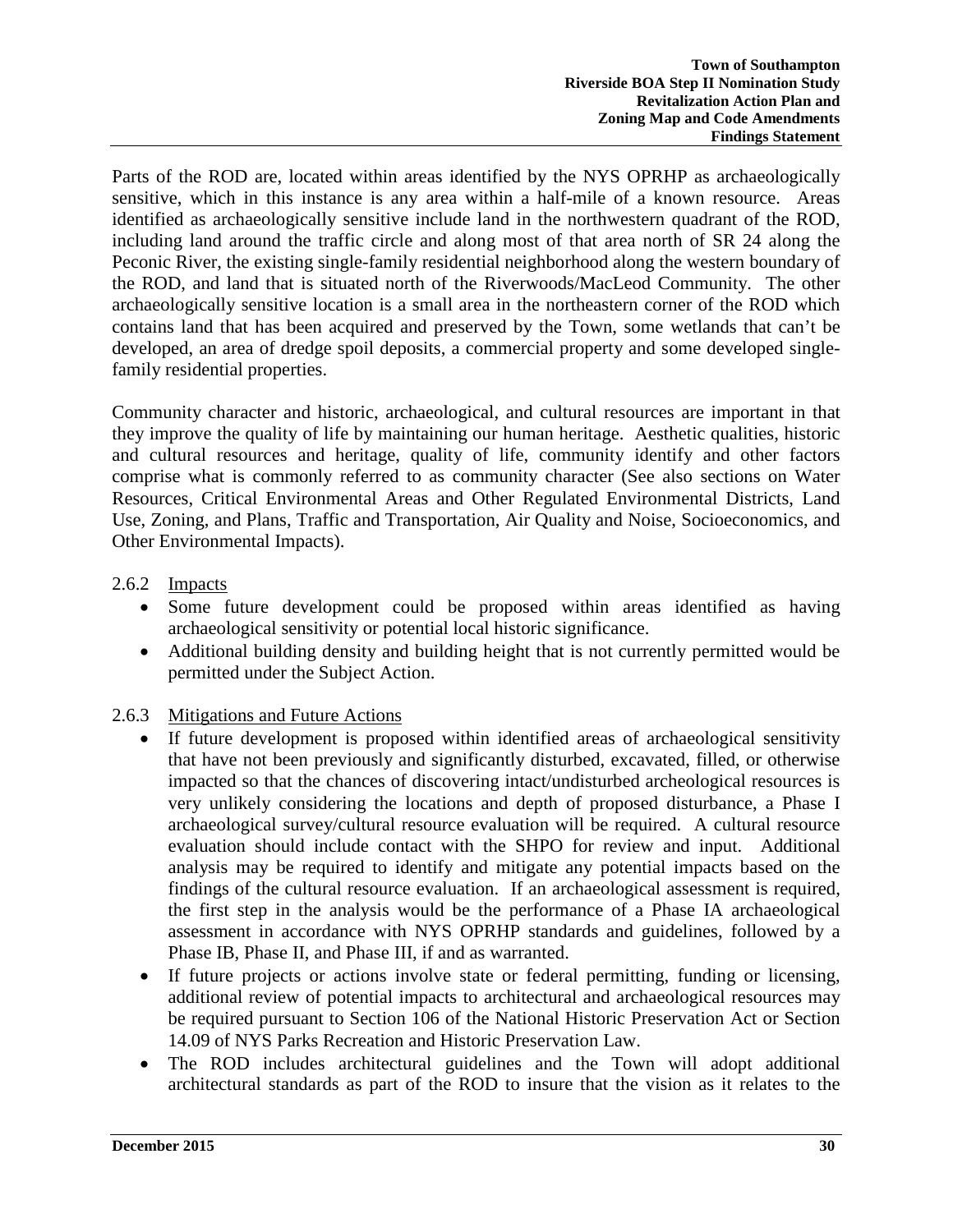community character of redevelopment of the hamlet as contained in the RRAP will be achieved. If the Planning Board finds during site plan review that the proposed architecture is consistent with the Architectural Standards, no further Architectural Review will be required under the ROD. Every application for a building permit not requiring site plan review shall be referred by the Building Administrator to the Board of Architectural Review and be designated by the Building Administrator as "substantial" or "nonsubstantial" construction. Applications for nonsubstantial construction may be reviewed by a committee of one member of the Board, but all applications for a sign permit and all applications for substantial construction shall be reviewed by the entire Board. In any case, the Board of Architectural Review shall determine compliance with the ROD's Architectural Standards. Applications reviewed under this subsection shall be approved, denied or approved with conditions which relate specifically to the criteria set forth in Section 330.

- Considering the high visibility of the Riverside roundabout and its function as a gateway to the Riverside community, it is important that the roundabout be designed to be aesthetically pleasing and inviting. The following future actions are recommended to be considered and implemented by SCDPW with respect to the Riverside roundabout:
	- o It is recommended that the center of the roundabout incorporate a shallow man made pond with park like landscaping and trees. The pond could be irregular in shape so that it has a more natural appearance. The pond could be illuminated at night for visual effect.
	- o Considering the high ground water level in the area of the roundabout it is also recommended that the pond be designed as a drainage retention area with overflow into standard catch basins and drainage rings. The incorporation of indigenous plants could also function to filter and absorb road runoff before entering catch basins and recharging into groundwater.
	- o Lighting around the perimeter and on the approaching street arteries should be relatively low in height and of a community scale. Utility wires along the arteries and the roundabout should be placed underground. Pedestrian street crossings should be located where they will be most convenient and safe.
	- o Architectural standards for the ROD will help to mitigate community character issues.

The provision of such a pond feature within the roundabout could achieve multiple objectives with respect to environmental benefits and visual aesthetics.

*Finding 6: Adoption of the ROD Amendments will not have a significant adverse impact on community character. Future site-specific development will be required to evaluate the potential impact of a site-specific project on historic and cultural resources and will undergo architectural review. The Form-Based zoning standards and Architectural Standards to be adopted for the ROD will vastly improve the quality of the built environment and implementation of the Subject Action will help in eliminating blight and fostering community pride and a new sense of place. Several existing open spaces in the ROD as well as ponds, creeks and wetlands will be protected to maintain the integrity of these natural resources and*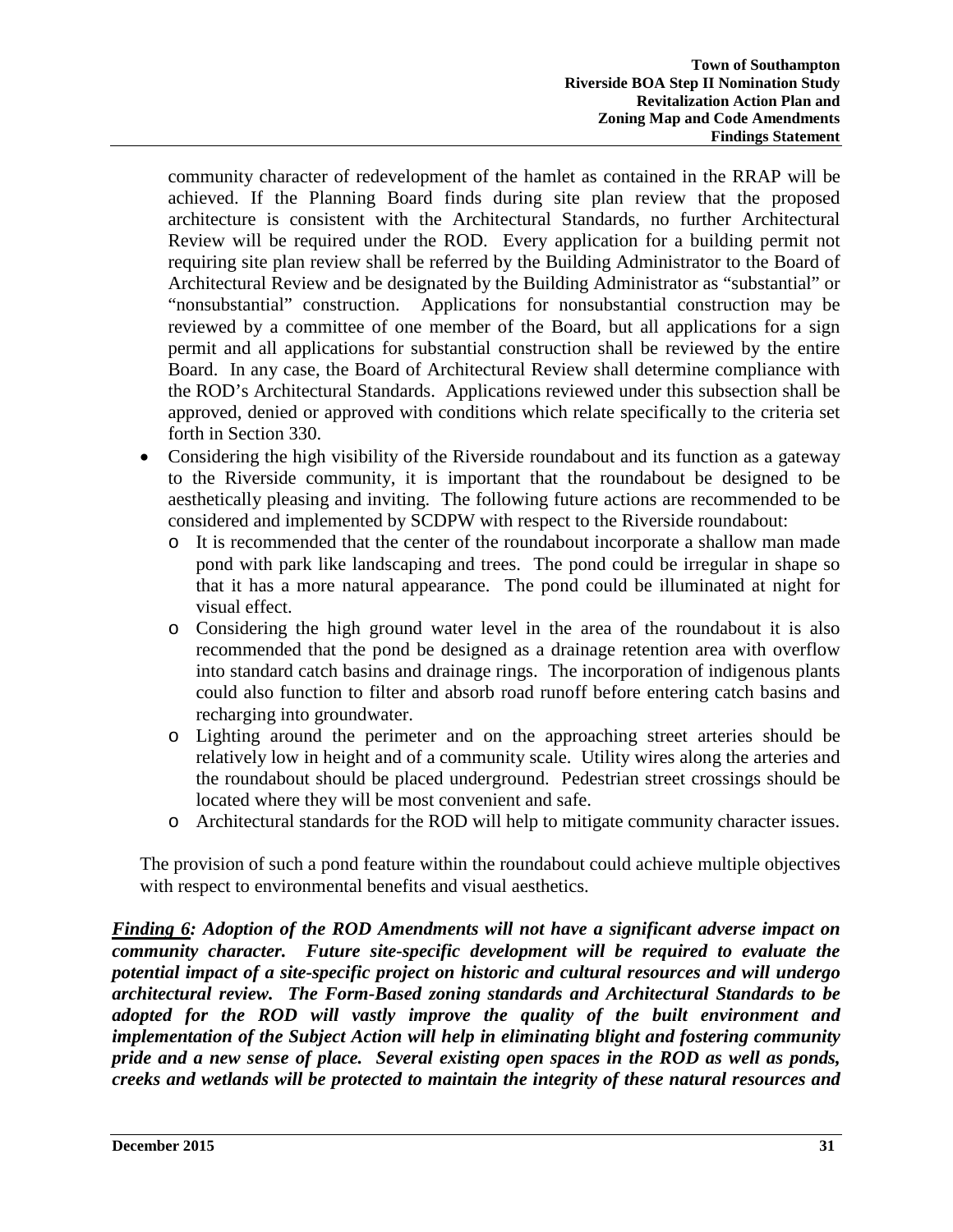*the quality of life and enhancement of community character they provide. Enhanced access to the Peconic River waterfront will promote views of the natural character of Riverside and provide a location for social gatherings such as Waterfire. Future actions must comply with the standards of this Findings Statement, and if needed in the future, based on site- and project-specific plans and SEQRA reviews, may be subject to additional mitigation requirements, if necessary.* 

### **2.7 Community Services** CSC Article 6 standards must connect to

#### 2.7.1 Conditions and Resources

Community services are publicly funded agencies, organizations and facilities that provide essential services to the community. Provision of adequate public services and facilities is essential for ensuring the health, safety, welfare and coordinated growth of a community and promoting its cohesiveness, functionality, and sustainability. The various community services and facilities that are relevant to the ROD include public schools, emergency services (i.e., police, fire, and ambulance), sewer (not currently available), water, electric, natural gas utilities, and parks and recreation. (See also sections on Land Use, Zoning and Plans, Traffic and Transportation, and Socioeconomics)

#### 2.7.2 Impacts

- Additional potable water will be required to serve the community.
- A sewage treatment plant will have to be constructed to collect, treat and discharge wastewater. This facility must be properly sited and designed or there must be connections to existing STP.
- Additional school-age children are anticipated to be generated by the Subject Action.
- Additional strain will be placed on emergency service provides.
- There will be a demand for additional emergency provider personnel.
- 2.7.3 Mitigations and Future Actions
	- Future development and redevelopment projects envisioned under the Subject Action and Theoretical Development Scenario will require a source of potable drinking water and must connect to a public water supply. Written confirmation must be obtained from the SCWA, its successors or other public water purveyor demonstrating that an adequate supply of water is available to satisfy both the "domestic" (drinking water) and "nondomestic"(non-drinking water) needs of future projects prior to issuance of a building permit.
	- Sewage flow that exceeds SCSC Article 6 standards must connect to sewers. (Mitigations and future actions relating to sewers are discussed under the "Alternatives" section.)
	- The expected substantial increase in taxes generated will help to offset the increased needs for and costs of community services.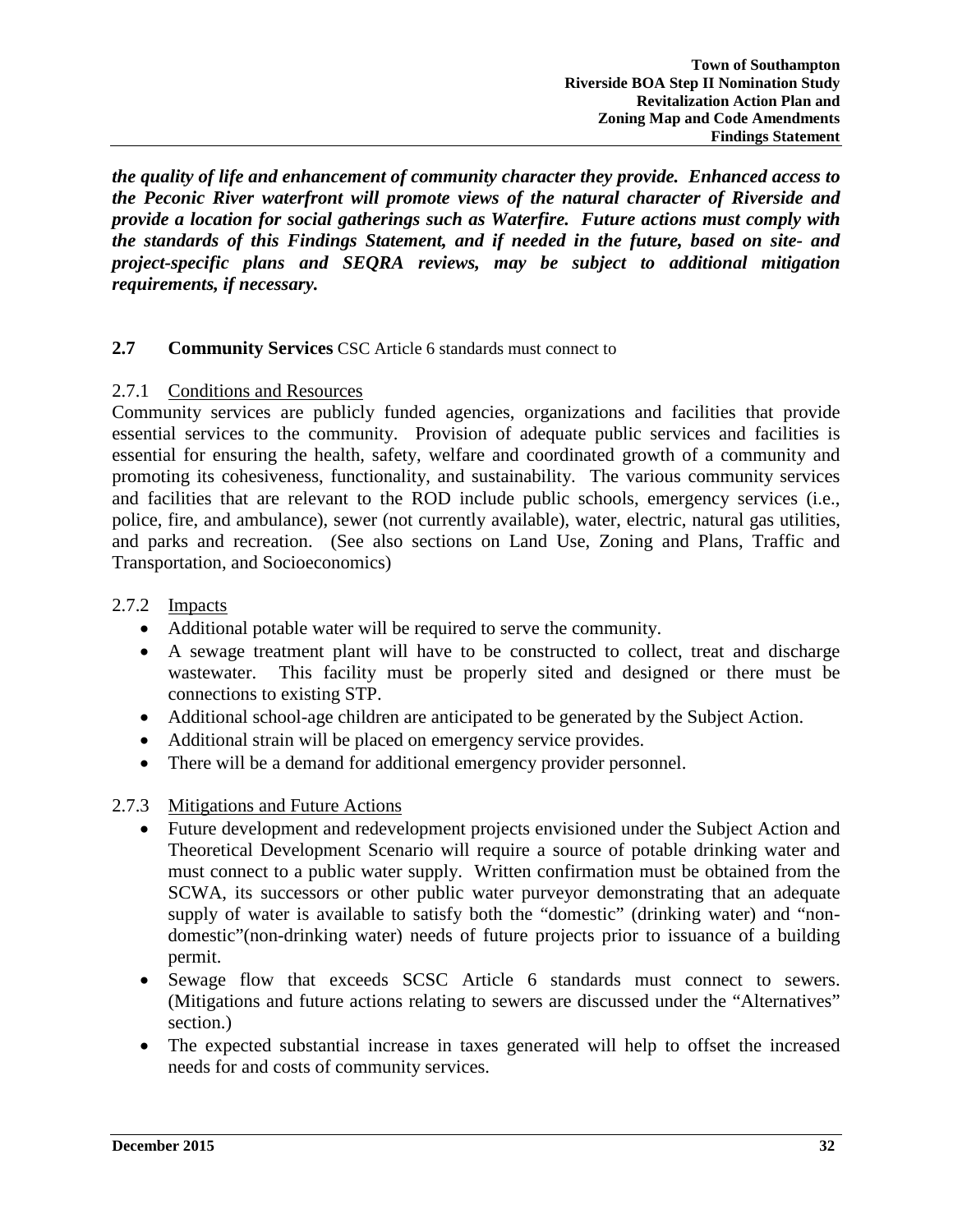- Under the full 10-year build-out of the Theoretical Development Scenario, 283 school age children (an additional 233 students accounting for redevelopment of existing lots) are anticipated to be generated. The Town and the Master Development will work with the Riverhead CSD to evaluate the demographic projections and the expected enrollment changes based on current growth trends and the additional students anticipated from redevelopment pursuant to the Subject Action. Once a greater understanding of future enrollment and available classroom space is completed, a determination of facility needs to accommodate this growth can be evaluated, including the cost of necessary facility improvements and potential funding mechanisms. A "Fair Share" mitigation program and fund will be established based on the Subject Action's proportional share of additional school age children to assist in providing revenue for necessary evaluation and implementation of facility upgrades (Mitigations and future actions relating to Fair Share Mitigation are discussed further under "Socioeconomic Considerations").
- Buildings must be constructed in conformance with New York State Fire and Building Codes and the recommendations of emergency service providers in terms of access and the provision of fire hydrants. In addition, use of sprinklers and fire/smoke alarms will assist in minimizing the potential need for fire protective services.
- The Fire Department/Fire Marshal will have the opportunity to review future proposed site plans to ensure that their needs, including provisions for emergency access, hydrant locations, sprinkler systems, fire alarms, and smoke and carbon monoxide detection, are properly addressed.
- The Fire Department will have the opportunity to provide input on site-specific plans, thereby requiring any site-specific mitigation measures necessary.
- The Town should pursue establishment of third party billing (i.e., pay for service reimbursement program) which would permit the NFVA to bill private insurance companies for services rendered. , consideration of Prepare a sewer feasibility study to assess in detail the most suitable location(s) for the treatment of disposal of sewage generated in the ROD.

*Finding 7: Development associated with the Proposed Action will increase the demand for community facilities and community services. However, the substantial increases in property tax, sales tax, building permit and other one-time fees and other revenues and payments to Fair Share Mitigation funds will offset these increased costs.* 

*There will be increased demand for additional manpower and equipment for police, fire, ambulance, school, and other essential services during buildout. The Town will continue to work with the school district to determine future fair share mitigations.* 

*The Town and community service providers will have the opportunity to review site- and project-specific plans during site plan reviews.* 

*Community sewage treatment plant(s) will be required to serve the ROD. Sewage treatment facilities, including but not limited to plant(s), leaching areas, pumps and mains will be paid*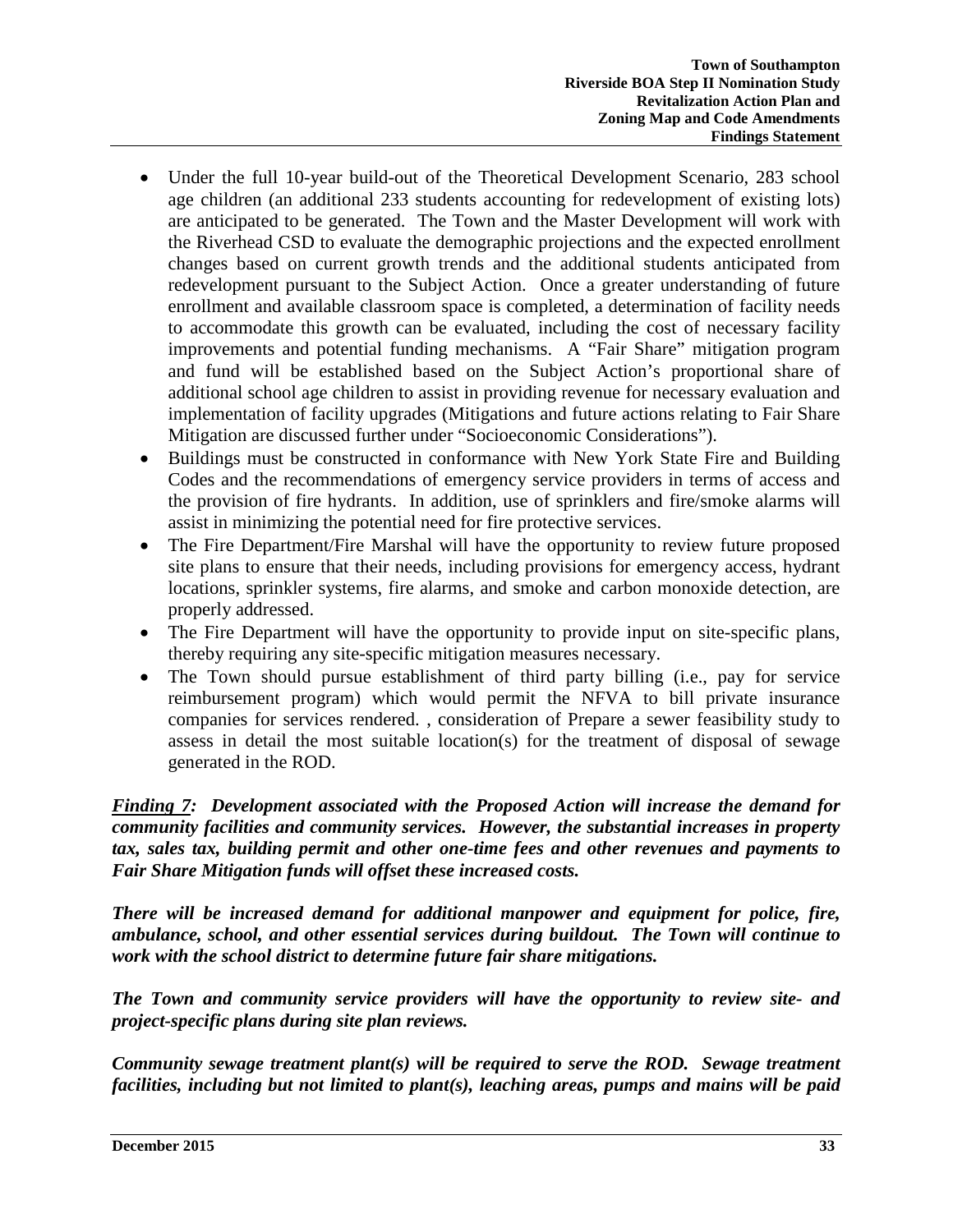*for by developers and possibly through funding programs. A sewer feasibility study shall be performed to identify the best location for a facility to provide quality service and reduce the potential for environmental degradation.* 

*Buildout is projected to result in significant tax revenue increases to the Riverhead School District, which would be used to fund new education programs, pay for additional personnel, and offset costs associated with any necessary capital construction in the future. The Town, Master Developer and consultants will continue working with the school to provide fair share mitigation as development goes forward.* 

*The ROD is equipped with Suffolk County water Authority Water mains and is served by a Suffolk County Water Authority well. Water quality is very good and the water resource is plentiful. Impacts to ground and drinking water supplies are not anticipated.* 

*Electric and gas service is available in the area from PSEG and National Grid, respectively and will be provided using these utilities. .*

*The many impact avoidance and mitigation strategies included in this Findings Statement will address concerns regarding community services. Future site plan and SEQRA reviews for specific projects will help to refine the mitigation strategies if needed and viable.* 

### **2.8 Traffic and Transportation**

### 2.8.1 Conditions and Infrastructure

A Traffic Impact Study (TIS) was prepared by Nelson & Pope to assess existing traffic conditions in and around the ROD and to forecast future traffic conditions at key intersections under "build" and "no-build" conditions. Based on these analyses, potential traffic impacts are identified and the actions necessary to mitigate them are proposed.

Flanders Road (NYS 24) is an east/west NYSDOT roadway within the ROD and extends from the five-leg roundabout in Southampton to Montauk Highway in Hampton Bays. Within the ROD, Flanders Road provides one lane per travel direction with a center two-way left turn lane. The posted speed limit on Flanders Road is 40 MPH within the Riverside area. The section of Flanders Road in Riverside has an average annual daily traffic (AADT) volume of approximately 17,444 vehicles per day. Sidewalks are provided on both sides of Flanders Road within the ROD.

Nugent Drive (CR 94) is an east/west Suffolk County roadway within the ROD and extends from the five-leg roundabout in Southampton to the Long Island Expressway. CR 94 provides two lanes per travel direction with turn lanes at major intersections. The posted speed limit on CR 94 is 40 MPH.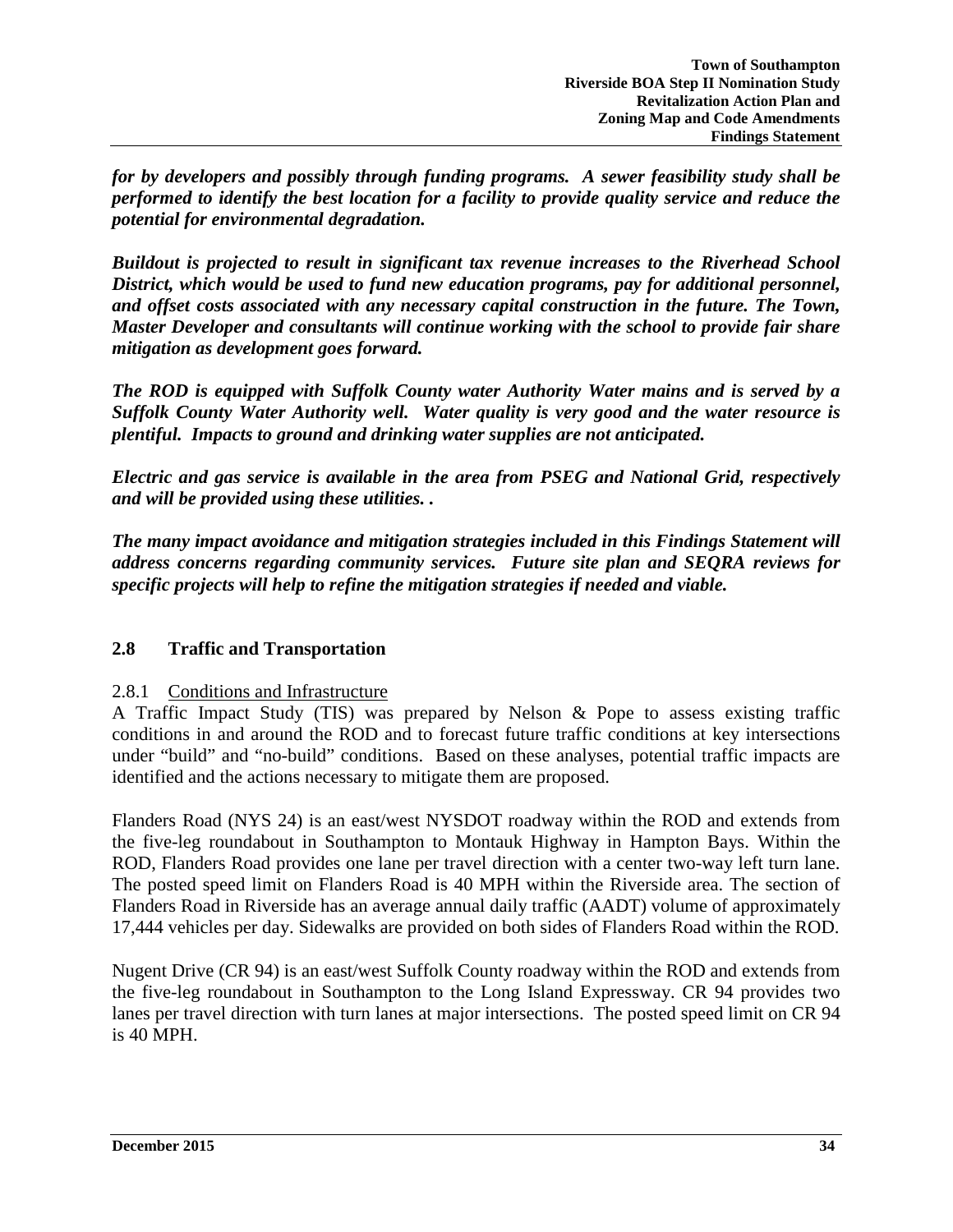Lake Avenue (CR 63) is a north/south Suffolk County roadway within the ROD and extends from the five-leg roundabout to CR 51. CR 63 provides one lanes per travel direction. The posted speed limit on CR 63 is 55 MPH. CR 63 has an AADT volume of approximately 6,692 vehicles per day.

CR 104 is a north/south Suffolk County roadway within the ROD and extends from the five-leg roundabout to CR 80. CR 104 within the ROD provides one lanes per travel direction. The posted speed limit on CR 104 is 40 MPH. CR 104 has an AADT volume of approximately 8,443 vehicles per day.

Old Quogue Road is a north/south local roadway within the ROD and extends from the Flanders Road (NYS Route 24) to CR 104. Old Quogue Road provides one lanes per travel direction. The posted speed limit on Old Quogue Road is 30 MPH. Old Quogue Road has an AADT volume of approximately 813 vehicles per day.

Ludlam Avenue is an east/west local roadway within the ROD and extends from the Flanders Road (NYS Route 24) to CR 104. Ludlam Avenue provides one lanes per travel direction. The posted speed limit on Ludlam Avenue is 30 MPH. Ludlam Avenue has an AADT volume of approximately 802 vehicles per day.

### Transit and Pedestrian Facilities

Transit services within the ROD include commuter rail and public bus. Also in the ROD are pedestrian facilities i.e. sidewalks, crosswalks, pedestrian signals and push buttons at traffic lights.

Commuter Rail - The Riverhead Long Island Railroad (LIRR) station is located in downtown Riverhead. The station is situated on the north side of Railroad Street between Osborn Avenue and Griffing Avenue and is approximately 1 mile from Riverside. There are 5 trains per day, per direction at this station. This station is a stop for Suffolk County Transit (SCT) Bus routes S58, S62, S90, S92 and 8A and serves as a transfer location. Train arrivals and departures are not coordinated with the SCT bus schedule and vice versa. Several bicycle racks are also provided at this location.

The ridership on this eastern section of the LIRR is low. The infrequent train service leaves commuters with few options when travelling to/from work. The current weekday schedule provides 5 trains daily for both eastbound and westbound travel. Weekend and holiday service is even more limited with just 2 trains per direction, per day. According to the most recent ridership information available from the LIRR, at the Riverhead station, during the weekday AM peak, 16 patrons boarded the westbound train and no one boarded the eastbound train. During the weekday midday peak, 16 patrons boarded the westbound train and 14 patrons exited the eastbound train. During the weekday PM peak no one boarded the westbound train and 6 patrons exited the eastbound train. The overall ridership for an entire day is 52 patrons entering/exiting the train at the Riverhead station. For comparison purposes, the Ronkonkoma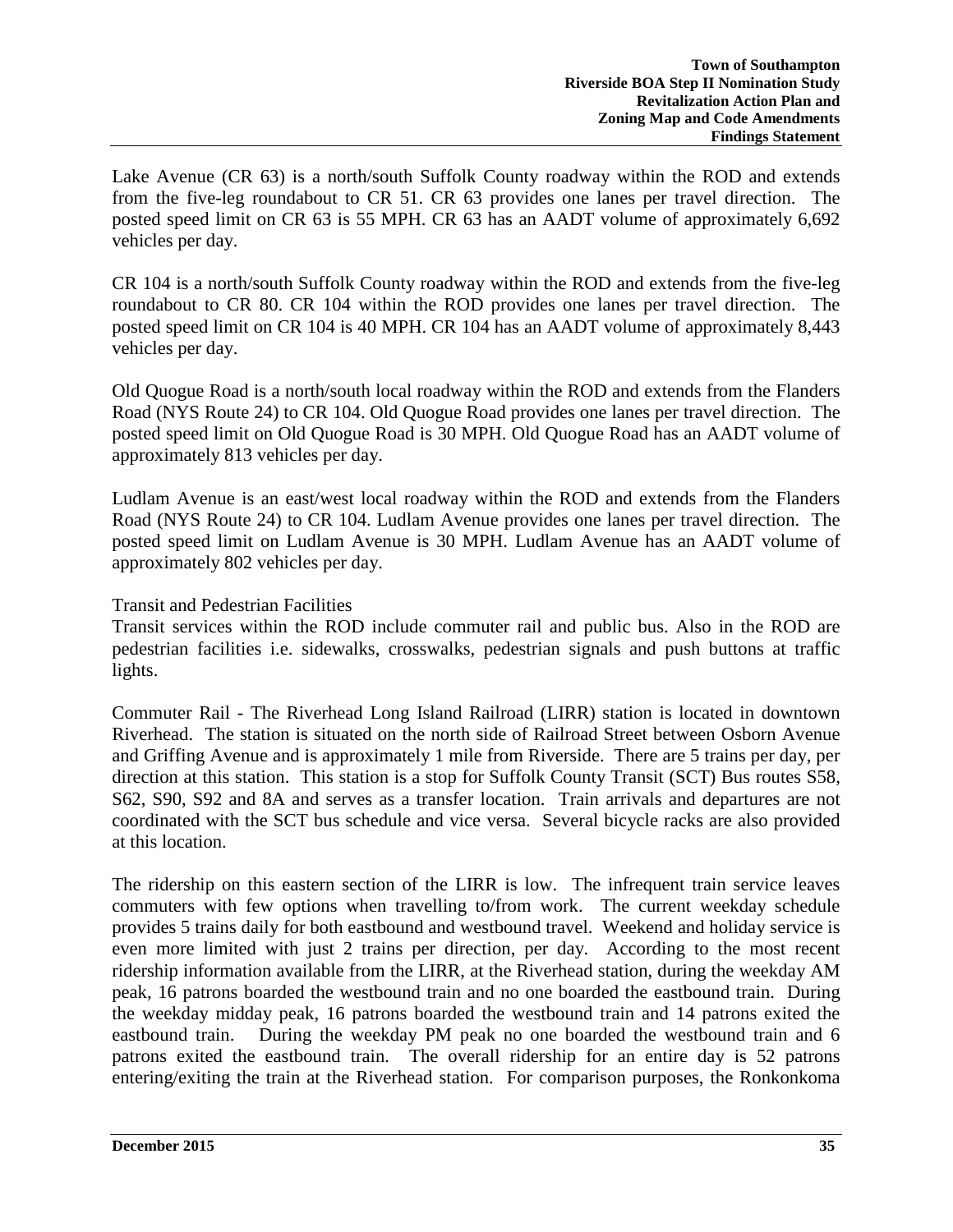train station services 17,278 patrons, in one day. The infrequent service, arrival/departure times and distance from other stations does not appeal to long distance commuters.

Bus Routes - Suffolk County Transit (SCT) bus line S92 has stops on Flanders Road (NYS Route 24) in Riverside. This route runs between the Orient Point Ferry through Riverhead and then to the East Hampton Railroad. This route makes several stops along the north and south fork of Long Island as well as one stop in Riverside. The bus operates approximately every half hour or hour depending on the time of day and runs from 5:15 am to 8:45 pm. Full service is available on Saturdays and Sunday service is provided from May to October.

Pedestrian Facilities - Sidewalks are provided on Flanders Road. The northbound approach at the signalized intersection of CR 105 and Flanders Road (NYS Route 24) is equipped with pedestrian push buttons and/or pedestrian signals and crosswalks to provide adequate crossing time and guidance to pedestrians.

Traffic and transportation issues and infrastructure is important in terms of access, convenience, delivery of goods and materials, and public safety. Transportation networks provide connectivity, facilitate or impede visitation, consume land and require infrastructure that may be expensive to construct and maintain. Walking and biking promote health and social interaction. Some modes of transportation contribute to air quality issues and emit greenhouse gasses, while public transit or multi-modal that includes walking and bicycle use can mitigate air quality impacts. (See also sections on Land Use, Zoning and Plans, Community Services, Air Quality and Noise, and Other Environmental Impacts)

### 2.8.2 Impacts

• Additional traffic can be expected. Level of service changes are expected at many of the study intersections.

# 2.8.3 Mitigations and Future Actions

- Increases in traffic from the proposed project can be accommodated at some study intersections without any mitigation. Some locations will require mitigation ranging from adjustments to the signal timings, additional lanes and installation of a traffic signal. Although there will be changes in the LOS at some intersections, they will continue to operate at acceptable levels of service. Fair Share mitigation contribution to allow for the following mitigation implementation:
	- o Optimize and adjust the splits at the signalized intersection of Flanders Road (NYS Route 24) and CR 105.
	- o Redesign the northbound Old Quogue Road approach at its intersection with Flanders Road (NYS Route 24) to provide one right turn lane and one left turn lane.
	- o Redesign the northbound Vail Avenue approach at the intersection of Flanders Road (NYS Route 24) at Vail Avenue to provide one right turn lane and one left turn lane. In addition to the redesign of the northbound approach, re-stripe the painted median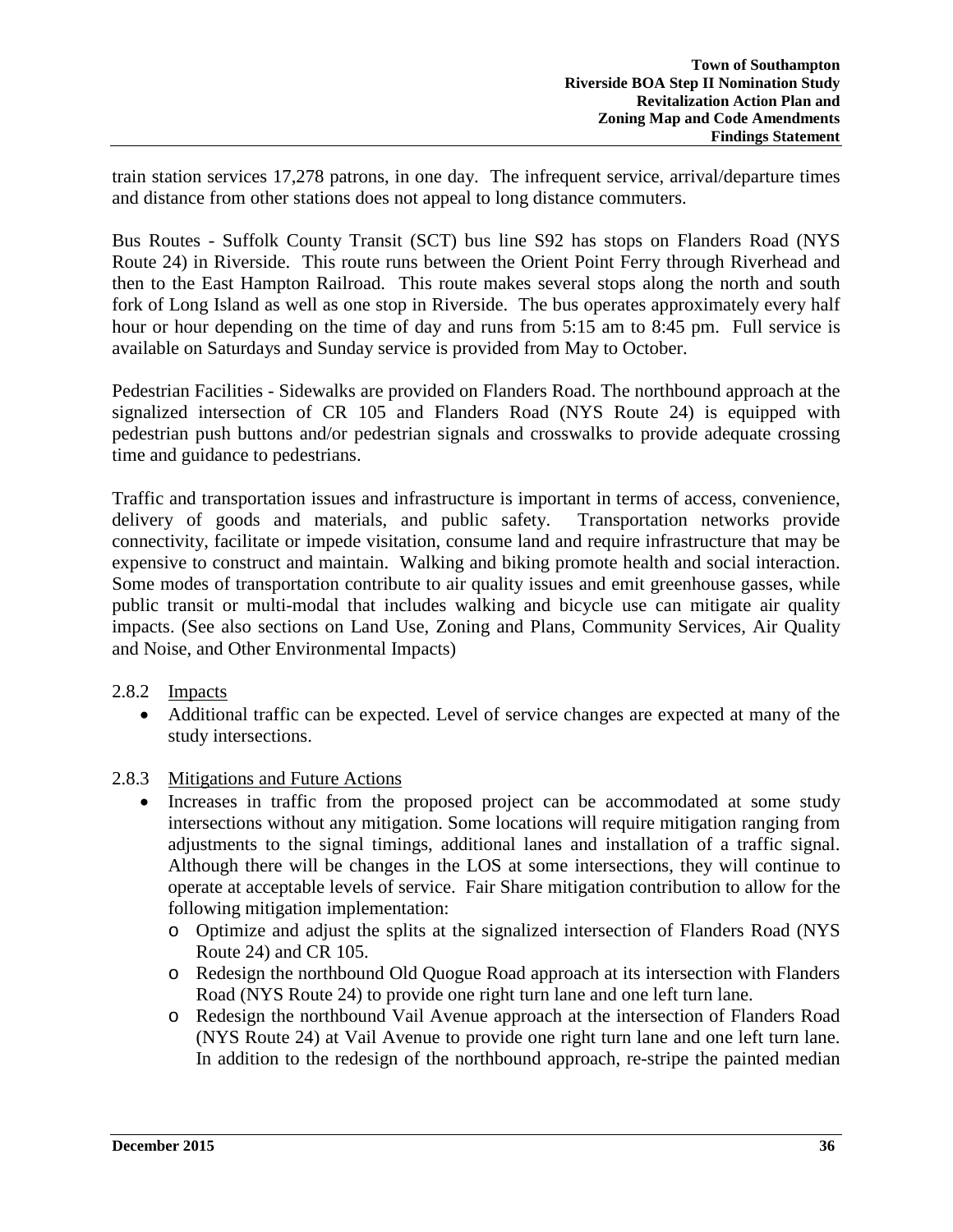on Flanders Road just west of Vail Avenue as a center two-way left turn lane consistent with the rest of Flanders Road.

o Redesign and install a traffic signal at the intersection of CR 104 at Old Quogue Road and Ludlam Avenue.

*Finding 8: The introduction of mixed uses in the Hamlet reduces the need for vehicle use, as it places residential uses walking distance to the goods and services to be provided by the nonresidential uses contemplated in the ROD, as well as to those provided in Riverhead's Central Business District. In addition, the entire area contained in the ROD is within biking distance to the Riverhead Train Station or by a short cab drive as well as to a variety of jobs, goods and services. Portions of the ROD are also located in walking distance to the Riverhead Train Station and bus service is provided near the traffic circle and throughout the study area. New Streets are encouraged and incentivized in ROD to disperse local traffic alleviate the pressure on SR 24.*

*The traffic impact analysis demonstrates that the roadway network serving the Study Area will require improvements and modifications to improve levels of service that are projected as the result of traffic that may be generated by projects pursued in accordance with the ROD Amendments. At the time a site-and project-specific development application is submitted, further evaluation of traffic, site access, bicycle and pedestrian facilities, and parking will be performed pursuant to site plan protocols, SEQRA and consistency with the standards outlined under the Findings Statement. This information will serve as the basis to determine if additional traffic analysis is warranted for individual development projects and will also be used to establish fair share traffic mitigation for each individual project. The need for additional traffic investigations and any required mitigation will be determined by the Planning Board during site plan review in conjunction with future site-specific SEQR (6 NYCRR Part 617) analysis. Anticipated improvements to the traffic circle by Suffolk County Department of Public Works, which includes the construction of a second lane will also help to offset impacts.* 

# **2.9 Air Quality and Noise**

# 2.9.1 Conditions and Resources

# *Air Quality*

Air quality monitoring data are published by the New York State Department of Environmental Conversation ("NYSDEC") Division of Air Resources for the continuous and manual ambient air monitoring systems that exist throughout the State to establish ambient air quality. Air quality data is compared to the National Ambient Air Quality Standards (NAAQS) and New York State standards. An ozone air quality monitoring station is located at 39 Sound Avenue in Riverhead. There are no monitoring stations for Sulfur Dioxide and Inhalable Particulates located in Riverhead, however, regional air quality can be characterized from a review of data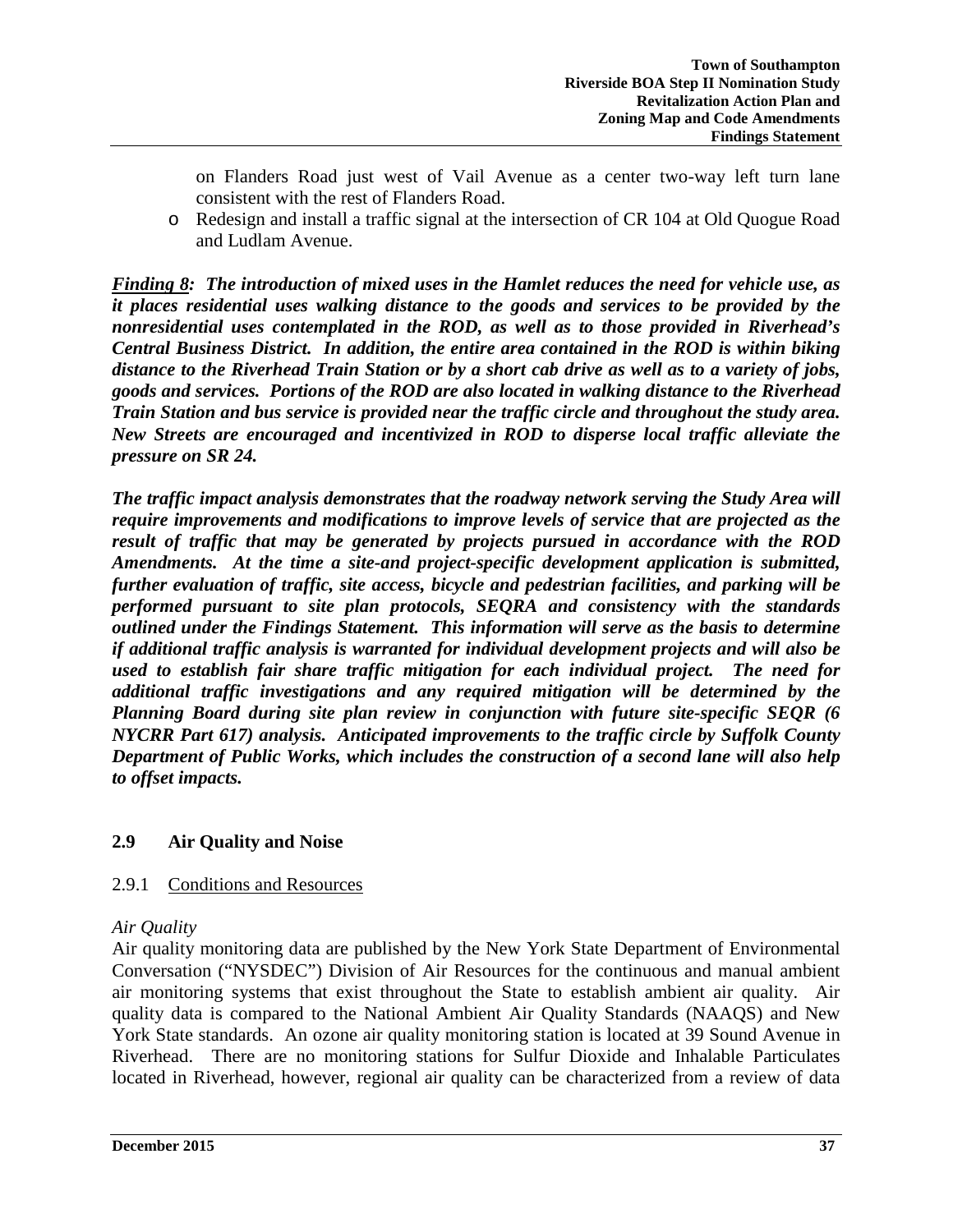collected at the closest NYSDEC air quality monitoring stations. The nearest air quality monitoring station for Sulfur Dioxide and Inhalable Particulates is located at Holtsville, which is approximately 25 miles southwest of the of the ROD. The next closest station is located in Eisenhower Park (sulfur dioxide). Inhalable particulates PM2.5 are measured continuously at Holtsville and Eisenhower Park. O3 is monitored at Riverhead, Holtsville and Babylon. The most recent ten years of available air quality monitoring data is available on the NYSDEC's website through 2014.

The data indicate generally excellent air quality for the parameters in areas where monitoring is conducted and the full data for these stations and other area stations in NYSDEC Region 1 indicate a trend of general improvement in air quality for those parameters sampled, including ozone levels. Ground-level ozone is considered a secondary pollutant, since it is formed through a photochemical reaction between nitrogen oxides and reactive hydrocarbons (Volatile Organic Compounds) in the presence of elevated temperatures and ultraviolet light. The sources of the primary pollutants that form ozone include automobiles, trucks and buses, large combustion sources such as utilities, fuel stations, print shops, paints and cleaners, and engines (including construction and lawn equipment). Ozone level concentrations that exceed the NAAQS usually occur on hot sunny summer days with little to no wind. The present air quality in the vicinity of Riverside is expected to be excellent for the majority of the year, with the exception of a few days in summer when ozone levels are higher than normal.

## *Noise*

Noise is "any loud, discordant or disagreeable sound or sounds" (NYSDEC, 2000). Sound that causes an unwelcome disturbance or that is harmful to the physical or psychological well-being of humans is often referred to as noise pollution. Such harmful, potentially harmful, distressing or unwelcome sound can also have quality of life and economic ramifications including a reduction in the enjoyment of private property or a lessening of one's quality of life and under extreme conditions the lowering of property values if the noise exposure is chronic and/or severe. Other specific impacts to humans from extreme, high-level or prolonged noise exposure include: inability to sleep or concentrate, discomfort, fatigue, anxiety, obstruction of normal communications, and under severe conditions hearing loss.

Noise can be generated by a variety of sources but is classified under two broad categories: mobile sources, including automobiles/traffic, construction vehicle activity, delivery trucks, trains and airplanes; and fixed or stationary sources, such as major/intensive commercial activities; industry (especially heavy industries involving the operation of manufacturing machinery, motors, pumps, fans, compressors, power generators, and/or HVAC equipment; large outdoor or semi-enclosed places of public assembly, including sporting events at active recreational facilities, special events that require the use of amplified sound, farming activities/machinery, and outdoor residential maintenance work, to name a few. Potential noise issues associated with future development under the proposed zoning scenario assuming potential increased traffic, new commercial, institutional, and light industrial uses, typical residential activities, and outdoor public events include: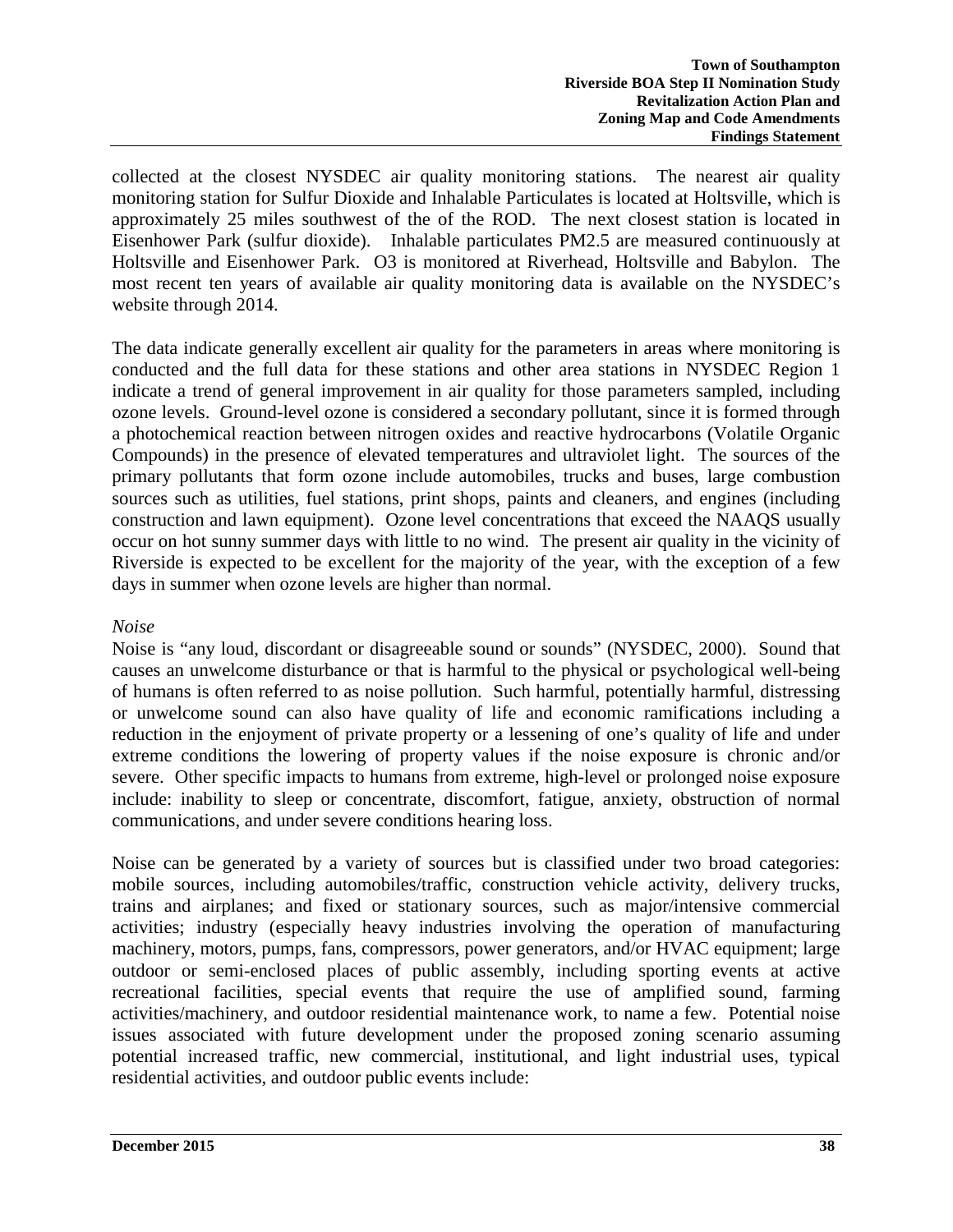- temporary noise from construction and site preparation activities including tree and brush removal, grubbing, grading, installation of utilities, and construction of roads, parking lots, and buildings;
- operation of equipment at light industrial facilities;
- periodic use of site maintenance tools such as leaf blowers, snow blowers, string and hedge trimmers, and lawn mowers;
- heavy truck traffic, including delivery vehicles, and garbage trucks;
- agricultural activities (which would be permitted) although they are unlikely in this area due to insufficient land area and soil conditions;
- additional vehicle traffic: and
- increased pedestrian activity and future outdoor events along the river such as Water Fire.

Air quality and noise are quality of life issues that affect health and the environment (see also sections on Land Use, Zoning and Plans, Community Character, Traffic and Transportation, and Other Environmental Impacts).

# 2.9.2 Impacts

- Fugitive dust may be generated during the construction process.
- Some noise will be generated in the community during demolition, site work, construction and increased activity, including outdoor events and maintenance activities upon completion of development and redevelopment.

# 2.9.3 Mitigations and Future Actions

- Comply with NYSDEC air permit requirements if applicable, though major sources are not permissible (and minor facilities, such as auto uses, would require registrations through the DEC for minor emission sources).
- Require mitigation for fugitive dust related to construction activities using proper construction management techniques, erosion control measures, wetting of excessively dry soils.
- Construction activities must conform to Town Code Chapter 235 "Noise" regulations including conformance to the maximum prescribed sound pressure levels at the property line for activities occurring between the hours of 7:00 AM and 7:00 PM.

*Finding 9: The Proposed Action will not have a significant adverse impact on air resources or ambient noise levels. Any air-related impacts are primarily associated with constructionrelated activities, and these can be mitigated using best management practices to control fugitive dust. While noise levels may increase from mobile and stationary sources introduce by new development, the increase in noise would not be significant, and can be reduced through use of noise attenuating measures set forth in these findings including restrictions on the time and days construction can occur.*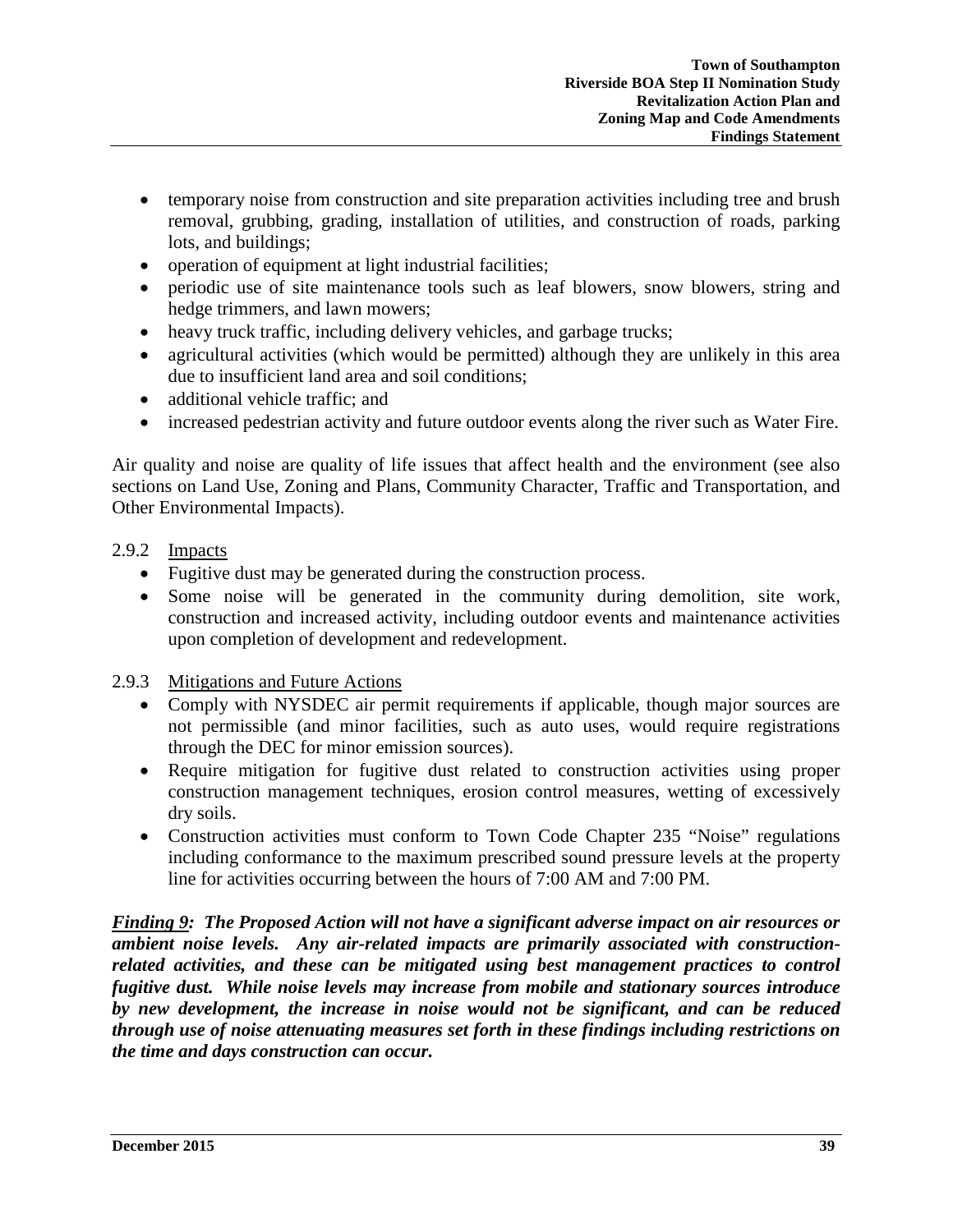### **2.10 Socioeconomic Considerations**

#### 2.10.1 Conditions

Extensive demographic and socioeconomic data collection and analyses were provided in the DGEIS. These investigations found among other things that:

- A total of 1,711 people reside in 706 households in the ROD. This equates to an average of 2.42 persons per household compared with the average household size of 3.0 persons for Suffolk County.
- Population growth has essentially been flat or stagnant over the past decade.
- Median home value in Riverside is just 20.8 percent of the County's median home value, while the "average home value" in Riverside is just 33.4 percent of the average County home.
- Only 4.5 percent of persons age 25 and older have a Bachelor's degree and 2.3 percent a Master's degree (as compared to 18.1 percent and 11.1 percent of the 25+ population within the County, respectively).
- The median income of the Study Area is \$38,640 and significantly lower than the median income in Suffolk County at \$87,763.
- The percentage of households with one or more persons with a disability is significantly higher in the ROD (35.3 percent of households) as compared to Suffolk County (20.8 percent of households).
- Riverside's peak unemployment rate in 2010 was 25.8, but by 2013 it had decreased to 14.6 percent. While the unemployment rate dropped by 11.2 percentage points in the course of four years, it is still more than twice the unemployment rate of either the County or the Town. Even more troubling than the unemployment rate in Riverside is the very low labor force participation rate (Labor force participants are individuals who are either working or looking for work). In 2013, labor force participation was 25.7% in Riverside, 59.6% in the Town of Southampton, and 66.1% in Suffolk County.

Demographics and socioeconomic conditions help to characterize a community in terms of the size of its population, population growth trends, racial, ethnic and age composition, housing tenure, household income, poverty and disability status, educational attainment, unemployment rate, workforce participation, and other characteristics. The primary reasons for performing socioeconomic investigations are to determine the social and economic needs of the community, the demand for certain types of land uses (i.e., affordable housing, rental units versus owner occupied units, senior housing, businesses and industries that will provide jobs for the workforce, educational facilities, recreational facility demands, the need for utilities and community services, etc.), and to ensure equity and environmental justice. (see also sections on Land Use, Zoning and Plans, Community Character, and Community Services).

#### 2.10.2 Impacts

• There is the potential for redevelopment to displace existing residents and businesses.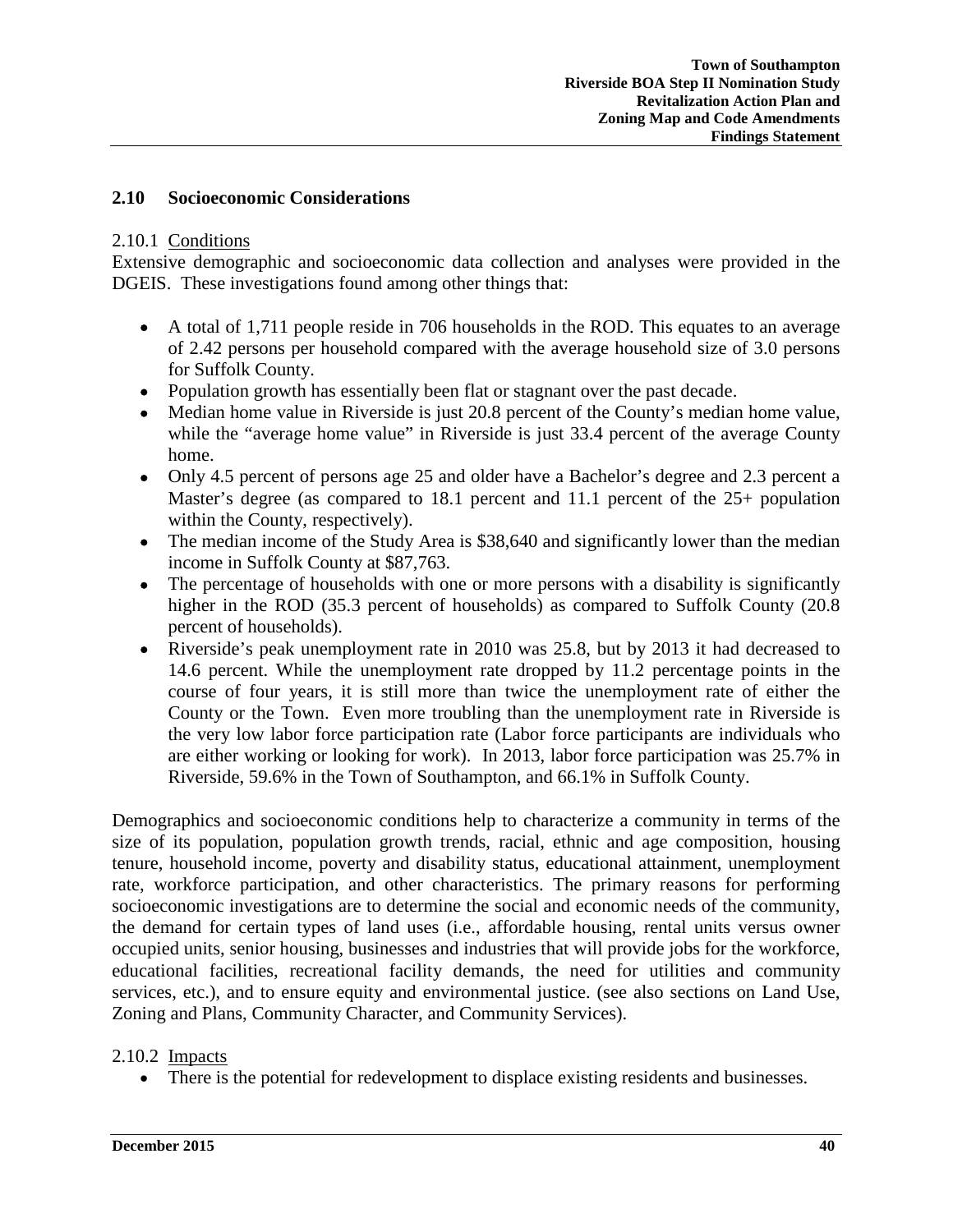• See also Community Services above.

#### 2.10.3 Mitigations and Future Actions

- Implement Community Benefit Policies:
	- o Demonstrate compliance with the Community Benefit Policies
	- o Provide Community Benefit Housing Units
	- o Require Fair Share Mitigation Fees

The DGEIS includes a discussion of two sources of funding for Town initiatives to improve the social and environmental conditions in Riverside. The ROD Code amendments have also been updated to include a Fair Share Mitigation fee schedule for developments approved under the ROD in order to offset the potential capital costs of mitigations identified during the SEQRA environmental review process. Additionally, Community Benefit Fees will be paid to promote the socioeconomic wellbeing of the residents of the area.

In determining the Fair Share Mitigation payments to be collected in connection with applications submitted under the ROD, the Town seeks to create a stream of revenue that would cover the projected capital costs of mitigating the anticipated impacts identified by the SEQRA process. The major categories of Fair Share Mitigation costs to offset anticipated impacts are described below. It should be noted that the actual allocation of the Fair Share Mitigation Payments will depend on the actual amount of development realized under the ROD. Necessary capital improvements and mitigation will be completed to accommodate the future development corresponding to actual needs as site specific developments are planned and as determined necessary by each entity.

*Fair Share Environmental Mitigation Fund:* Based on the importance of the Peconic Estuary and the Pine Barrens CLUP the Town is proposing several ways by which it may proactively mitigate potential impacts in these areas and protect or generally improve important ground and surface water resources. In total, approximately \$4.6 million is estimated to be allocated to the improvement of these based on the full Theoretical Development Scenario over the 10-year projection period. The Town will allocate funding where appropriate over time however it is anticipated that 50 percent will be used in support of the Pine Barrens and 50 percent toward projects in support of the health of the Peconic Estuary, including but not limited to wetlands restoration projects. Additional benefits (not mitigation) may include a public recreation fee that is dedicated for construction of the promenade access to the Riverfront and support for the maritime trail program on public lands.

*Fair Share Mitigation of Traffic Impacts:* The flow of traffic was examined by the Town in the DGEIS. It is estimated that the total cost of these improvements are anticipated ot range between approximately \$500,000 and \$1,000,000. In addition to the capital cost associated with making improvement within the existing road right-of-ways, this total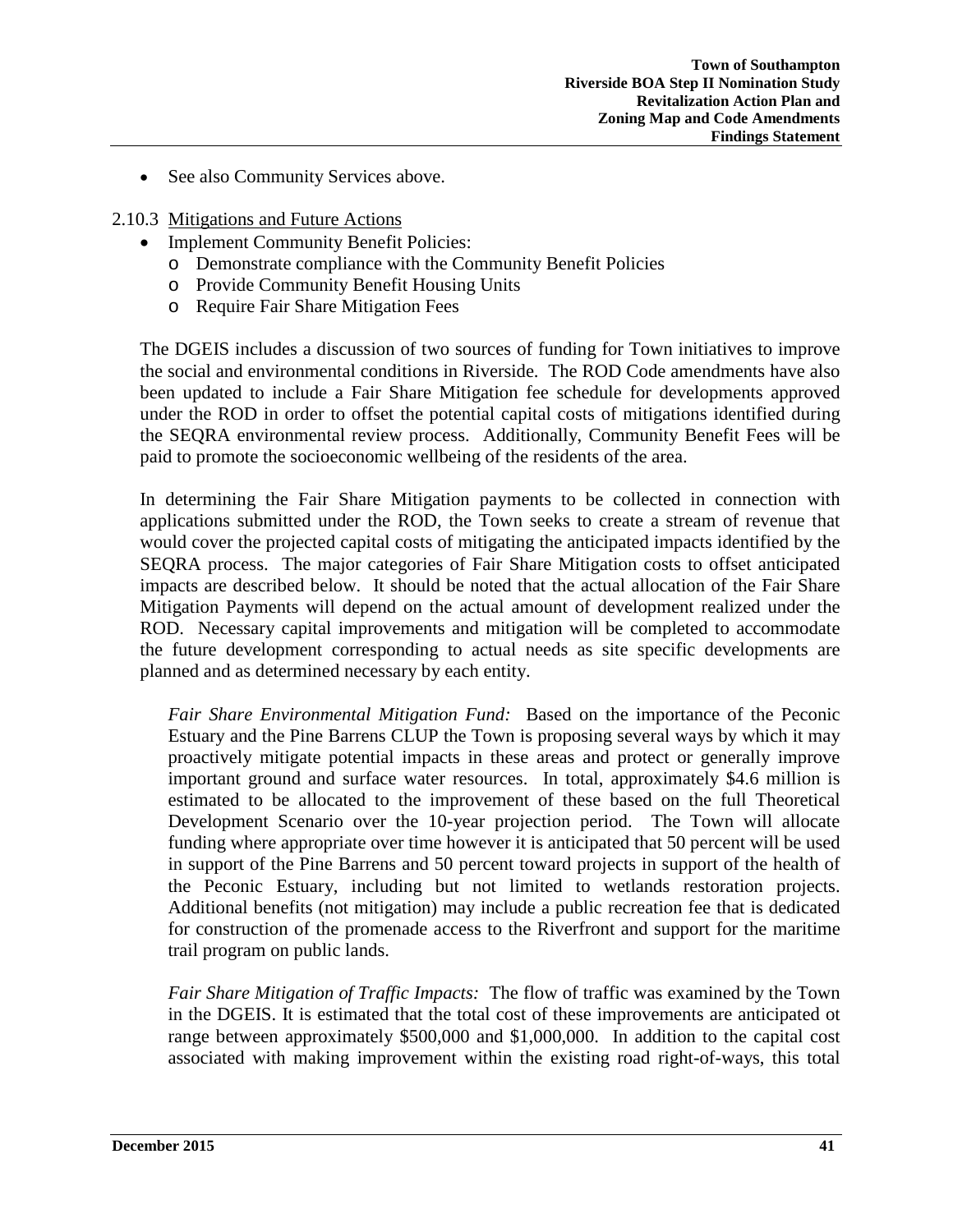cost estimate includes expenditures necessary to acquire land and/or construct limited amounts of new interior circulation roads, if necessary.

*Community Benefit Fund toward Social Impacts:* Significant Social Equity Investments into the Riverside Community are necessary to provide a safe, inviting and buildable environment. Since the current economic and socioeconomic conditions detailed in the RRAP and the DGEIS go beyond the limits of zoning and building forms, the new development under the ROD presents the opportunity to contribute toward addressing the current and ongoing needs of the Flanders/Riverside/Northampton area. The Community Benefit Program therefore should include funding for anti-recidivism programs, antihuman/drug trafficking programs, support for residents looking to recover from addiction and programs to eliminate prostitution, as well as other programs such as relocation assistance for residents who are displaced through future development resulting from this action. The allocation is estimated to be approximately \$4.6 million, based on the full Theoretical Development Scenario over the 10-year projection period.

## *Fair Share Mitigation Fee Calculation*

To determine the required fee for a proposed application in accordance with the ROD, the first step will be to determine the total net rentable square footage of the project. The total net rentable square footage will be multiplied by the then-applicable per square foot Fee Amount for each Fee Category (see table below). Finally, the applicable Fee Amounts derived will be summed to determine the total payment due for the applicable project.

The Per Square Foot Fee Amounts, which will be increased by three percent every year, starting on the first anniversary of the issuance of a site plan approval for the wastewater treatment plant serving the proposed ROD (and on each anniversary thereafter) are provided in the table below.

| Per SF Fee    |                                      |
|---------------|--------------------------------------|
| <b>Amount</b> | <b>Fee Category</b>                  |
| \$1.25        | Fair Share Environmental Mitigation  |
| \$0.25        | Fair Share Traffic/Road Improvements |
| \$1.25        | <b>Community Benefit Program</b>     |

# **PER SQUARE FOOT FEE AMOUNTS**

In addition to the above socioeconomic benefits, the Subject Action also incorporates:

*Sustainable Development Standards*: Applicants opting into the ROD are required to meet various Sustainable Development Standards which include reductions in water use (both potable and irrigation water), heat island reduction through incorporation of tree canopies and shade, use of green roofs or roofs with high solar reflectance ("cool roofs"),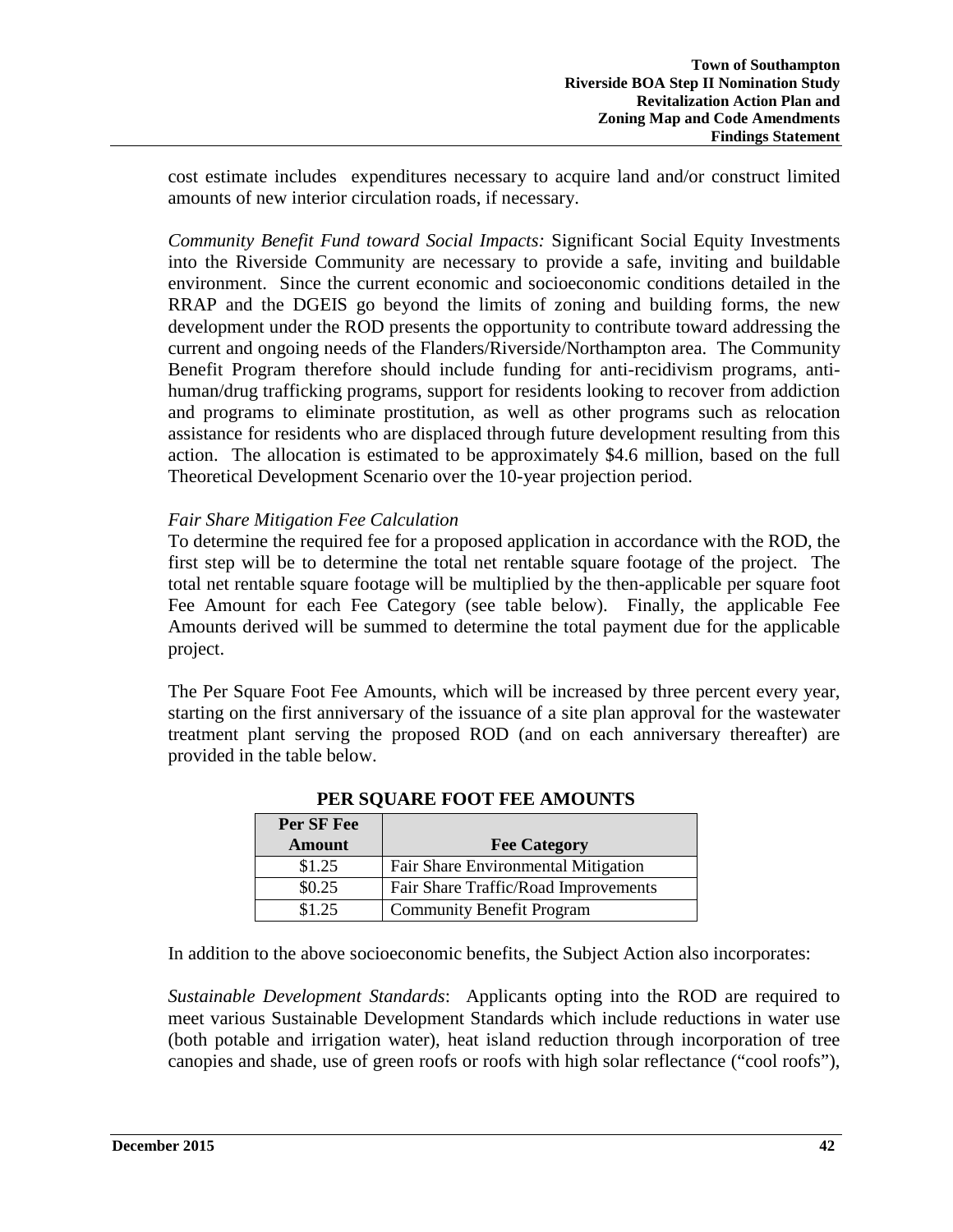and provisions for shared parking and bicycle parking. (See Section 410 of the Zoning Amendments).

*Community Benefit Housing*: Overlay Zones require that 50 percent of the residential units built are constructed as Community Benefit Units, administered in accordance with the standards and specifications of Chapter 216 of the Town Code. The workforce housing units may be provided as part of a mixed income project or as stand-alone developments throughout the ROD. The quality of these developments shall be of the same standards of design, architecture and construction as full market rate units and be designed to be generally indistinguishable from a full market rate development. (See Section 412 of the Zoning Amendments.

#### 2.10.4 Balancing Social, Economic and Other Considerations with Environmental Impacts

Section 9, "Community Services" and Section 12, "Socioeconomics" of the DGEIS address fiscal, economic, socioeconomic, and other factors associated with the adoption and implementation of the Proposed Project. These sections, along with Subsections 1.4, "Public Benefits of the Subject Action" and 2.2.3, "Community Benefits," of the DGEIS not only assist in identifying potential related impacts and impact avoidance and mitigation strategies but also indicate the many social and economic benefits of the Subject Action which is the primary impetus behind the Subject Action's creation. Social and economic factors are very important to SEQRA Findings Statements as:

…it is not the intention of SEQR that environmental factors be the sole consideration in decision-making" but that "the environment, human and community resources be given appropriate weight with social and economic considerations in determining public policy, and that those factors be considered together in reaching decisions on proposed activities.

(SEQRA 6NYCRR Part 617, Section 617.1(d)).

The SEQR Handbook is instructive in this regard, in its response to the question: "How should an agency balance environmental harm against social and economic benefits in order to approve an action?"

SEQR gives considerable discretion to agencies to make decisions consistent with social, economic and other essential considerations. This allows agencies to approve actions providing social or economic benefits even if all environmental impacts cannot be totally avoided or mitigated. However, the underlying requirements that adverse environmental impacts must be avoided or minimized, and mitigation measures applied, remain. Thus, the more a project provides important, public, social and economic needs or benefits, the more an agency may conclude that it can accept certain adverse environmental impacts.

(NYSDEC, 2010, p. 152, Question No. 15)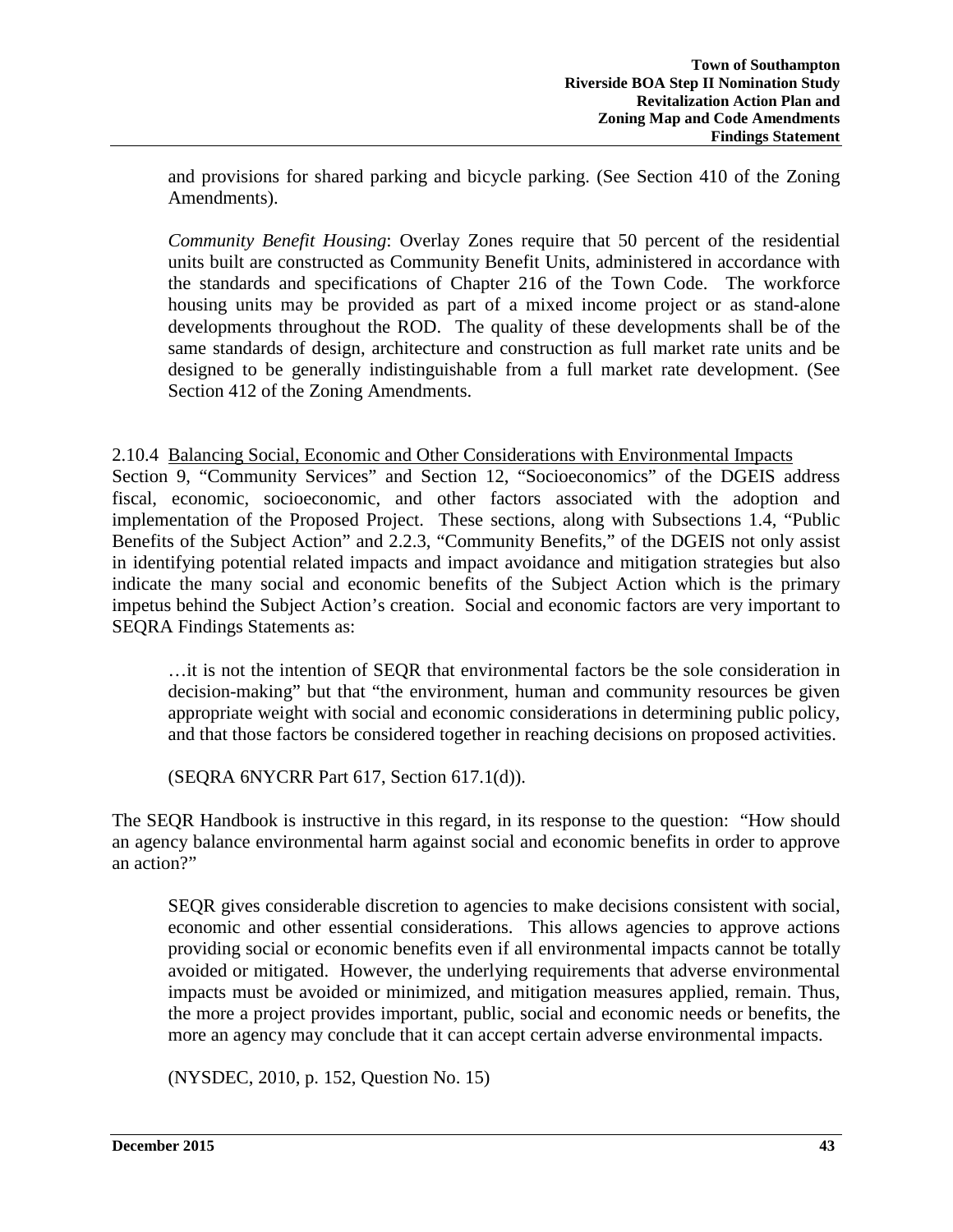First and foremost, the Subject Action is intended to address many Town and community goals, needs and hopes for growth, revitalization, sustainability, and viability, as expressed in previous planning studies:

- (Town of Southampton 1999 Comprehensive Plan Update (Land Ethics, Inc.);
- 2004 Flanders/Riverside/Northampton Revitalization Study (Ferrandino & Associates, Inc; and Dvirka & Bartilucci, P.C./Greenwood Associates);
- 2006 Blight Study (Saccardi & Schiff, Inc.);
- 2008 Riverside Hamlet Plan (Hutton Associates & L.K. McLean Associates, P.C.);
- 2008 Draft GEIS for the Riverside Hamlet Plan (Cashin Associates, P.C.);
- 2009 Riverside Urban Renewal Plan (Saccardi & Schiff, Inc.);
- 2013 Flanders Riverside Corridor Sewer Feasibility Study (CDM Smith, H2M, and Bowne AE&T Group); and
- Suffolk County Department of Public Works traffic circle assessment and redesign studies.

The overall goal of these studies has always been to revitalize the ROD with uses that would restore the character and functionality of this struggling commercial corridor and residential community, promote much needed economic development, provide diverse and affordable housing opportunities, foster the creation of jobs, and ensure adequate capital infrastructure to support necessary growth and promote the health, safety and general welfare of the public. The specific benefits to the Riverside community from the current 2015 RRAP, BOA Study, and recommended zone changes and Zoning Code amendments are as follows:

## *Anticipated Community Benefits*

- The fulfillment of long-established Town and community goals developed through extensive community participation, by helping to reestablish an appropriately-scaled, pedestrian-oriented mixed use hamlet center;
- The development and redevelopment of vacant and underutilized properties and providing a set of land uses that are appropriate and compatible with land uses in and around the ROD;
- The diversification of the community's housing stock by providing both market rate and Community Benefit Units (50 percent of the total units), significantly increasing affordable workforce housing options for persons with diverse housing needs;
- The elimination of blight, clean-up of contaminated properties and brownfield sites;
- Construction of infill development;
- Revitalization of the community and increases in property values;
- The generation of many temporary construction jobs as well as more permanent part-time and full-time employment opportunities at future retail, restaurant, office, personal services, hospitality, industrial, recreational, and cultural facilities and new maintenance positions at multifamily residential buildings as well as secondary "spin-off" jobs both for Riverside and ripple effects to the surrounding communities, including downtown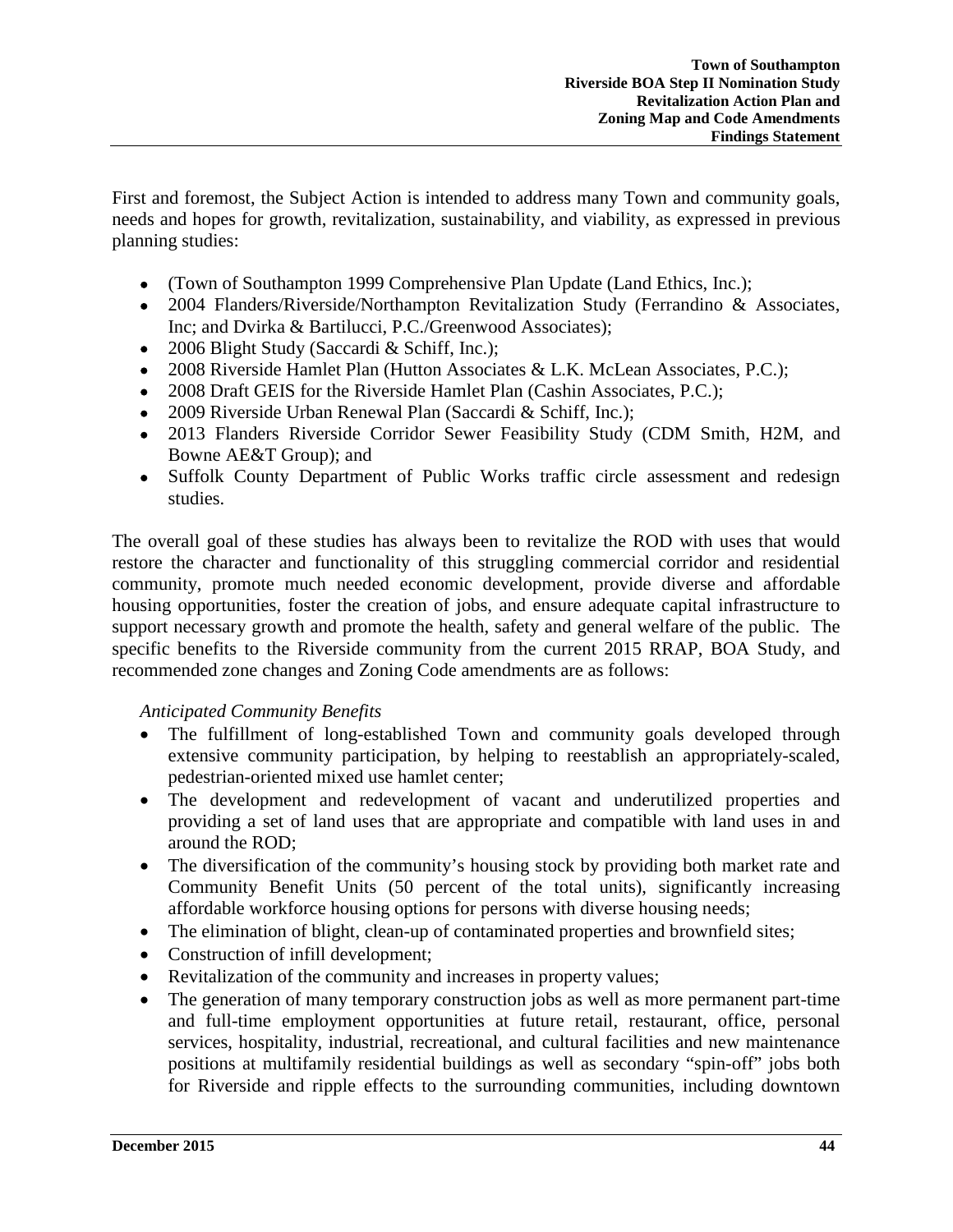Riverhead;

- Applicants are required to comply with Community Benefit Policies, which include provisions for local construction and operation jobs and a local contracting policy to ensure local job creation both during construction and on a permanent basis.
- The creation of a more walkable multimodal transit-oriented community facilitating car, bus, train, taxi, bicycle and pedestrian activity, and new road improvements and street and pedestrian connections that will mitigate traffic impacts to the maximum extent practicable;
- The creation of a new sense of place, with increased community/social interaction through building designs and parcel layouts, with an increased level of "eyes on the street" to promote public safety, new pedestrian amenities, attractive architecture and landscaping, and outdoor community spaces, all under a unified form-based master plan;
- The construction of new buildings that are more energy efficient and fixtures and plumbing that conserve water for future generations;
- The enhancement of public access to the Peconic River and between the Riverside Hamlet Center and Downtown Riverhead;
- The use and connection to an advanced sewage treatment facility; and
- The cleanup of existing environmental conditions during demolition and site preparation for new development.

A detailed analysis of Fiscal and Economic impacts was prepared for the Subject Action and its implementation. This analysis indicates that the Subject Action will result in an increase in property taxes generated by the project parcels, due the increased assessed value of \$636,117,077, and the return to the tax rolls of 36 parcels (or blocks) (which had been taxexempt).

## *Anticipated Fiscal Impacts/Benefits*

- The Subject Action, as envisioned under the ROD and anticipated Theoretical Development Scenario, will significantly increase taxes generated by the area, resulting in a substantial increase in revenues distributed to each taxing jurisdiction. At full buildout, the Theoretical Development Scenario is projected to generate over \$12.6 million in annual taxes. This represents a net increase of over \$10.3 million per year when compared to existing area conditions.
- Upon full build-out, the Theoretical Development Scenario will levy over \$9.7 million to the Riverhead CSD. This represents 77.4 percent of the total taxes projected to be generated by the site.
- The Theoretical Development Scenario will levy over \$355,000, or 2.8 percent of the taxes, to the Riverside and Baiting Hollow Library District.
- Over \$550,000 or 4.4 percent of the total tax revenues are projected to be distributed to Suffolk County, which includes the General Fund, the Police Department and Out of County Tuition.
- Approximately 5.5 percent of the tax revenue is projected to be levied to the Town of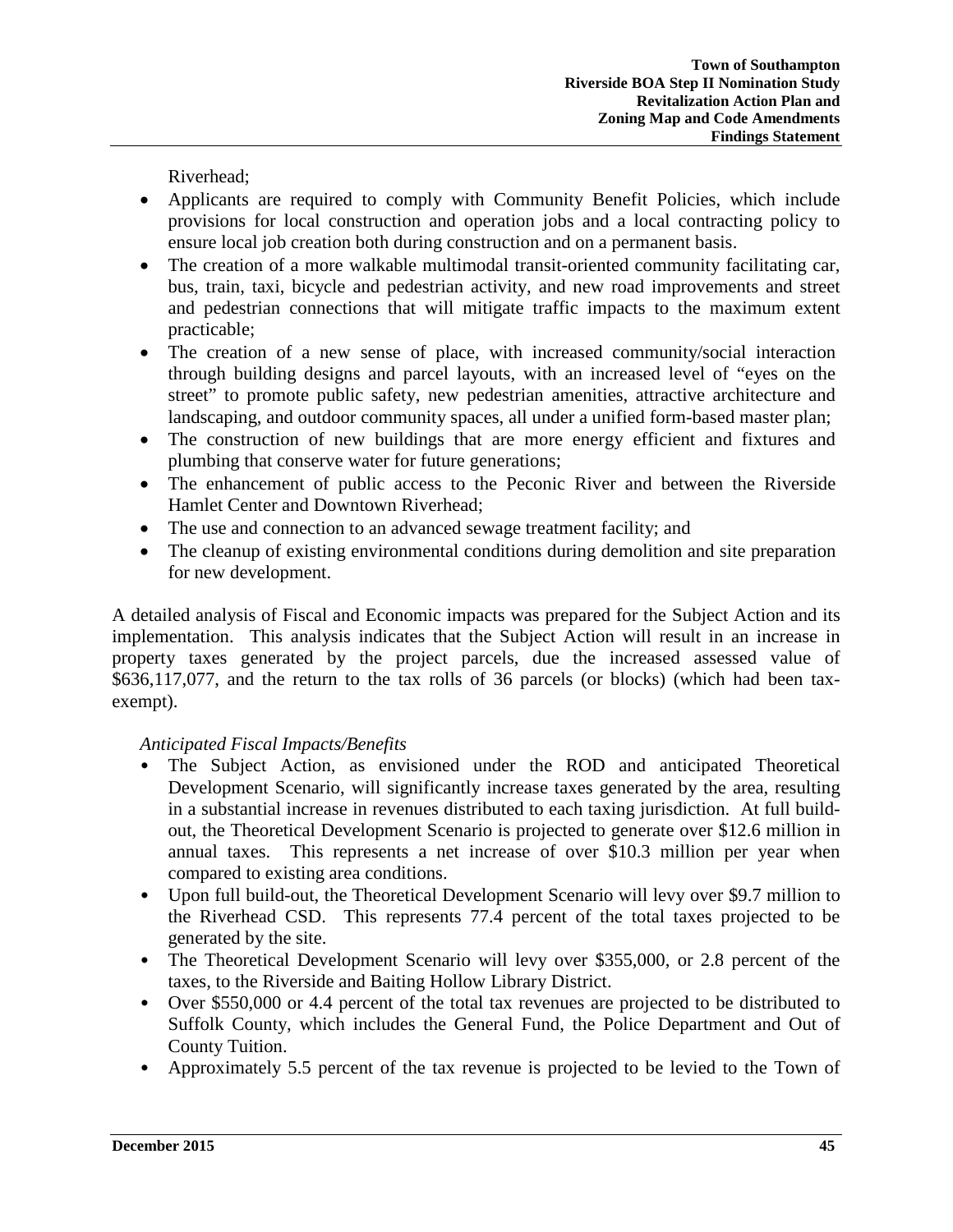Southampton, which includes the Town/Part Town funds, Highway Tax and the Town-Wide Lighting District. These three line items combine to total over \$690,000 in projected tax revenues.

- The Riverhead Fire District is projected to levy \$758,000, or 6 percent of the total tax revenue generated by the implementation of the Subject Action.
- The balance of the current property tax revenues are projected to be apportioned to various other local taxing jurisdictions including New York State Real Property Tax Law, New York State MTA Tax, Open Space Bonds, and Northampton Ambulance District.
- The 283 school-aged children are project under the Theoretical Development Scenario, all assumed to be enrolled within public schools in the Riverhead CSD. It is projected that the 283 students will cost the Riverhead CSD approximately \$5.2 million in annual expenditures upon full buildout and occupancy of the development.
- It is estimated that the school district will receive over \$9.7 million in additional property taxes based on the Theoretical Development Scenario. This could help alleviate an increased burden on other taxpayers throughout the district.

# *Anticipated Economic Impacts/Benefits: Construction Period*

- The construction period of 10 years is projected to represent a total of over \$636 million in investment. This direct output is projected to generate an indirect impact to the region of over \$254 million, and an induced impact of over \$242 million, bringing the total economic impact on output to over \$1.1 billion during the ten (10)-year construction period of 2016-2025.
- It is projected that the construction period will necessitate 306 full time equivalent (FTE) employees per year, over the course of ten (10) years. Under the Community Benefit Policy, a portion of these jobs go to residents of the Town, with priority consideration going to residents of Riverside.

# *Anticipated Economic Impacts/Benefits: Annual Operation*

- It is assumed that the implementation of the Subject Action as evaluated in the DGEIS will begin the operational phase of development upon the completion of the first year of the ten (10)-year construction period. For the purpose of this analysis, construction will occur at a uniform rate each year until completed in 2025. The stabilized year of operations is assumed to occur in the following year, 2026.
- Implementation of the Action as indicated by the DGEIS is projected to generate over \$56.4 million in annual operational revenues based on the Theoretical Development Scenario, stemming from annual rental income as well as annual sales revenues for each project component.
- The direct operational revenues are projected to generate an indirect impact of over \$17 million.
- The induced impact of building operations alone totals \$22.6 million under the Theoretical Development Scenario. Added to that is the impact of the expenditures of the new residents, which is quantified only in induced impacts. Residential expenditure impacts add another \$142.9 million in output. Induced impacts of operations and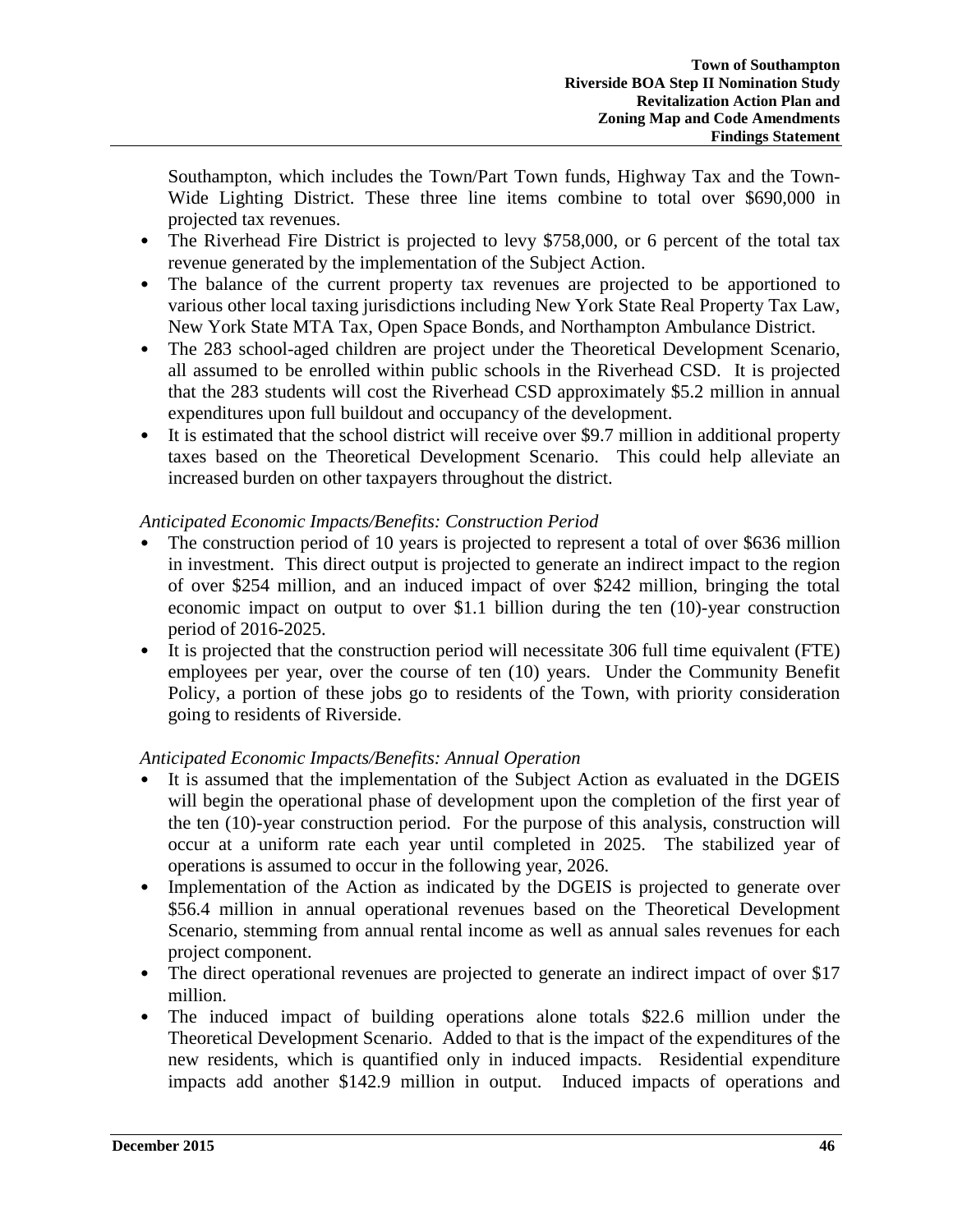occupancy total \$165.6 million per year. This additional output is generated through round-by-round sales made by households supported by or living in the development at various merchants in other sectors of the regional economy. These include local retailers, service providers, banks, grocers, restaurants, financial institutions, insurance companies, health and legal services providers, and other establishments in the region.

- The sum of the direct, indirect and induced impacts results in a total economic impact under the Theoretical Development Scenario on output of over \$239.0 million during annual operations once the project reaches full buildout.
- The anticipated Theoretical Development Scenario examined in the DGEIS is projected to generate 678 jobs each year during annual operations. These 678 direct employment positions are projected to result in an indirect impact of 117 jobs, and an induced impact of almost 1,200 jobs throughout the region, bringing the total economic impact of employment to 1,971 jobs during annual operations. The regional nature of these induced impacts provides benefits to the Towns of Southampton and Riverhead as well as the County.
- Build out under the Theoretical Development Scenario is anticipated to generate 1,971 full-time equivalent (FTE) employees during annual operations. Under the Community Benefit Policy, a portion of these jobs must go to residents of the Town, with priority consideration going to residents of Riverside.
- The 1,971 employees are anticipated to earn a total of approximately \$88.9 million in collective labor income. This includes the direct labor income of \$26.1 million each year, as well as the income of the indirect and induced employment supported by the operations and occupancy.

The Subject Action represents a critical step toward the future of Riverside. The Riverside community is one of the most economically depressed communities on Long Island. It is racially and ethnically diverse community which has been significantly affected by poverty, unemployment, blight, depressed property values, an insufficient tax base, rampant crime, and a general feeling of hopelessness as expressed by some residents. Numerous buildings, including former homes and businesses are boarded-up, are dilapidated or in disrepair, while some residents are afraid to walk down public streets. The community is the gateway to the Hamptons and the North Fork but stands as a symbol of destitution while continuing to decline.

There is little chance for the above described issues and problems to be assuaged without the institution of a well-coordinated long-range multi-faceted planning strategy. Yet, at the same time, the area remains as one of the most heavily environmentally regulated locations on Long Island, despite the community's long existence and the generally poor quality and significant disturbance and fragmentation of much of the pine barrens habitat within in the ROD. In fact, most of the ROD has been cleared, excavated, filled, paved, developed, redeveloped, invaded by nonnative and invasive species, and/or contain numerous sites having existing hazardous/environmental conditions for many years.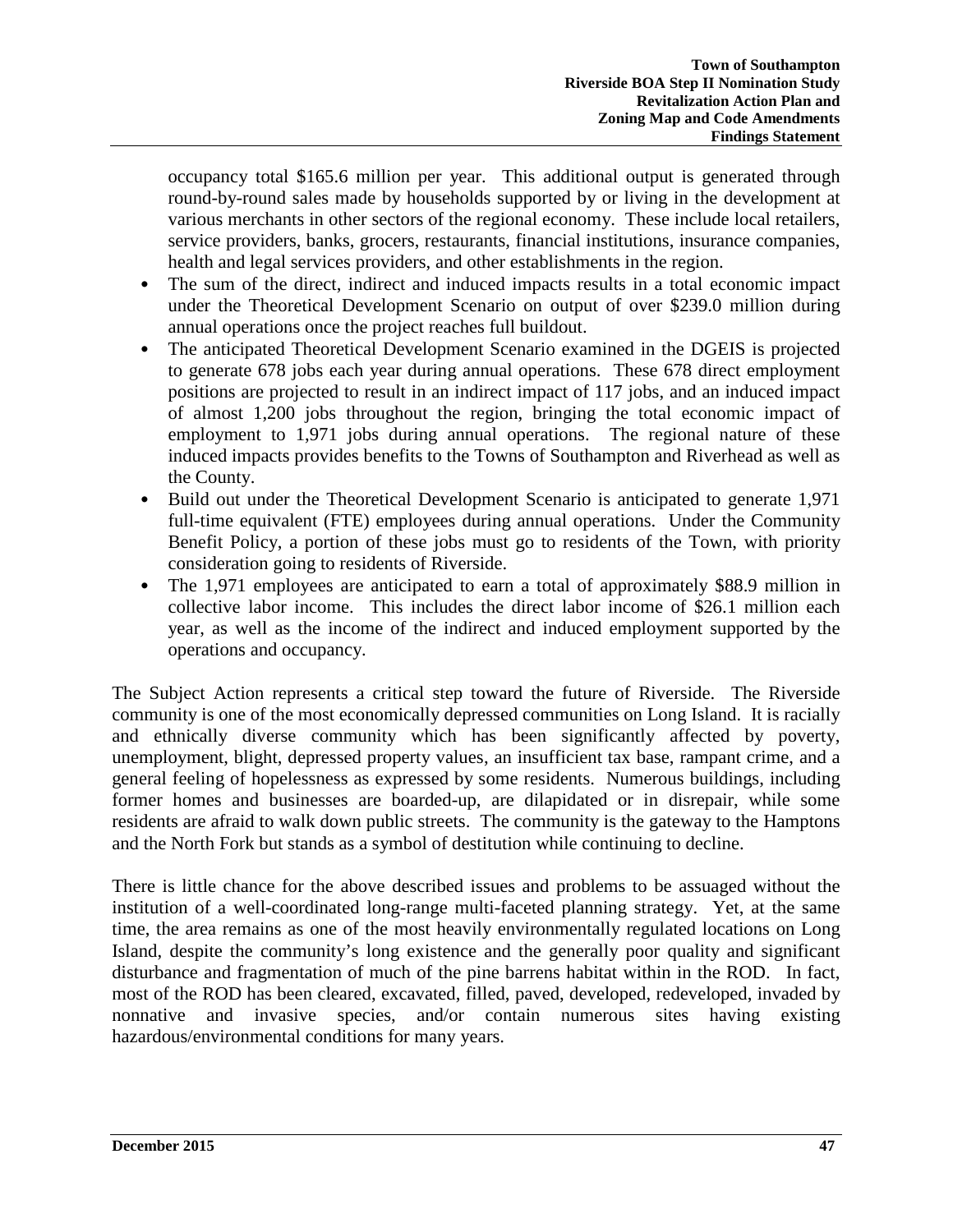Moreover, currently, there are thousands of acres of land that have, through the efforts of the Town, the County and the State, been preserved or protected in the surrounding area, including freshwater ponds, wetlands, groundwater resources, wildlife habitats, and hiking trails, not to mention considerable land within the ROD itself that has been preserved. The adjacent Central Pine Barrens Core Preservation Area, alone, contains 50,000 acres of fine natural resources and much of this area has already been acquired providing groundwater, surface water, and wildlife protection; while, another 50,000 acres comprise the Central Pine Barrens Compatible Growth Area which is set aside for compatible growth. Also, the Central Pine Barrens Commission and Town, long ago, identified land within the ROD to be set aside as a transfer of development rights receiving area, based on the conclusion that the area was suitable for additional density.

There has been extensive study, planning, community, agency outreach and input from planning and environmental professionals to address the issues and concerns of the area over the past decade, including traffic circle improvement planning, a sewer study, blight study, the comprehensive plan, hamlet studies, and a Hamlet Center Planned Development District proposal by the Town, all of which were meant to address critical economic development needs and none of which have come to fruition over these many years. The Hamlet of Riverside contains a previously established community, a location where five major State and County roads converge to bring people to the most major development center in the area (Downtown Riverhead), with extensive environmental restrictions, mitigations and protections contained herein and in various laws to protect resources that are essential and valued by everyone to ecological health of critical resources surrounding the Hamlet center.

The Town, its consultants and Master Developer have worked diligently in examining numerous land use, zoning and environmental laws and policies and have offered a multitude of approaches to ensure that identified environmental impacts are mitigated to the maximum extent practicable. The Subject Action has involved considerable public and agency outreach and has garnered overwhelming support and momentum to finally approve and begin the process of implementing this long-range strategy.

The ROD and envisioned development practices include among numerous other mitigation practices, form-based zoning, a sewage treatment plant(s), stormwater controls, cleanup of hazardous sites, elimination of septic systems and cesspools on redevelopment sites, water and energy conservation practices, green infrastructure, traffic mitigations, methods for reducing the heat island effect, limitations on clearing and the establishment of fertilizer dependent vegetation, promotion of walkable communities, and compliance with numerous permits and conditional approvals.

*Finding 10: The Proposed Action is anticipated to result in substantial social and economic benefits to the Riverside community. These benefits arise from direct, indirect and induced investments, employment, tax revenues, salaries, and operational expenses from both construction activities and long-term occupancy of the new development sites. These benefits*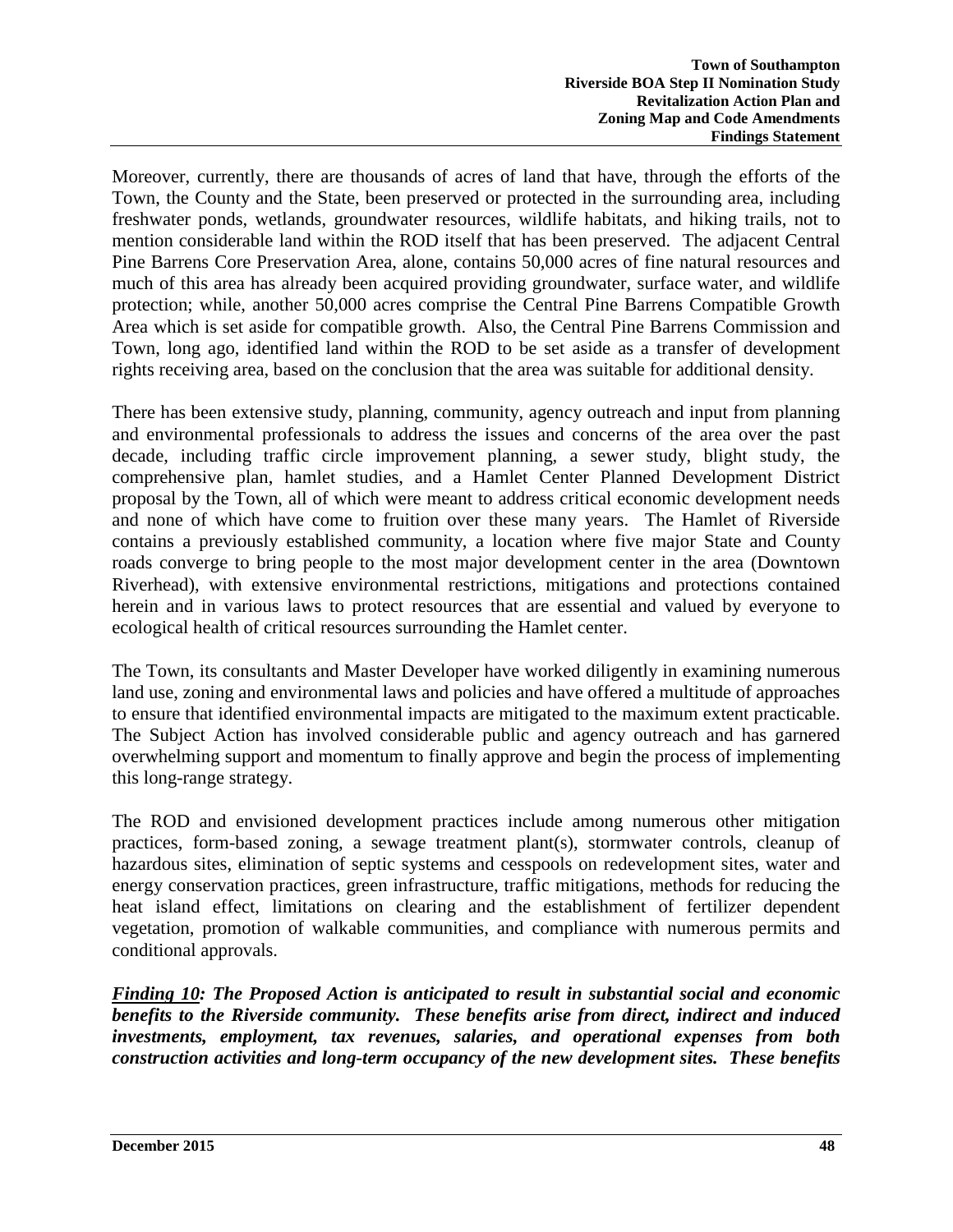*are regional, providing an economic surge to Riverside and the neighboring Riverhead downtown, as well as throughout the region.*

*The ROD Amendments include the requirement to establish enforceable Community Benefit Housing, Sustainable Development Standards, as well as a Fair Share Mitigation Fund which are intended to assure that future development and redevelopment under the ROD result in direct benefits to Riverside. Additionally, to address concerns of potential displacement of existing residents within the Study Area, any housing units that are demolished as a result of redevelopment under the ROD shall be replaced with a quality Community Benefit Unit with the same number of bedrooms and offered at comparable cost as the housing unit that is proposed to be demolished. Any resident displaced by development under the ROD shall receive top priority for the in-kind replacement units referenced above.*

*Additionally, applicants will be required to comply with Community Benefit Policies, which will include provisions for local construction and operation jobs and a local contracting policy to ensure local job creation both during construction and on a permanent basis.* 

*The many critical social and economic needs of the community and benefits the Subject Action provides, in conjunction with the numerous impact avoidance and mitigation strategies contained herein, clearly constitute a call for a reasoned balancing between the environment, human and community resources and social and economic considerations as indicated by SEQRA.* 

# **2.11 Other Impacts**

The DGEIS investigated several additional environmental topics to fulfill the requirements of SEQRA including:

- Unavoidable Adverse Environmental Impacts
- Irreversible and Irretrievable Commitment of Resources
- Growth-Inducing, Secondary and Cumulative Impacts
- Energy Use and Conservation, and Greenhouse Gas Emissions
- Energy Use and Conservation
- Greenhouse Gas Emissions
- Construction Related Impacts

## 2.11.1 Unavoidable Adverse Environmental Impacts, Mitigations and Future Actions

• Redevelopment within the Study Area may result in the displacement of existing residents within the study area. To address the potential impacts of displacement, Finding #10 states that any housing units that are demolished as a result of redevelopment under the ROD shall be replaced with a quality Community Benefit Unit with the same number of bedrooms and offered at comparable cost as the housing unit that is proposed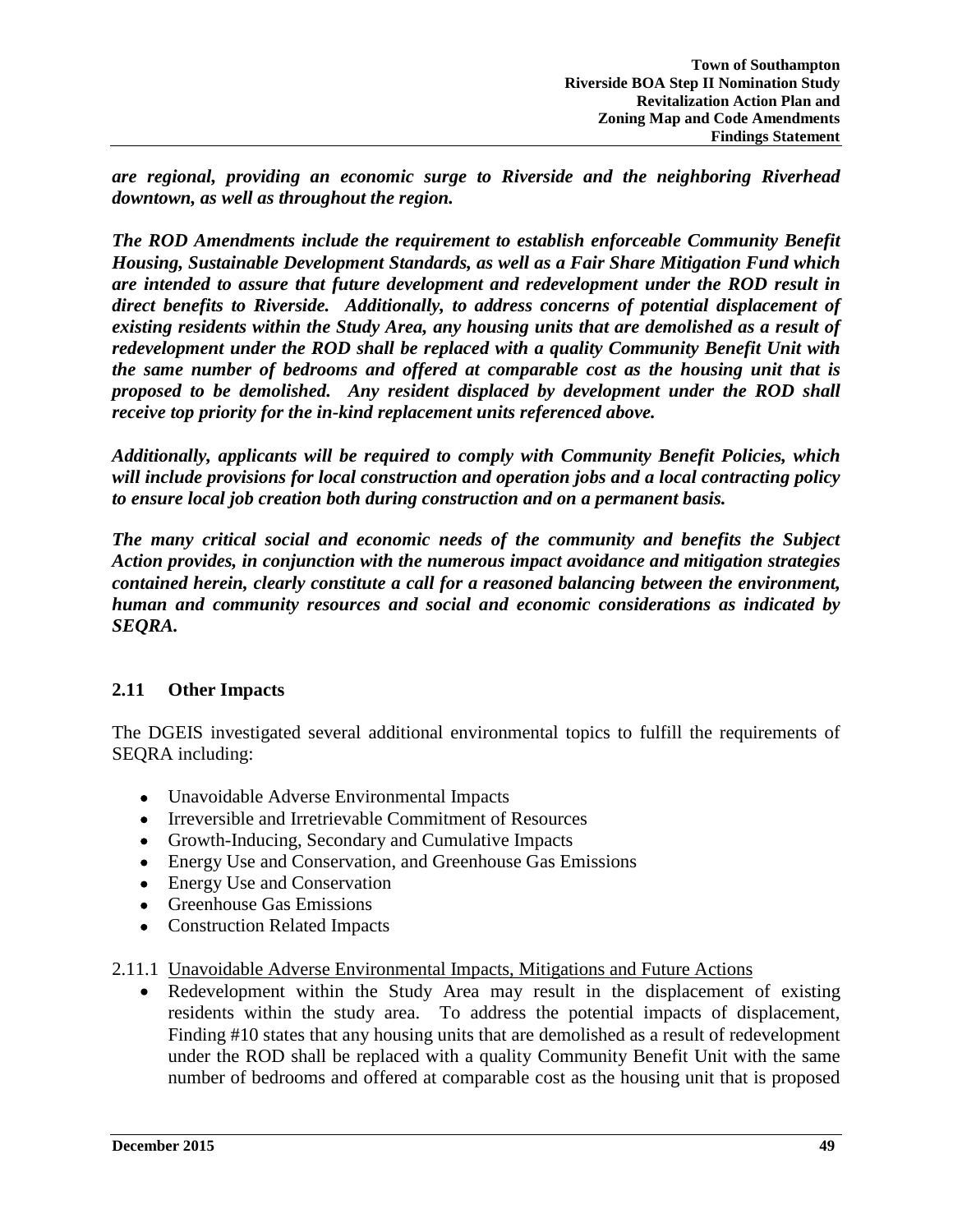to be demolished. Any resident displaced by development under the ROD shall receive top priority for the in-kind replacement units.

- The increased residential development associated with the Subject Action would generate new students for the Riverhead CSD, necessitating increased district expenditures. This impact would be at least partially offset by increased school district tax allocations, due to the increased property tax revenues generated.
- The increased development associated with the Subject Action will increase the potential need of emergency services (police, fire, and ambulance services), as well as the increased demands on such services. In compensation, it is expected that the increased taxes generated by this new development would offset at least a portion of the costs of service calls, as well as the costs associated with any expanded service capability (e.g., new equipment, additional personnel, improved/expanded facilities, etc.).
- The increased development associated with the Subject Action would result in increased wastewater generation and solid waste generation, as well as to increase the usage of solid waste services and handling facilities.
- The increased development associated with the Subject Action would result in an increase in total water consumption, with the potential to necessitate the improvements to the SCWA's distribution system in the area.
- There will be increased demands on the energy services of PSE&G and National Grid, which may entail expansions of these service networks (these impacts to be offset by fees paid by the new development).
- There will be increases in vehicle trips generated on area roadways, which may require mitigation measures, to be determined during the review of each development application.
- Temporary increases in truck traffic will occur during the construction period of each application associated with the Subject Action. Such activity will be conducted in conformance with Town requirements for construction hours and traffic management, and may include provisions for parking management and signage to alert and direct construction and commuter traffic.
- There would be temporary increases in the potential for fugitive dust caused by construction activities. Such conditions would be controlled as well as possible with mitigation techniques to be specified in the SWPPP and individual Erosion Control Plans, and may include such measures as soil wetting and temporary stabilization measures at the source.
- Temporary increases in noise will occur during the construction period. Such activity will be conducted in conformance with Town requirements for construction hours and noise management, and may include provisions for remediation activities (as necessary).

*Finding 11: The Subject Action has the potential to result in the above-listed impacts. However, these impacts are determined to be unavoidable, and analyses of environmental impacts support the conclusion that they are properly mitigated, and none of the impacts are*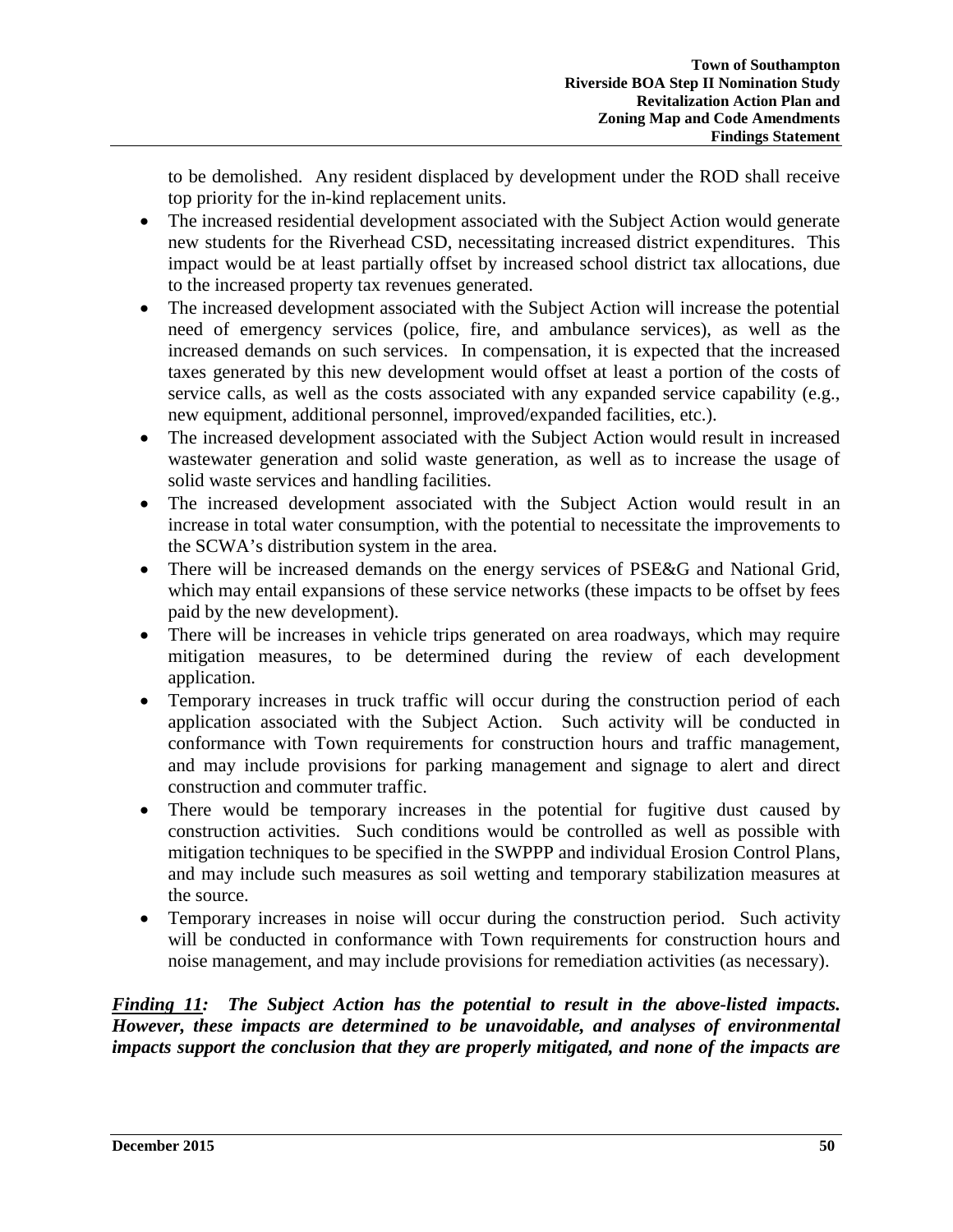*significant. The Town will continue to work with the School District to establish fair share mitigation based on the District's long term plans to address overall growth within the district. Moreover, the many social and economic benefits of the Subject Action offset the unavoidable impacts identified.*

2.11.2 Irreversible and Irretrievable Commitment of Resources, Mitigations and Future Actions

- Material used for construction, including but not limited to: wood, asphalt, concrete, fiberglass, steel, aluminum, glass, etc.
- Energy used in the construction, operation and maintenance of the Subject Action, including fossil fuels (i.e., oil and natural gas) and electricity.
- Potable water to be consumed on a daily basis for the operation of the Subject Action.

It is noted that the project involves sustainable planning concepts, by situating new development in proximity to an existing transit center, promoting indoor and outdoor water conservation, and providing techniques to mitigate the heat island effect which can exacerbate energy demand during warm spells. Furthermore, future plans and development are encouraged to utilize energy-efficient designs that incorporate, in part, design and planning standards equivalent to the US Green Buildings Council's LEED® (Leadership in Environmental and Energy Design) standards, even though requiring specific accreditation under LEED is not contemplated.

### *Finding 12: Analysis indicates that irreversibly committed resources are related to the building materials and energy resources associated with future site-specific construction processes as well as potable water; no other significant environmental resources are expected to be lost as a result of the Subject Action.*

## 2.11.3 Growth-Inducing, Secondary and Cumulative Impacts, Mitigations and Future Actions

Growth-inducing aspects of development are those aspects that would cause or promote further development, either directly from future development under the proposed zoning itself (i.e., "primary" development), or indirectly, as a result of an increase in population or expanded retail, office, industry, institutional or other potential "spin-off" development in that community (i.e., "secondary" development). Direct/primary impacts might include, for example, the creation of a major employment center or institutional facility, installation or extension of infrastructure improvements or the development of a large residential project, particularly if that project were designed for a specific age group.

Cumulative impacts refer to the combined effects of a number of development proposals in an area, where the impacts of all such proposals are additive rather than individual and isolated. Cumulative impacts therefore consider the sum of the impacts anticipated from all actions and processes, which may be significantly greater than the individual effects occurring from each separate project.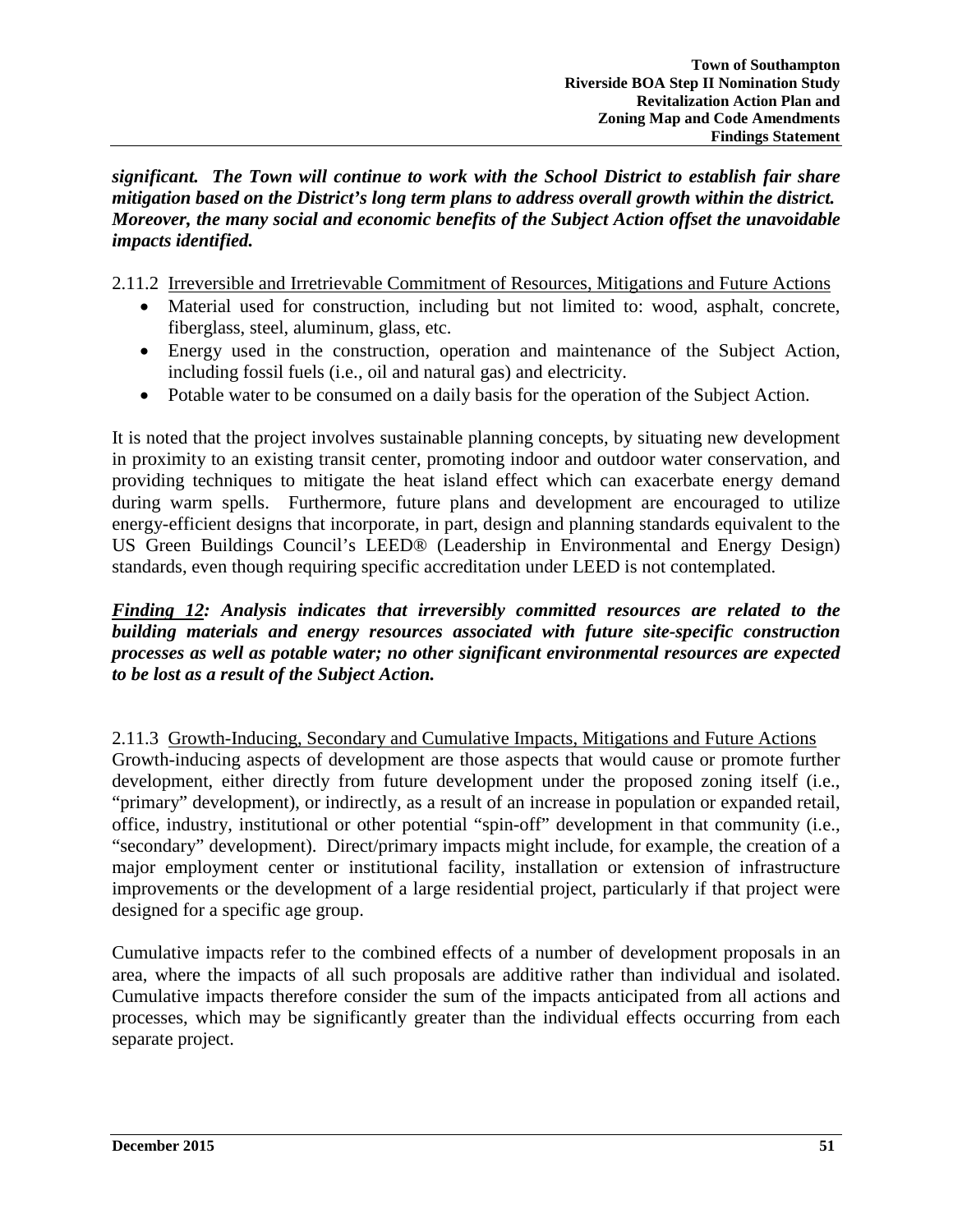The following planned projects identified as occurring in the adjacent Town of Riverhead were considered in the cumulative impact assessment:

- A 48-unit apartment development on the south side of West Main Street, just west of Peconic Avenue; and
- A mixed-use development on the south side of East Main Street just east of Roanoke Avenue, consisting of apartments and retail space.

## *Impacts*

- As each of the cumulative projects would change the use and appearance of their sites, there will be a cumulative impact on the visual resources and character of the community; however, the area is already significantly developed with uses that are similar to those that may be requested in the future. New uses are anticipated to occupy buildings that would conform to specified height, bulk and setback requirements of their respective zones and will be subject to applicable design standards. Therefore, the Town Planning Board and ZBA will be responsible for determining the degree of conformance of the implementation of the Subject Action to the recommendations of the Town Comprehensive Plan Update, land use patterns, community character, and other potential impacts, considering both existing area conditions and the additional planned projects in determining whether to grant any variances requested by the Subject Action. As a result, development of these sites must conform to established Town land use requirements and architectural reviews, minimizing the potential for adverse visual impacts.
- The increased residential development would generate new students for the Riverhead CSD, necessitating increased district expenditures. This impact would be offset by additional school district tax revenues.
- The increased development possible under the Subject Action and Theoretical Development Scenario will increase the potential need of emergency services (police, fire, and ambulance services), as well as increased demands on such services. In compensation, it is expected that the additional taxes generated by this new development would offset at least a portion of the costs of service calls, as well as the costs associated with any expanded service capability (e.g., new equipment, additional personnel, improved/expanded facilities, etc.).
- Increased development would also result in additional wastewater and solid waste generation, with consequent requirements to increase solid waste services and handling facilities. Sewage treatment facilities, however, will be utilized for wastewater disposal to ensure an adequate level of protection of groundwater and surface water resources.
- The increased development would result in an increase in total water consumption, with the potential to necessitate the improvement of the SCWA's distribution system in the area.
- There will be increased demands on the energy services and supplies of PSE&G Long Island and National Grid, which may entail expansions of these service networks (these impacts to be offset by fees paid by the new development). These energy service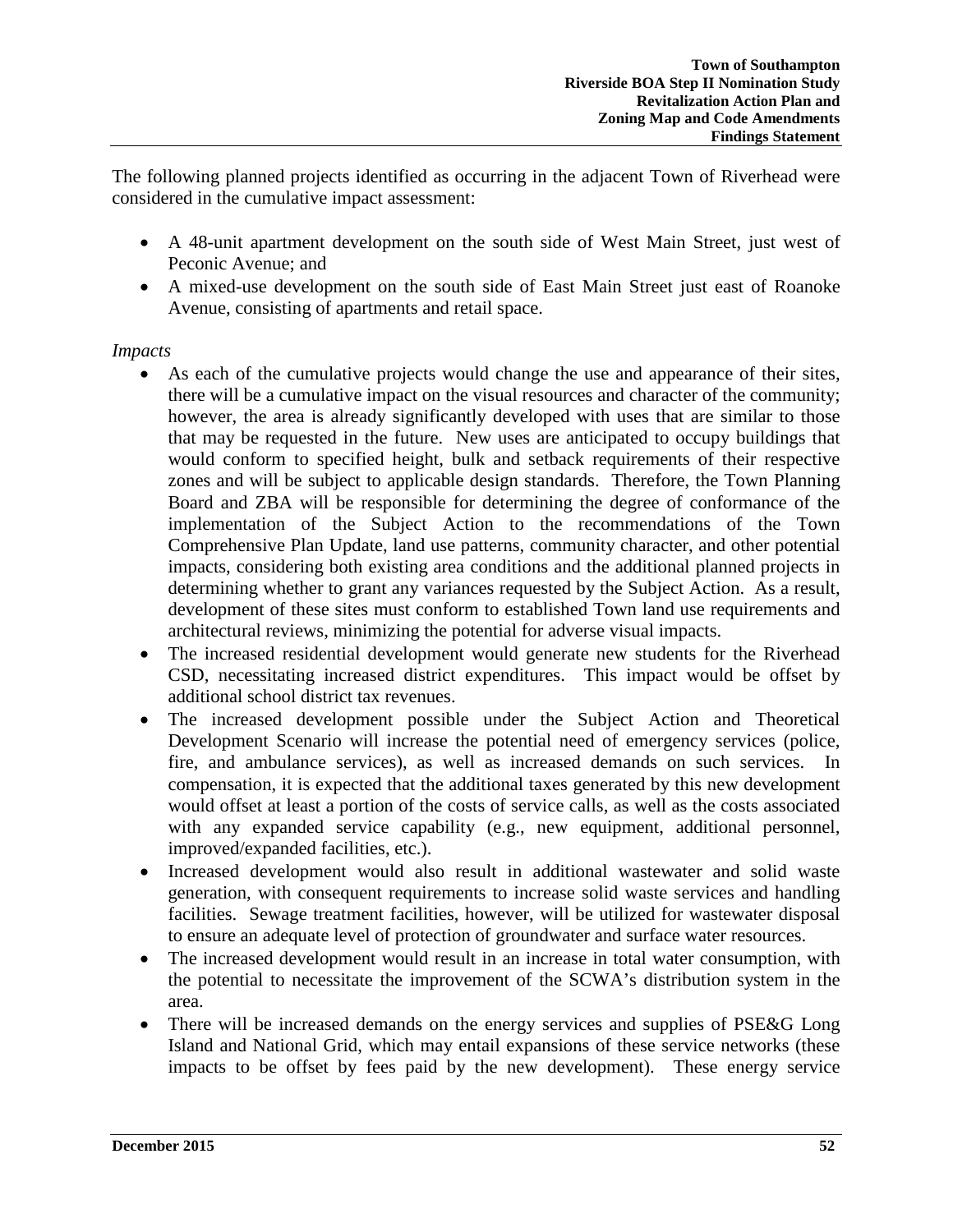providers have been involved in initial stages of planning for redevelopment and will be contacted as development proceeds.

- The Traffic Impact Study (TIS) analysis provides a cumulative assessment of potential impacts to transportation resources. The TIS evaluated traffic generated from the Subject Action as well as the two other planned projects identified and balances these impacts with proposed mitigations. That analysis did not identify any significant adverse cumulative impacts to traffic conditions or resources.
- With respect to parking (and addressing only that component associated with nonresidential development), it is expected that sufficient parking for each development application would be provided either on-site, on-street or in nearby public lots or parking garages, as determined by the Town Planning Board during the Site Plan review process.
- Temporary increases in the potential for fugitive dust caused by construction activities. Such conditions would be temporary and controlled with mitigation techniques to be specified in the SWPPP prepared for each development project, and may include soil wetting and temporary stabilization measures at the source.
- Temporary increases in noise will occur during the construction period of each application. Such activity will be conducted in conformance with Town requirements for construction hours and noise management, and may include provisions for remediation activities (as necessary).

The Subject Action would also have secondary effects on growth. The new development will encourage the establishment of additional, complementary development to a downtown setting within walking distance, biking distance or a short cab drive of public transportation, and thereby provide for beneficial economic growth and investment in an existing downtown setting that the Town acknowledges is in need of revitalization. It is anticipated that the Subject Action would contribute to an increase in activity for the existing local businesses from the increased customer bases arising from the increased number of residents. The new employment opportunities associated with the office and commercial spaces will be substantial, with associated beneficial economic and fiscal implications. New residents would be expected to shop not only in Riverside, but Riverhead and the Old Country Road (Route 58) corridor as well.

# *Mitigation and Future Actions*

By its very nature, the Subject Action is intended to provide for commercial and residential growth in a portion of the Riverside hamlet so that economic development and community revitalization would occur, which is precisely the goal for this area, as specified in the Town's 1999 Comprehensive Plan Update and other studies. According to the Update, a major hamlet center similar to but smaller than the village/town centers, with shopping centers and retail corridors, should be created in Riverside by use of the Planned Development District (PDD) zoning mechanism. The Subject Action would achieve this goal, though not by use of the PDD concept, but by the implementation of Form-Based Code standards. Other general recommendations of the Update that apply to the Subject Action and would support other growth in the hamlet include: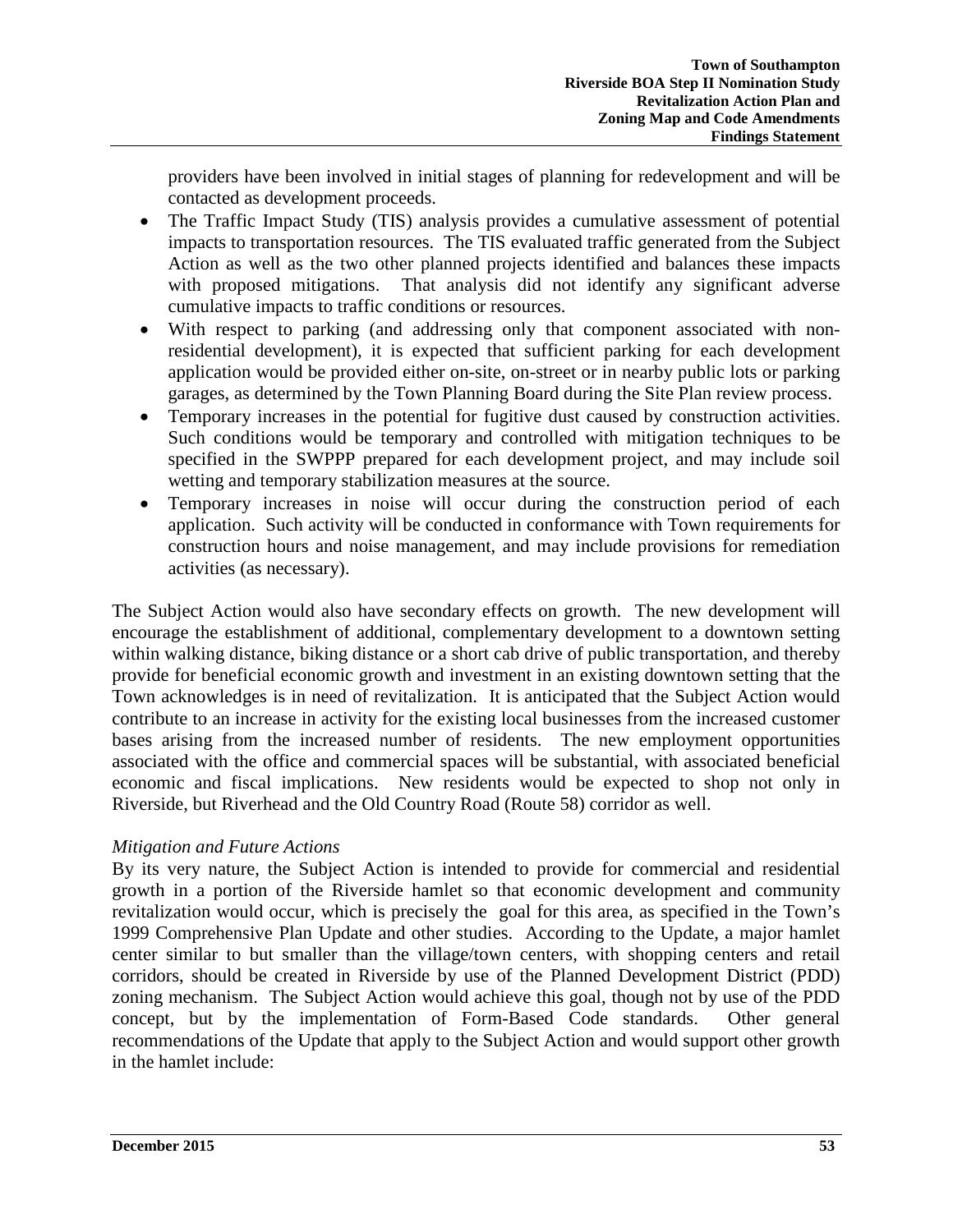- Combine convenience, destination, and specialty shopping, and therefore serve larger portions of the Town.
- Promote streetscape improvements unique to each hamlet/village center's themes and assets, through zoning guidelines, PDD guidelines, design guidelines, Capital Improvement Projects (CIP), etc.
- Focus landscape and other improvements on critical vistas which shape the image of hamlet/village centers.
- Retain or promote train stations, bus and jitney stops, beach shuttles, and other public transportation elements in the hamlet/village centers.
- Carefully consider how arterial access to hamlet/village centers can be improved without compromising on-street parking, the tranquility of adjoining neighborhoods, and pedestrian ambiance.
- Provide parking waiver fees in order to keep pace with inflation.
- Pursue on-street parking, sidewalk extensions, pedestrian-oriented lighting, street trees, traffic lights, and consistent building setbacks so as to create a pedestrian ambiance in hamlet/village centers.
- Target hamlet/village centers for TDR, PDD, MX zoning, and infill zoning so as to promote concentration of uses in these centers.
- Target hamlet/village centers for civic and Town facilities and amenities, including "greens" and pocket parks.

Construction in conformance with the ROD will create a significant number of full-time equivalent (FTE) construction jobs (both direct and indirect), which would last multiple years. These jobs may be filled first from within the local labor pool. These job opportunities would not require relocation of specialized labor forces or influx of large businesses from outside the area to provide construction support. As a result, construction job-related effects of the Subject Action are expected to be beneficial and significant, though temporary in duration.

Development associated with the Subject Action will result in increased usage of utilities. Electrical and natural gas services are generally available throughout Long Island (and are presently available in Riverside), and water mains are located within area roadways throughout the ROD. The Town and utility services providers will identify the necessary public improvements required to service the ROD as well as any future growth that may occur as a result of the Subject Action. Therefore, significant expansions of these utilities beyond what is planned for project-related redevelopment are not expected, though lesser improvements (e.g., individual service connections) are expected.

*Finding 13: The Proposed Action is intended to stimulate much needed economic growth in the Study Area, and is expected to have beneficial growth-inducing aspects. The Subject Action will also result in significant, beneficial secondary and cumulative impacts, particularly related to the local economy. In general, while some negative cumulative impacts are anticipated from the implementation of the Subject Action, based on the forgoing*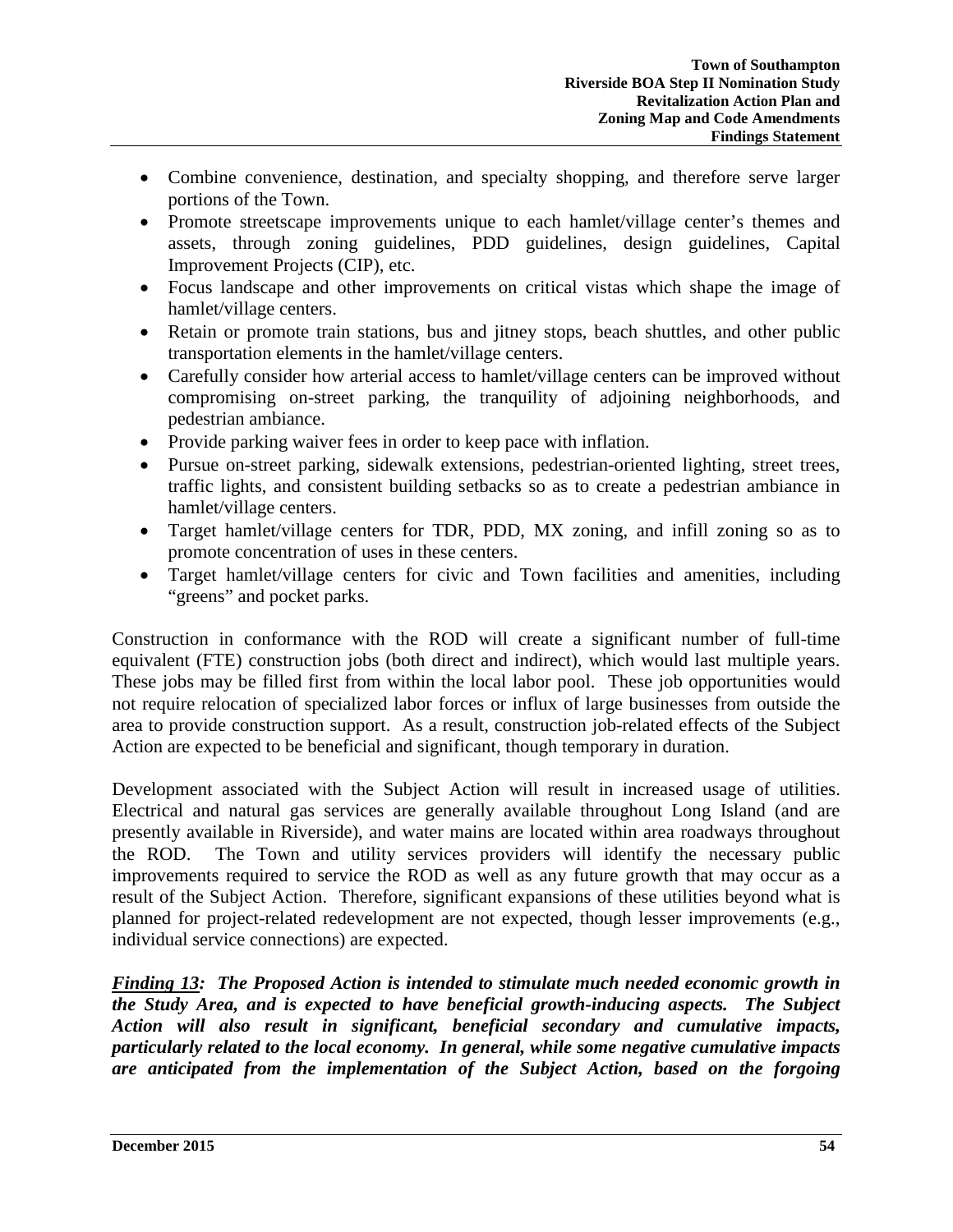*considerations, it is the opinion of the Town that cumulative impacts would not be significant and would be offset by the Action's many benefits. Ultimately, involved agencies will review each application on its own merits, weigh the potential cumulative impacts outlined herein, and will render a decision on the significance of impacts and appropriateness of each individual project and further mitigate them if possible.* 

#### 2.11.4 Energy Use and Conservation, and Greenhouse Gas Emissions

#### *Impacts*

There will be an increase in energy use during the construction and post-construction phases as the Subject Action is implemented. However, it is not anticipated that the project will result in significant adverse impacts on the availability of energy resources in the ROD.

#### *Mitigations and Future Actions*

An increase in the consumption of energy resources would typically be expected from an increase in development in the ROD. In general, the buildings associated with the Subject Action will be constructed in conformance with New York State Building Code and Town Code requirements, including the proposed "Sustainable Development Standards" outlined in Section 410 J. of the ROD Zoning Amendments. It is expected that new construction encouraged by the implementation of the Subject Action under the Theoretical Development Scenario will utilize contemporary energy-efficient building materials (e.g., insulation, windows, weather stripping, door seals, etc.) and mechanical systems (e.g., air conditioners, heating systems, HVAC systems, water heaters, heat pumps, etc.), which would minimize the amount of energy resources required. Incorporation of such measures is not only required by New York State, but is a sensible building practice, particularly in light of the increasing cost of energy resources and a movement toward energy efficiency to address Climate Change. Additionally, funding for Microgrid implementation is encouraged for the effectuation of additional energy resiliency measures. Water-saving plumbing fixtures would reduce unnecessary water loss, and with that conserve energy resources otherwise required for pumping of unnecessary amounts of water, as well as to heat water and baseline potable water use reduction is mandated by the Proposed Action.

The following general energy-conserving measures are expected to be incorporated into new construction:

- Utilize energy-efficient and cleaner-burning natural gas systems; consider alternative heating/cooling methods including geothermal, heat pumps and/or solar roof systems.
- Reduce energy consumption through use of superior building insulation materials (i.e., insulations, windows, weather stripping, door seals, etc.).
- Utilize water-saving devices such as low-flow toilets, automatic faucet shut-offs and related equipment would to reduce unnecessary water loss and resultant pumping energy loss.
- Utilize energy-efficient low wattage bulbs for facility exterior illumination and interior lighting wherever possible.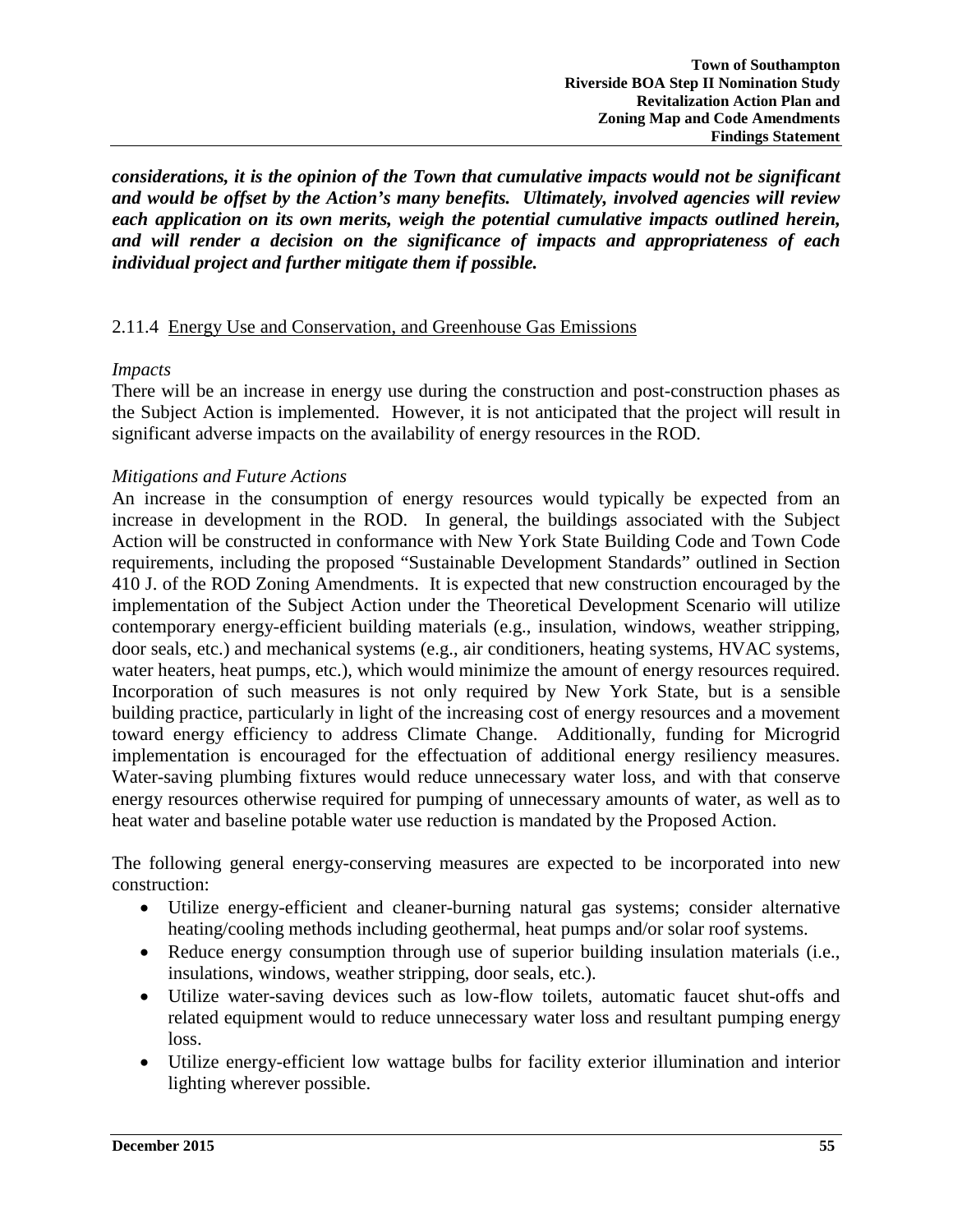- Incentive-based use of "green development" options such as green roofs, grey-water and rainwater recycling, roof gardens, community gardens, etc.
- Incorporation of heat-island reduction requirements.

There will be an increase in energy use during the construction phase of the Subject Action. These impacts are expected to be of short duration, and the long-term energy demand in the ROD is expected to remain relatively stable as outdated buildings are removed and more energyefficient structures are put in place. In summary, it is not anticipated that the project will result in significant adverse impacts on the availability of energy resources in the ROD.

Future development under the proposed zoning will necessitate the use of electricity and natural gas for energy, heating, and cooling needs. This will require the delivery of electricity from PSE&G LI which services the area, as well connection to National Grid gas pipelines. An increase in the consumption of energy resources would typically be expected from an increase in development, as represented by the Subject Action and Theoretical Development Scenario considered by the GEIS.

The Subject Action seeks to encourage energy-efficient development and designs by incorporating certain contemporary energy conservation planning and design standards that are consistent, in all or part, with the US Green Buildings Council's LEED® standards (though requiring specific accreditation under that standard is not contemplated) and with the recommendations of the Southampton 400+ Sustainability Plan. One example is the Proposed Action's call for solar reflectance standards for building roofs constructed under the requirements of the ROD to mitigate the potential impacts of the "heat island effect." The heat island effect is defined as a thermal gradient (i.e., a temperature difference) that exists between developed and undeveloped areas due to the presence of buildings, concrete and pavement which absorb and radiate heat during the summer rather than reflect it, and thereby results in increased localized temperatures. The problem with this phenomenon is that the increase in temperature can adversely affect a community by increasing summertime peak energy demands, air cooling costs, air pollution and greenhouse gas emissions, heat-related illness and mortality, and thermal water quality impacts from runoff that is heated as it flows over hot surfaces and makes its way to surface waters.

Section 330-410-I, Sustainable Development Standards specifies requirements for the Heat Island Reduction, as strategies on annual savings and peak-power avoidance. During the summer, solar-reflective roofs reflect most of the incoming sunlight and reduce the amount of heat conduction into a building. Similarly, green roofs and limited black-paved areas, as well as strategically placed trees reduce the amount of direct heat gain. The reduction in in summer heat gain due to cool roofs and shade from trees reduce the air-conditioning load of a building, improves thermal comfort, and saves peak electricity use.

In order to avoid or mitigate these concerns, the proposed development standards include the following techniques for addressing the heat island effect.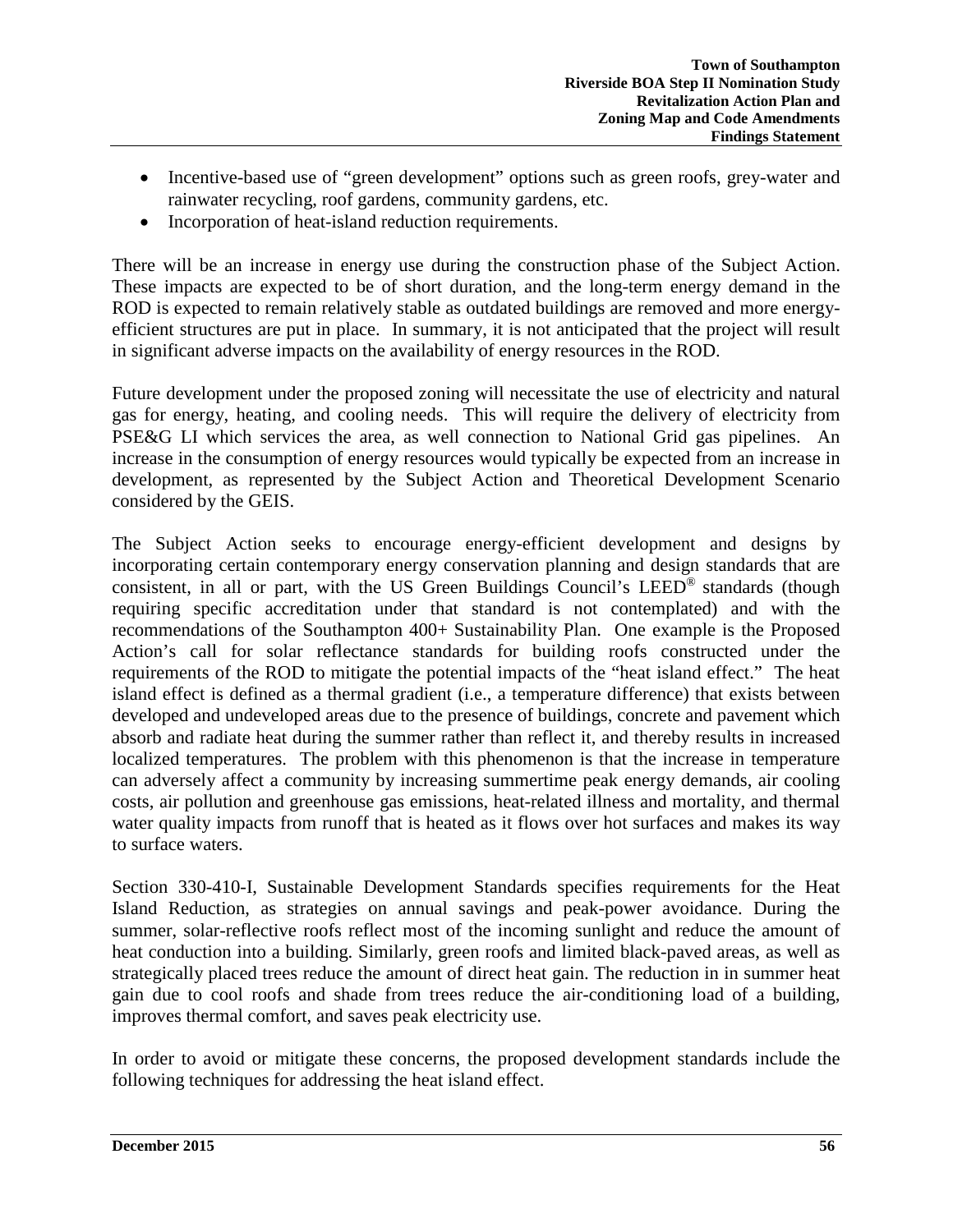- a) Heat island reduction shall be achieved through any combination of the following strategies for 50% of the non-roof site hardscape (including sidewalks, courtyards, parking lots, parking structures, and driveways), with exception of a Civic Space approved as a Piazza:
	- Provide shade from open structures such as those supporting solar photovoltaic panels, canopied walkways, and pergolas;
	- Have open grid pavement system (at least 50% pervious); and
	- Provide shade from tree canopy (within five years of landscape installation).
- b) Use roofing materials that have a Solar Reflectance Index (SRI) value equal to or greater than the values in the table below for a minimum of 75% of a roof's surface area of all new buildings within the project; or install a vegetated ("green") roof for at least 50% of the roof area of all new buildings within the project. Combinations of SRI compliant and vegetated roofs can be used; provided they collectively cover 75% of the roof area of all new buildings.

The Table below provides the SRI values to be employed under Subsection "b)" above:

| <b>Roof Type</b>  | <b>Slope</b> | <b>Solar Reflectance Index</b><br>'SRI` |  |  |
|-------------------|--------------|-----------------------------------------|--|--|
| Low-Sloped Roof   | < 2:12       |                                         |  |  |
| Steep-Sloped Roof | > 2:12       |                                         |  |  |

# **SOLAR REFLECTANCE BY ROOF TYPE AND ROOF PITCH**

The SRI values shown in the above are consistent with LEED® Neighborhood Development (ND) standards. The retention of trees as intended by the Town's APOD and CPBOD will also help to provide shade, mitigate the heat island impacts and lower cooling loads in the summer.

The buildings will be constructed in conformance with New York State Building Code and Town Code standards, which will further minimize energy use, especially in consideration of the older less efficient buildings to be removed. It is expected that the Subject Action will utilize modern energy-efficient building materials (e.g., insulation, windows, weather stripping, door seals, lighting systems, etc.) and mechanical systems (e.g., air conditioners, heating systems, HVAC systems, water heaters, heat pumps, etc.), which would minimize the amount of energy resources required.Incorporation of such measures is not only required by the State of New York, but is a sensible building practice, particularly in light of the increasing costs of energy resources and is consistent with the recommendations of the Southampton 400+ Sustainability Plan. In addition to the above specified energy-conservation measures, the general energy-conserving aspects of the Subject Action and Theoretical Development Scenario include: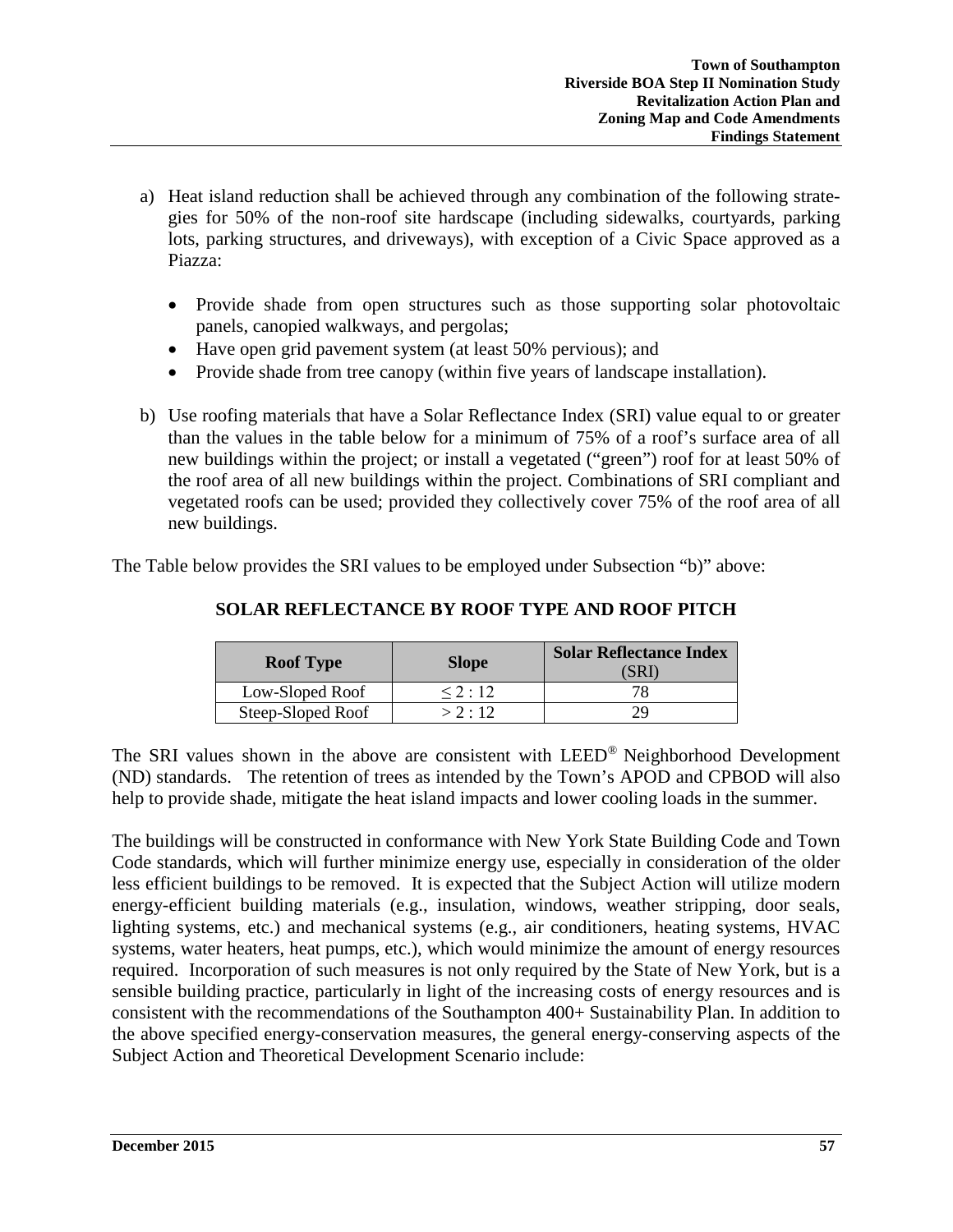- Development that incorporates sustainable planning practices by situating the highest and densest development as close as possible to existing transit facilities (Riverhead Station and Suffolk County bus stops), proposed code requirements for bicycle parking and facilities, and greater encouragement of pedestrian activity to create a built environment that is conducive to reducing the need for vehicular trips;
- Design and development guidelines that seek to encourage energy efficient design and enhance the pedestrian environment and experience by providing safe, efficient, comfortable, aesthetically pleasing and interesting streetscapes, lighting, open spaces and other amenities;
- The mixed-use concept will provide residents with a range of employment opportunities, essential goods and services, access to parks and recreational facilities within the immediate area, as well as access to mass transit.

There will be an increase in energy use during the construction phase of implementation of the Subject Action. However, it is not anticipated that the project will result in significant adverse impacts on the availability of energy resources in the ROD.

## *Greenhouse Gas Emissions*

Energy generation and usage to serve the development associated with the Subject Action is expected. Related to this is the generation of gaseous emissions from power sources and from the buildings to be built in redevelopment areas. These emissions are a scientifically wellestablished contributor to global climate change through a mechanism known as "the greenhouse effect", and so are termed "greenhouse gases". Specific requirements of the Form-based zoning are proposed in order to provide Public Frontages with increased pedestrian possibilities and Private Frontages to encourage and stimulate such pedestrian activity. To create safer environment and fight crime through design, techniques such as mixed use and "eyes on the street", increased glazing and active edge requirements are utilized. Bicycles as other-than-car transportation modality is supported by regulating bicycle storage and amenities, and park-once and walk techniques are encouraged through mixed use, more compact development possibilities combined with shared parking.

In general, it is important that new development proposals consider designs and practices that reduce emission of greenhouse gases. Greenhouse gas emissions result from combustion of fossil fuels, including direct/indirect emissions and stationary/mobile sources. The Subject Action will increase the amount of development in the area; however, the design, construction and operation of this new development will have the potential to incorporate measures to minimize the expected increase in overall generation of greenhouse gases. In addition to the measures listed in the Air Quality section of the DGEIS, the following measures shall be considered, where practicable, to ensure reduction of such emissions:

- Use of construction materials that consume minimal fossil fuel in their manufacture.
- Use of modern mechanical systems that are highly energy-efficient in their operation.
- Encourage the generation and usage of alternative energy.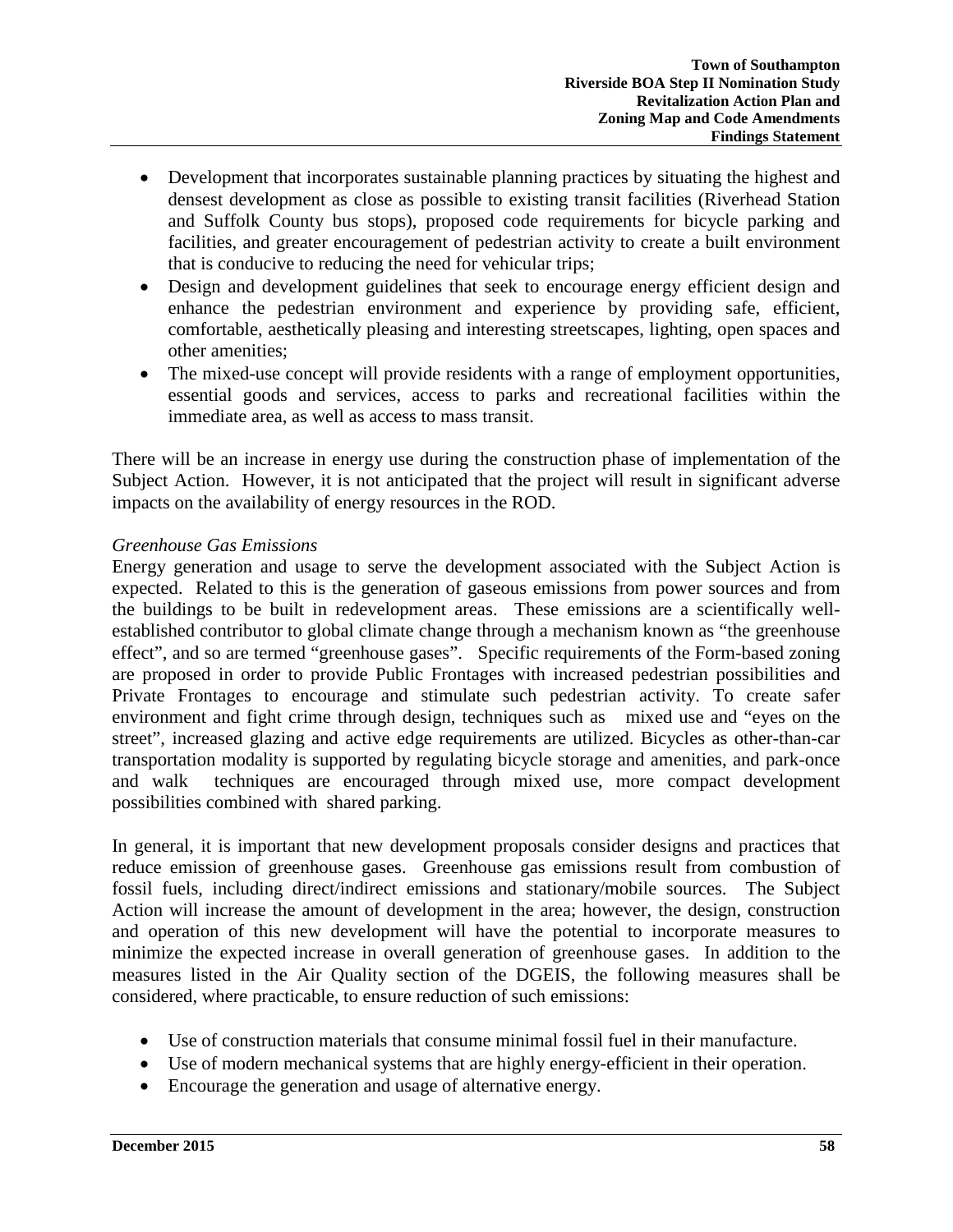- Reduce automobile dependence by instituting measures such as locating development in proximity to public transit facilities and routes, providing bicycle lanes and parking facilities, revising public bus transit routes to service the ROD.
- Utilize building materials and landscaping to reduce summer heat buildup that will reduce summer cooling demands.

Instituting the measures listed above will assure that development associated with the Subject Action will conserve energy resources. Such practices would also reduce the generation of greenhouse gases, which would in turn have regional benefits.

*Finding 14: New construction in accordance with the Subject Action will be subject to the New York State Building and Town Codes and shall conform to specific design guidelines and extensive energy- and water-conserving standards required in the ROD, which have been designed to provide superior sustainable growth, including greenhouse gas emission control. Future site- and project-specific actions will also be reviewed for their impact as part of Site Plan and SEQRA review processes and may involve additional impact reduction, if the specific details of the project call for it.* 

# 2.11.5 Demolition and Construction Related Activities

*Impacts*

- The geographic extent of impacts during construction would depend upon the location of a specific project, the scale of the project, and specifics of the particular project design (including but not limited to building height and bulk, parking facilities, length of construction schedule, etc.). Generally, the larger the project, the larger the area of potential impact. The scale and nature of each project would also contribute to the spatial extent and duration of potential impacts related to street closings, areas needed for staging and worker parking areas, materials storage, etc.
- Construction impacts from multiple sites may combine to increase the inconvenience and level of activity along streets;
- There will be an increase in noise from truck traffic, demolition and construction activities;
- There is potential for damage to Town, State and/or Suffolk County roads and streets during construction due to truck and heavy equipment traffic;
- Land will be cleared and soils and slopes will be disturbed which may promote soil erosion, sedimentation, and may generate dust;
- Site redevelopment will create noise as a result of equipment operation, demolition and increased activity levels;
- There are, have been, or may have been many commercial or industrial establishments within the ROD that have used, stored, generated, spilled, leaked, and hazardous substances on a site (as defined by the NY Environmental Conservation Law § 27-0901). Examples of such uses include gas stations, auto repair shops, certain manufacturing, etc. Storage and use of toxic and hazardous materials can present a potential hazard to human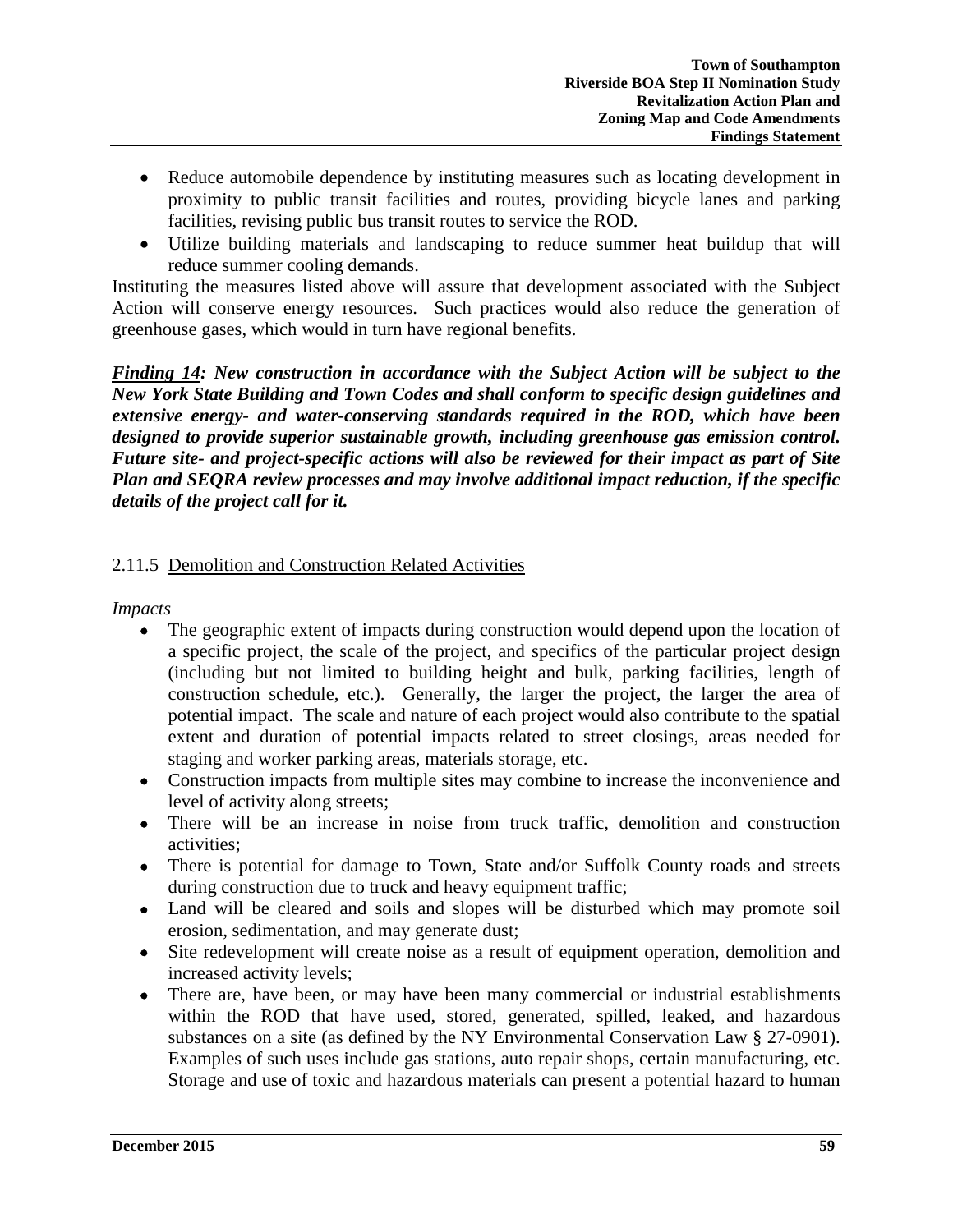health or the environment when improperly treated, stored, transported, disposed or otherwise managed;

• There is a potential for impact on traffic movements in the area during construction activities due to deliveries of building materials, construction worker arrivals and departures, etc. These impacts would be managed under the building permit issued, and by the terms of a Construction Traffic Management Plan, which may specify truck routes that would reduce impacts to roadways, options for the redirection of traffic at times or locations of particularly intense construction traffic, coordination of traffic measures with other adjacent or nearby construction sites, and staging of construction activities within the site to avoid activity on public streets, to the extent possible.

# *Mitigations and Future Actions*

- The development program under the Subject Action will involve construction of individual sites. Construction will occur with or without the Subject Action; however, it is recognized that the zoning amendments are being advanced in order to stimulate beneficial development and redevelopment for the revitalization of Riverside. The pace of construction (which has been stagnant or in decline in recent years) is expected to increase as a result of the Subject Action. This is a planned and desired result of the Subject Action as sites are assembled and new development is conceived and implemented.
- Prior to the initiation of construction activities, sites where recognized environmental conditions (RECs) exist will be identified and remediated to standards suitable for redevelopment. Remediation activities are required to be completed according to the protocols, procedures, standards and documentation requirements of the appropriate supervising entity, such as SCDHS, NYS Department of Labor, Nassau County Fire Marshal's Office and/or NYSDEC.
- It is noted that construction is a short-term, temporary impact; however, the magnitude of redevelopment that is expected to occur over the study build period of ten years does warrant more detailed consideration of potential impacts and mitigation. Construction is expected to cause increased activity and localized inconvenience near construction sites. Such effects of development will be temporary in nature and can and shall be managed through Town regulations and any additional conditions that may be identified during the review process.
- Truck activity is expected during the day no earlier than 7:00 a.m. and no later than 7:00 p.m. between Monday and Saturday, excluding major holidays. All soil material removed from future project sites will be transported in accordance with Town restrictions and requirements. Truck traffic will be temporary and intermittent and utilize major streets and highways that may include SR 24, CR 104, CR 63, CR 105, and CR 51, which have sufficient capacity to accommodate these types of vehicles, so that no significant impact on traffic flow is expected, and truck traffic will be instructed to avoid residential streets to the extent possible. Impacts on traffic movements would be temporary and related to specific activities occurring on a given construction site at a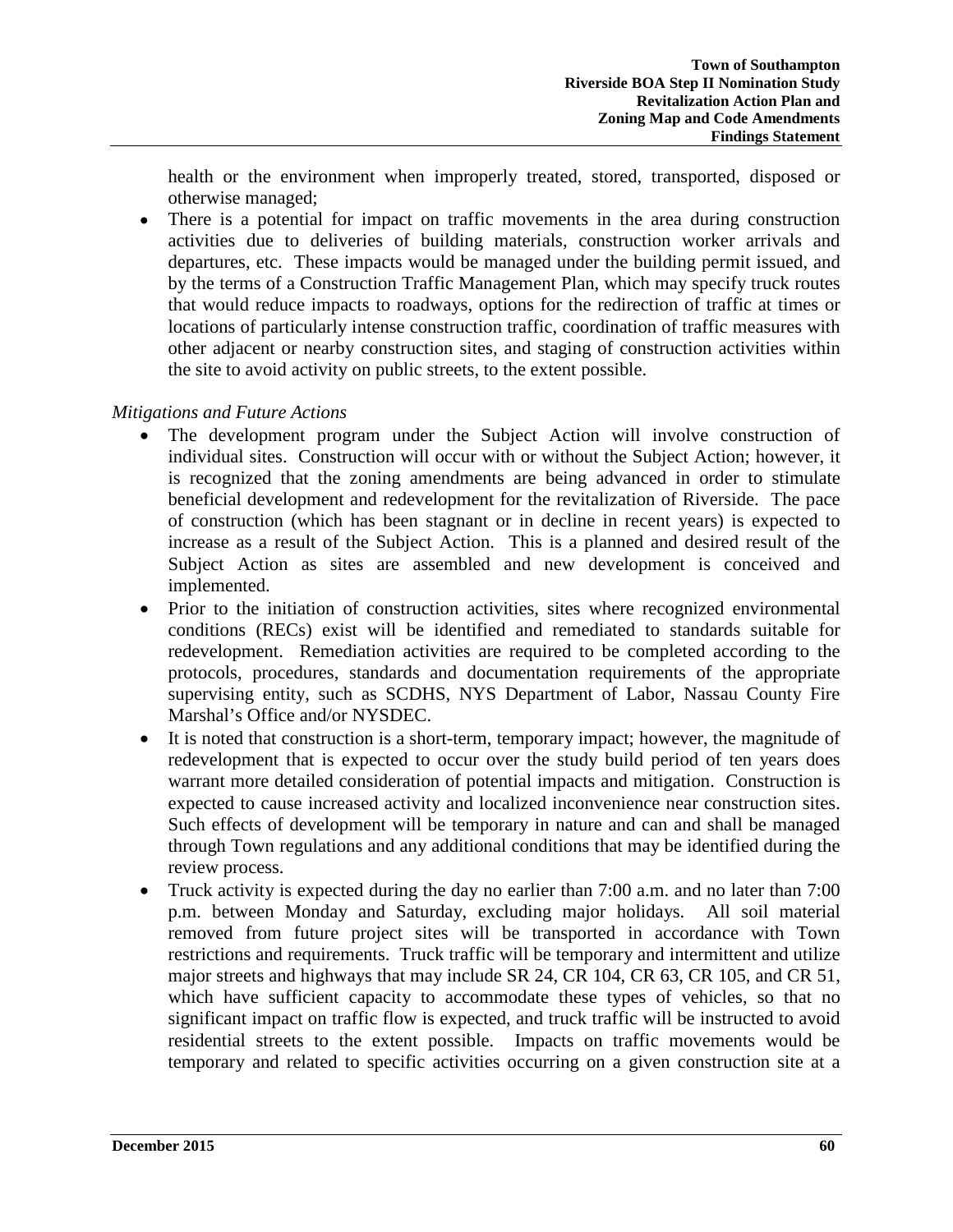given period in the construction. While temporary inconveniences are expected, traffic impacts can be controlled and minimized through management plans.

- Any damage to Town, State and/or Suffolk County roads and streets during construction due to truck traffic, equipment movements, etc. will be repaired by each site-specific applicant as a part of their respective conditions of site plan approval. Such repairs would be conducted under a construction bond established by the applicant, which is a routine matter that is administered by the Building Department.
- Parking Management Plans and/or Remediation Plans (where applicable) for development and redevelopment will be required.
- Construction vehicles and equipment shall access each development site via construction entrances off bordering roadways. Demolition, site preparation and construction on individual sites will begin as the required site plan approvals and permits are obtained and essential capital infrastructure is put into place.
- All building construction including redevelopment is regulated under Town Code, which requires building permits and oversight by the Building Department. The building permit process provides for conformance with building code requirements, and special provisions as needed to ensure that construction occurs in a manner that causes the least disruption possible. It is expected that the Town may require site-specific construction management plans for construction activities on a case-by-case basis as each site-specific development proposal is submitted and reviewed. Such mitigation plans would take into account any other known planned or pending construction that could combine to increase the area of influence and therefore require special construction management considerations. The level and type of construction management plan would be determined during the site plan review process, and would be included as a condition of each building permit, to be administered and monitored by the Town Building Department.
- The ROD is characterized by relatively flat topography, and the block-type setting would tend to limit potential impacts to localized areas, immediately adjoining properties and roads. The potential for this impact occurs only during periods when soils on a site are exposed and/or placed in such a way that rainfall could cause sediment transport. Therefore, the potential for this impact is short-term for each construction site. SPDES requirements under NYSDEC SPDES General Permit for Stormwater Discharges from Construction Activity (GP 0-15-002) will be adhered to for stormwater permits as administered by the Town Code. For those sites where such measures are required, the filing of a Notice of Intent, erosion and sedimentation control plans, a SWPPP, site construction monitoring plans, and a Notice of Termination once complete, would ensure that potential impacts from stormwater are properly managed. Erosion and sedimentation control measures can be required and implemented at construction sites where there is a concern with respect to erosion, and would be specified on a case-by-case basis for each site-specific application but at a minimum would include the actions included herein. This potential impact is legitimately considered a short-term impact that can be controlled through measures outlined herein.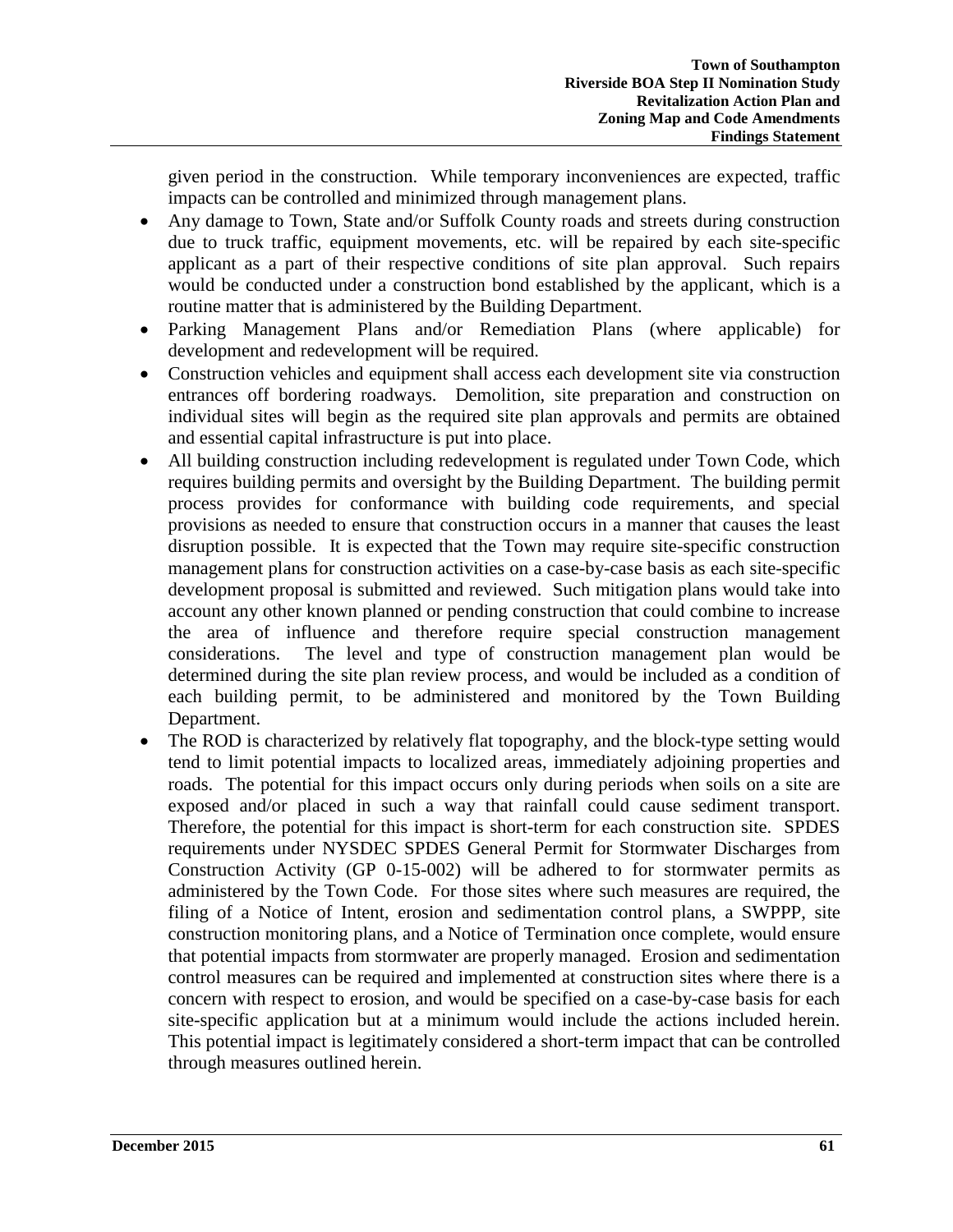- Potential fugitive dust would only be generated during hours when construction activity occurs, which, is regulated by the Town Code. As a result, potential for dust generation would only occur during these hours. The most appropriate management techniques involve use of water spray to control dust, and avoidance of dust-generating activities during periods of excessively high winds. This type of impact is limited in duration to the time when activities are conducted that could generate dust, and therefore is legitimately considered a short-term potential impact that can be managed.
- Once buildings are enclosed and interior work commences, the potential for such noise impacts at a given site would be reduced or eliminated. Consequently, this potential impact can be limited and managed through existing Town Code requirements and is considered a temporary impact.

(see also sections on Soils and Topography and Air Quality and Noise)

*Finding 15: No large scale impacts are anticipated from future construction activities based on the standards and policies outlined above which, based on the available information, mitigate impacts to the maximum extent practicable. Future site- and project-specific site plan reviews will provide opportunities to refine necessary mitigations contained in this document to further mitigate construction related impacts.* 

## **2.12 Alternatives**

SEQRA and its implementing regulations at 6 NYCRR Part  $617.9(b)(5)(iii)(v)$  require an examination of reasonable project alternatives that are consistent with the objectives and capabilities of the project sponsor. This phase of environmental review provides the context and framework for identifying, comparing and contrasting feasible project alternatives and plays a critical role in project planning and the identification of impacts and mitigation strategies. Alternatives investigations provide a broader foundation for informed decision-making by the Lead Agency and other involved agencies and can include a wide range of action or project modifications or permutations.

SEQRA specifically requires a comparative assessment of what it refers to as the "No Action alternative." The No Action alternative serves as the basis for characterizing and evaluating anticipated changes and the possible impacts and benefits that are likely to result in the reasonably foreseeable future in the absence of the proposed action or any other actions. Finally, SEQRA requires that the discussions and analyses of alternatives be conducted at a level of detail that is sufficient to allow for the comparison of project benefits and impacts by the Lead Agency and all involved decision-making entities. The Draft GEIS considered the following alternatives:

Alternative 1: No-Action Alternative 2: Development under Existing Zoning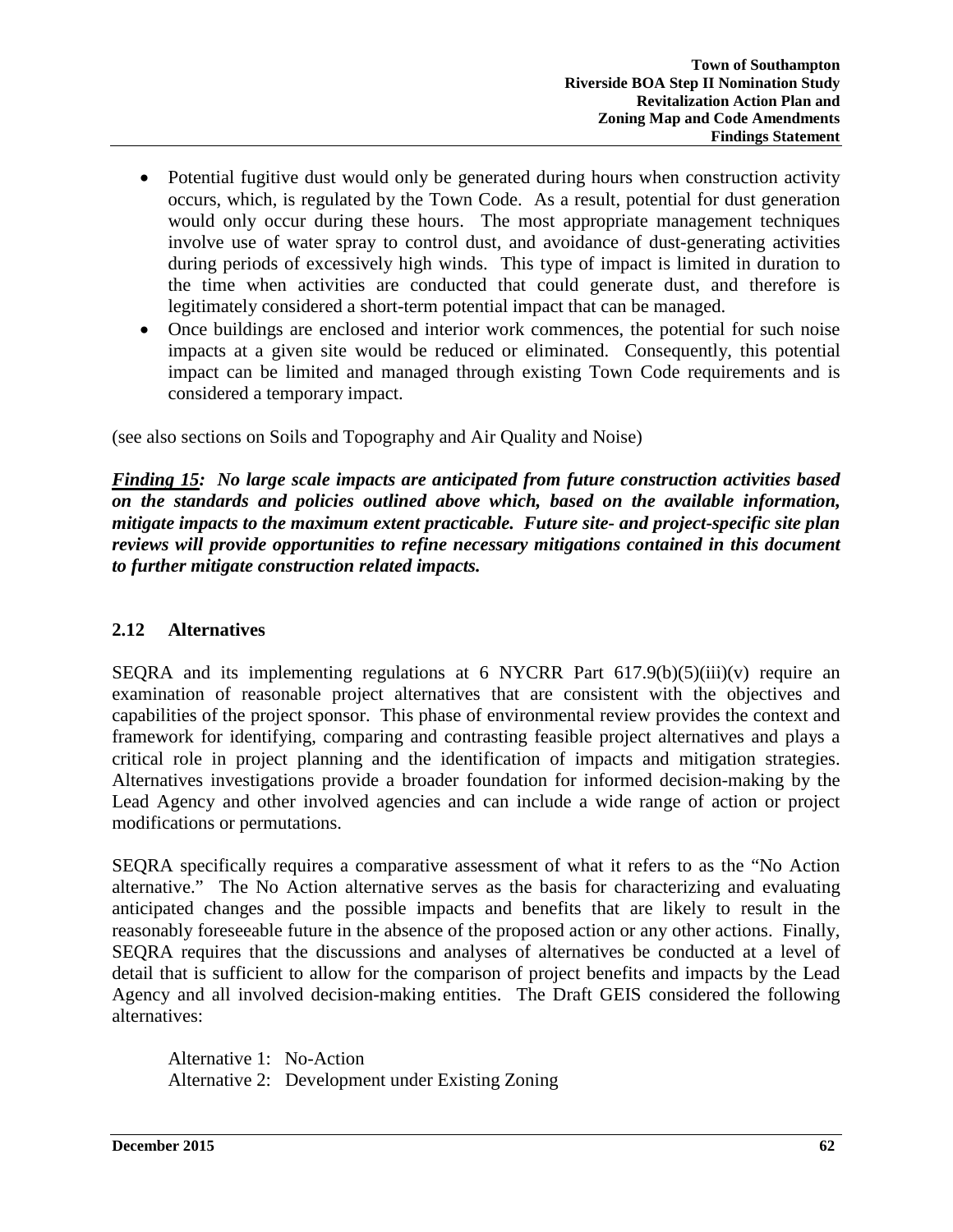Alternative 3: Sewage Treatment Plant Options

# 2.12.1 Alternative 1: No-Action

The No Action alternative assessed the potential conditions, impacts and benefits likely to occur if the Action is not adopted and effectuated. Current conditions, therefore, include existing land uses, zoning, development patterns and infrastructure that is currently in place. Under this scenario, current land use, environmental, social and economic conditions would be expected to remain the same and the potential impacts and many benefits of the Subject Action would not come to pass.

## *Impacts*

- The Town would not implement the recommendations of the BOA Study, RRAP, and ROD, nor fulfill the many goals of past and present land use planning studies and community visioning exercises.
- The pattern of haphazard and ineffective development that currently exists in Riverside would remain unchanged and development would be governed by conventional zoning rather than Form-Based zoning which is less suitable for achieving Town goals in this area.
- The No Action Alternative would do nothing to address any of the critically important social and economic problems that currently affect the Riverside community.
- The existing blight would remain and improvements in the visual quality of the built environment through the implementation of design standards would not occur.
- The existing condition would not provide the types and numbers of housing opportunities needed to serve the public, including studio, one- and two-bedroom rental apartments and affordable workforce housing for emergency responders, teachers, seniors, single moms and young adults that is necessary to promote sustainable growth, enhanced housing opportunities and community health.
- The status quo condition would not generate the many temporary construction jobs (work occurring over roughly a 10 year period) and subsequent full- and part-time employment opportunities anticipated as a result of the implementation of the ROD.
- New business development would not be promoted to the extent anticipated by the Subject Action and the type and level of mixed-use growth that is necessary to create a sustainable community and the renaissance of the Hamlet of Riverside would not occur.
- The existing condition would not provide the tax revenues that the Subject Action will to support and sustain efficient and effective community service delivery, although, there would be less demand for services.
- The existing cesspools and septic systems, which provide minimal treatment, especially on substandard sized redevelopment sites, would remain in use.
- The sites identified as raising "environmental concern" in the area that would be cleaned up under the Subject Action, would not be remediated and reclaimed to the extent likely under the Subject Action.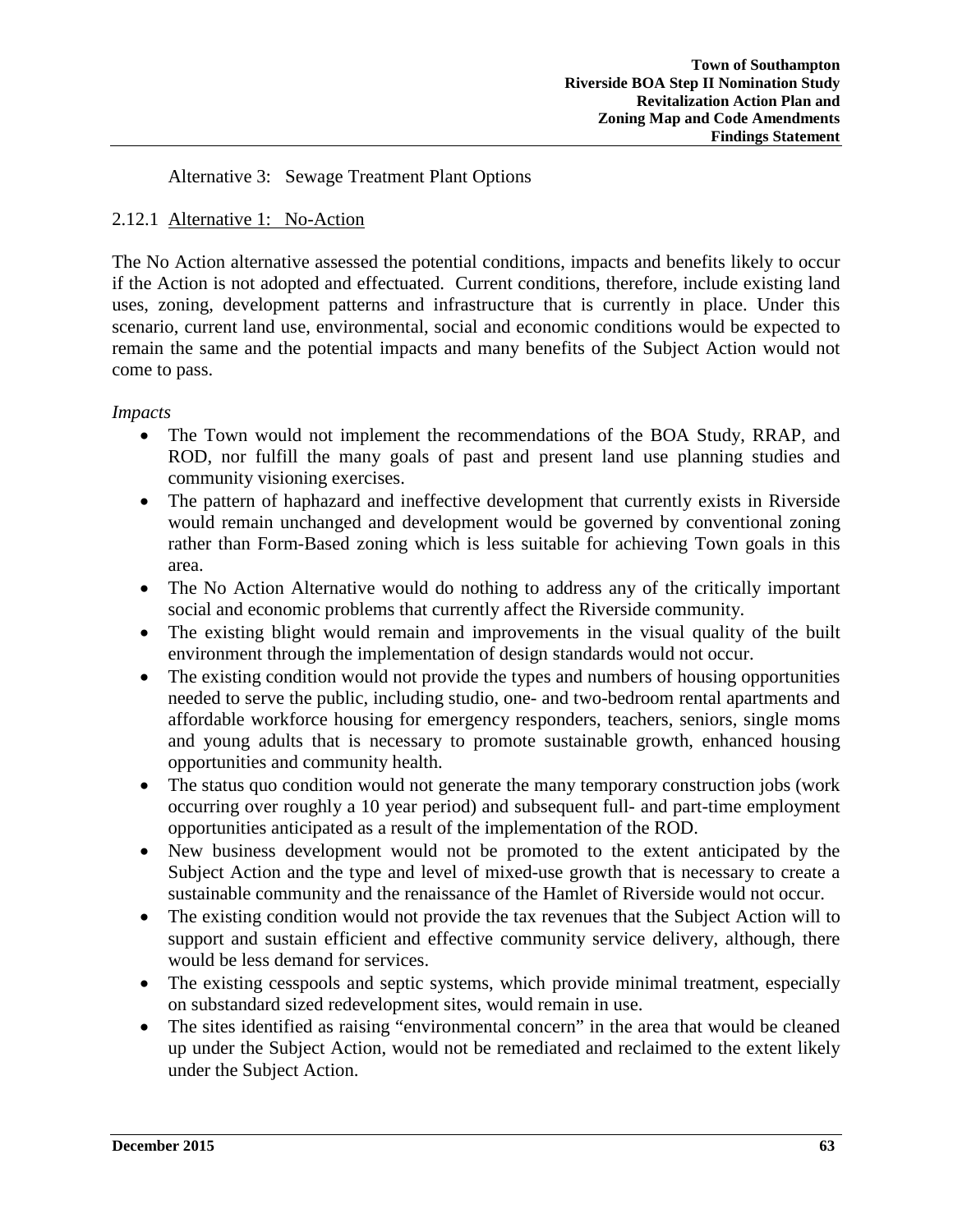- The area may not get the needed traffic improvements at the traffic circle and the enhanced street connectivity and pedestrian and bicycle friendly atmosphere envisioned by the Subject Action.
- Requirements for dedicated open spaces (plazas, courtyards, pocket parks, green areas, etc. envisioned by the ROD) on redevelopment sites would not be in place.
- The prospective regional hockey rink, which would fulfill regional demand for such facilities, would not be established.
- Standards for water conservation and energy conservation outlined in the Subject Action would not be implemented.
- There would be a total of \$10,331,037 less in tax revenues generated in the community.
- There would be a total of \$8,031,527 less in school revenues generated in the community.
- The opportunity for the community to come together to rebuild as it sees necessary would not be instituted.

## *Benefits*

- The No Action alternative would not increase traffic.
- The No Action alternative would not consume as much water (416,332 gpd less) or generate as much wastewater and stormwater as the Subject Action, Theoretical Development Scenario, and remaining development would.
- Additional clearing and disturbance to wildlife habitat would not be necessary.
- An additional 233 children would not be added to the public school system.
- Additional solid waste would not be generated.
- There would be 48.4 acres less impervious surface.
- 32.4 acres of woodlands would not be cleared.
- An additional 5.65 tons/day of solid waste would not be generated.

# 2.12.2 Alternative 2: Development under Existing Zoning

## *Impacts of Development under Existing Zoning*

The primary issue with Alternative 2 is that US Census data from 2000 through 2010 shows that population growth in Riverside was just 0.89 percent (i.e., less than one percent) indicating for all intents and purposes population stagnation. Empirical evidence, including the fact that most of the limited number of vacant developable lots in the ROD have remained vacant for extended periods of time, and the presence of numerous boarded up commercial and recreational structures in the Hamlet, support this notion of long-term stagnation from both a population and business growth perspective, and may in fact be considered to be in decline based on certain indicators. In fact, major reasons for the Subject Action are to reverse this long-term trend of vacant blighted buildings and the lack of business development and success, to provide greater opportunity for residents and more community self-sustainability. Based on the aforementioned, a more realistic projection of buildout in the absence of the Subject Action over the next ten years is the status quo or no growth /No Action alternative scenario considered above.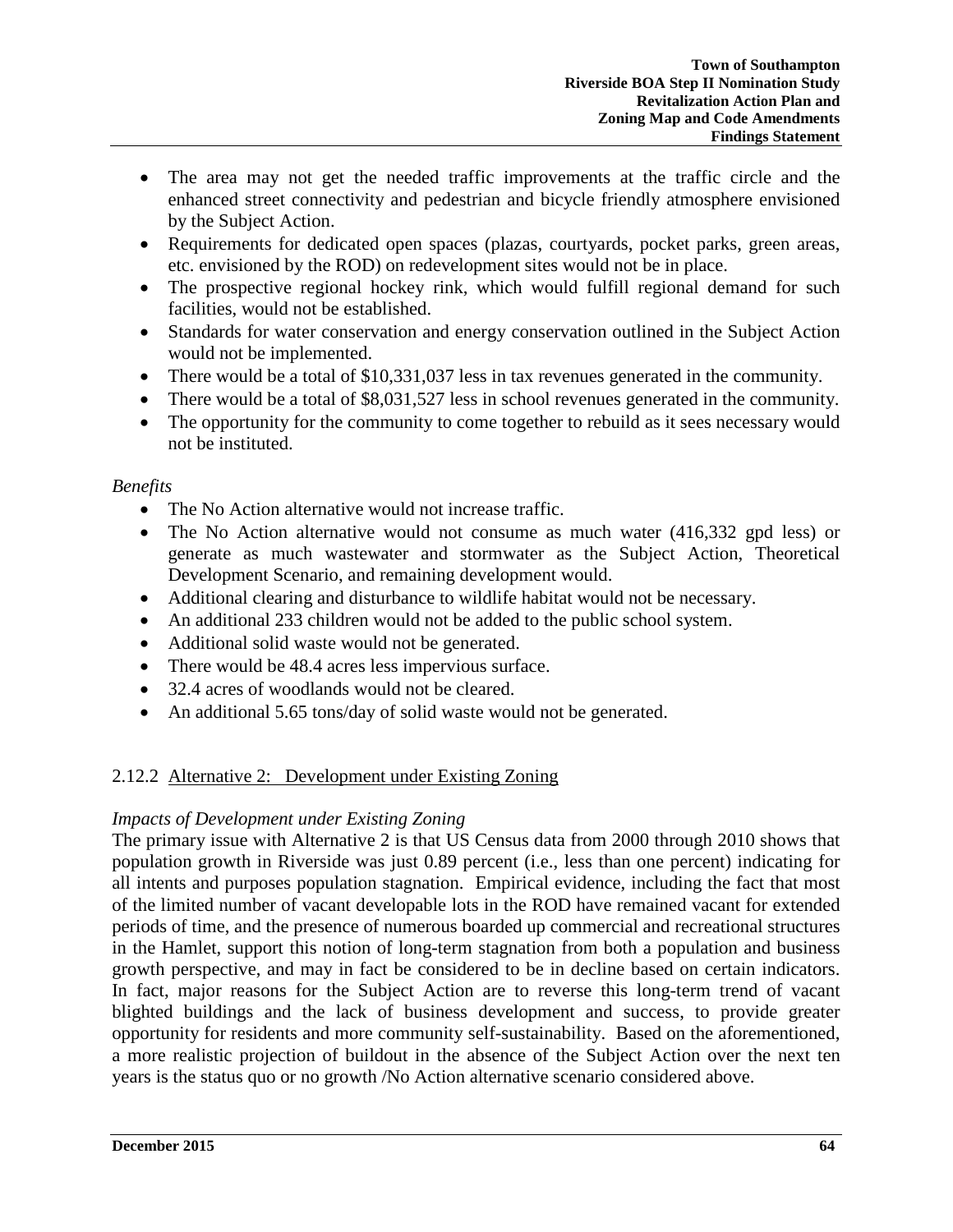# 2.12.3 Alternative 3: Sewage Treatment Plant Options

Alternative 3 involves the identification and evaluation of several new locations and one existing location for the collection, treatment and disposal of sewage generated under the Subject Action and Theoretical Development Scenario. Specifically, this alternative considered the best location(s) in or near the ROD to site one or more new STPs and associated leaching field(s) and/or possible connection to and expansion of a currently operating STP to ensure the level of treatment required to continue to protect human and natural environments under the Subject Action.

Any new STP locations must be capable of accommodating the projected 500,000 gpd of sewage projected for the Theoretical Development Scenario and comply with Suffolk County siting, design, operation, and applicable public health and environmental regulations. Similarly, an existing STP would have to have the capacity to accommodate the additional approximately 500,000 gpd or enough land and suitable environmental conditions to expand to meet this additional demand.

Alternative 3 of the DGEIS assumed development under the Subject Action but focused on the identification and preliminary assessment of potential STP sites. As a result, potential impacts and possible benefits were identified due to increased sewage generation, sewage collection needs, and treatment and disposal issues. Removal of existing antiquated cesspools and sanitary systems and replacement with an advanced sewage treatment facility has many benefits, including supporting economic growth and an expanded housing stock with new housing options, more tax ratable development to offset impacts on community service providers, new employment opportunities to serve an area with a very high unemployment rate, and others, while mitigating impacts to environmental resources to the extent possible.

## *Mitigation*

Additional study is warranted to determine the best location(s) to construct an STP and provide leaching area(s) to serve the Riverside community. The following actions shall be taken in determining the most suitable location for sewage disposal.

- Commission a detailed sewer feasibility study to identify which of the identified sites or combination of sites in the ROD is most suitable to serve the area assuming development under the ROD.
- Drill soil borings at potential sites to determine the suitability of soils for drainage, sewage absorption and identification of actual on-site depth to groundwater. Unsuitable soils must be removed and replaced with clean material of a texture that complies with SCDHS requirements and has suitable characteristics (i.e. soil texture) to provide the necessary level of permeability and percolation.
- Any development opting into the ROD must be connected to a tertiary sewage treatment facility which has an effluent concentration of no more than 6 mg/l of nitrogen or a concentration deemed suitable by the SCDHS Board of Review and SPDES permits.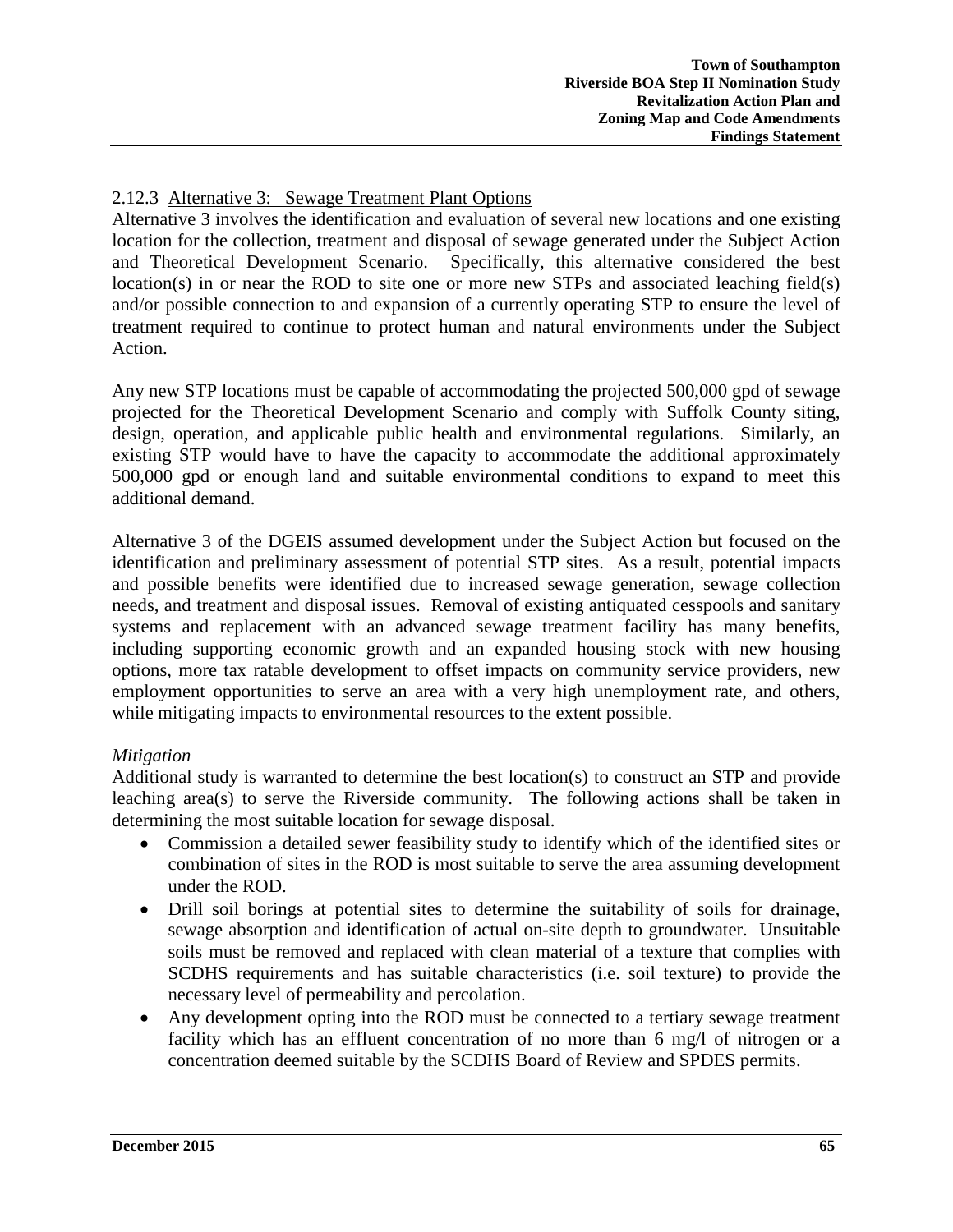- An area dedicated for construction of an STP should be approximately 120 feet by 120 feet to meet the anticipated design needs of the area or conform to the SCDHS Board of Review requirements if the SCDHS finds that a different size is appropriate.
- A minimum of two acres or the minimum required by the SCDHS Board of Review should be set aside for sewage leaching areas.
- The minimum depth to groundwater in leaching areas should be 14 feet or 12 feet with two feet of soil mounded at the surface to ensure adequate groundwater separation unless the SCDHS Board of Review, based on other information, allows or requires a different standard.
- Leaching pools must be a minimum of 150 feet from any private well or greater if required by SCDHS based on the depth of a well unless the SCDHS Board of Review finds another setback is appropriate or necessary. If the 150 foot setback cannot be met, the developer will have to provide public water connections to properties currently relying on private wells within the 150 foot setback, as required by SCDHS.
- Sewage leaching areas should not be located in areas with a 0-2 year groundwater time of travel of any public supply well. Based on the distances of existing public wellfields from the ROD and groundwater flow patterns, threats to public water supplies do not appear to be an issue. SCDHS and SCWA will further investigate this matter and provide input to verify conformance before any permits for STP construction are granted.
- Groundwater time of travel to receiving surface waters should be the maximum possible and leaching pools should be installed at locations that maximize this separation distance.
- A minimum two feet of separation must be maintained between the base of any leaching pool and the seasonally high groundwater table or a depth determined by the SCDHS Board of Review, if greater separation is deemed necessary.
- The leaching area must be a minimum of 100 feet from any surface waterbody or wetland unless the SCDHS Board of Review requires a lesser or greater separation distance. Leaching areas should be located away from wetlands and surface waters and comply with any permits that may be issued.
- Sewer mains must be a minimum of 50 feet from any surface water or well or as required by the SCDHS Board of Review.
- Discharge from the STP must comply with the thresholds and performance standards of a State-issued SPDES wastewater permit.
- Odor control technology shall be provided.
- Future facilities must be consistent with all other the SCDHS requirements except as may be modified by the SCDHS Board of Review.
- New sewage treatment facilities should be dedicated to the County and the County should operate and maintain the system(s), including making sure a trained STP professional is available 24/7 to respond to any plant operations and maintenance issues.

*Finding 16: Based on the review of Action Alternatives, and in consideration of social, economic, environmental, and other applicable considerations, the Proposed Action has been found to provide the best approach to achieving Town and community goals while avoiding or*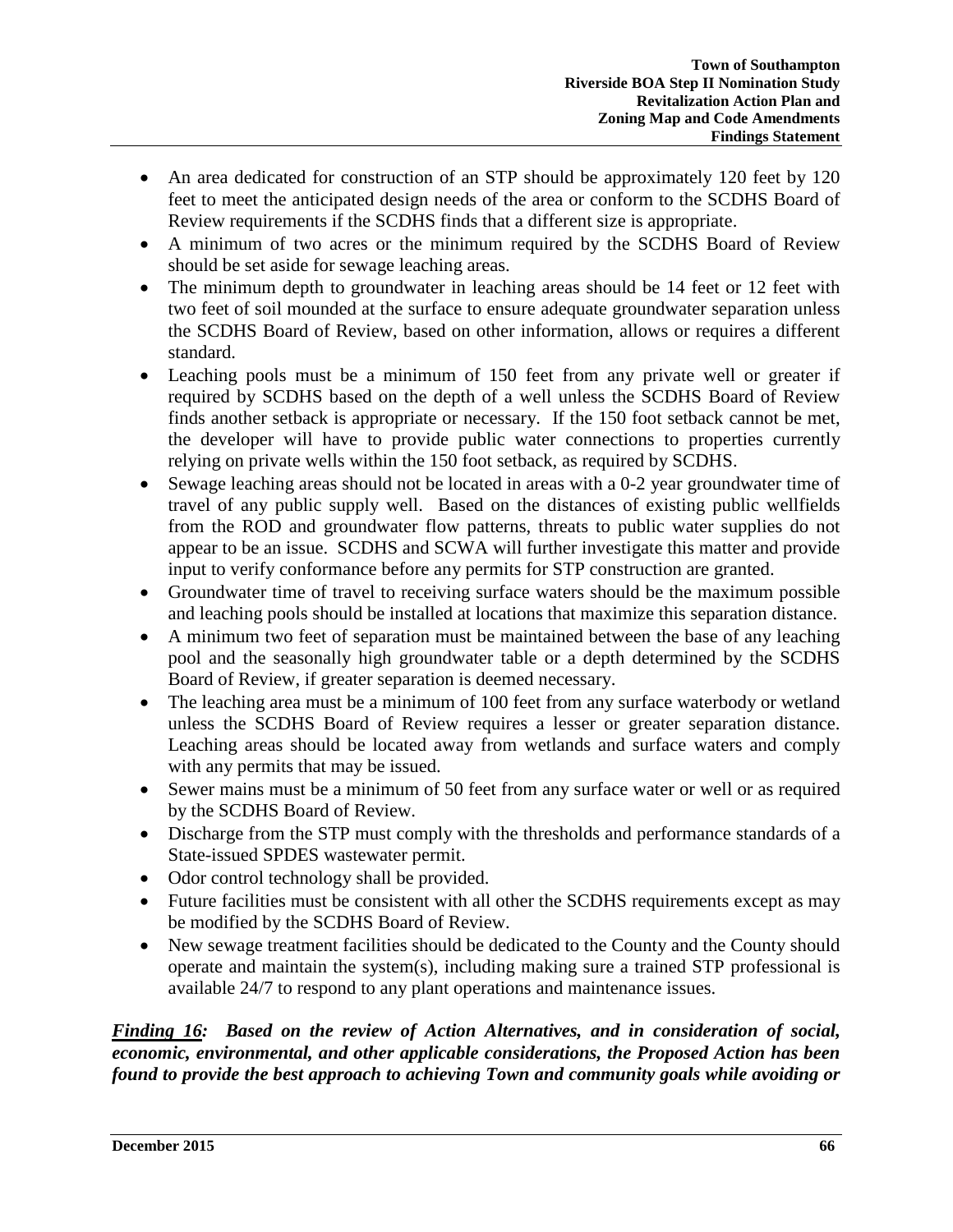*minimizing adverse environmental impacts to the maximum extent practicable, by incorporating as conditions to the decision those mitigation measures and safeguards that were identified as practicable.*

## **2.13 Future SEQRA Review**

Title 6, New York Code of Rules and Regulations ("6 NYCRR") Part 617.10(c), states "Generic EISs and their findings should set forth specific conditions or criteria under which future actions will be undertaken or approved, including requirements for any subsequent SEQR compliance. This may include thresholds and criteria for supplemental EISs to reflect significant impacts, such as site specific impacts, that were not adequately analyzed or addressed in the Generic EIS.

As indicated by SEQRA Part 617.10(d), "When a final Generic EIS has been filed under this part:

- (1) No further SEQR compliance is required if a subsequent proposed action will be carried out in conformance with the conditions and thresholds established for such actions in the Generic EIS or its findings statement;
- (2) An amended findings statement must be prepared if the subsequent proposed action was adequately addressed in the Generic EIS but was not addressed or was not adequately addressed in the findings statement for the Generic EIS;
- (3) A negative declaration must be prepared if a subsequent proposed action was not addressed or was not adequately addressed in the Generic EIS and the subsequent action will not result in any significant environmental impacts;
- (4) A supplement to the final Generic EIS must be prepared if the subsequent proposed action was not addressed or was not adequately addressed in the Generic EIS and the subsequent action may have one or more significant adverse environmental impacts."

All applications for new development projects in the ROD that are determined to constitute an Unlisted or Type I action under SEQRA will continue to be subject to SEQRA procedures and requirements. This means that all such projects and actions proposed under the ROD would be subject to individual approval processes and reviews, including Site Plan review, Findings Statement consistency review, and site- and project-specific impact review under SEQRA using an EAF or Supplemental Generic Environmental Impact Statement (SGEIS). Applications filed for review under ROD standards must conform to applicable thresholds, conditions, restrictions, standards and requirements identified by this Findings Statement. Projects filed without optingin to the ROD shall be subject to SEQRA review and will not have the benefit of the qualified status of the Subject Action. Such projects shall consider the Findings and full analysis of the Subject Action in its review prior to the Town completing the SEQRA process. Adherence to this procedure will ensure that all future development in the ROD complies with SEQRA, and conforms to established land use controls, minimizes potential adverse environmental impacts, and provides consistency with established Town goals and policies as outlined in the RRAP, Town's Comprehensive Plan Update and other applicable adopted plans.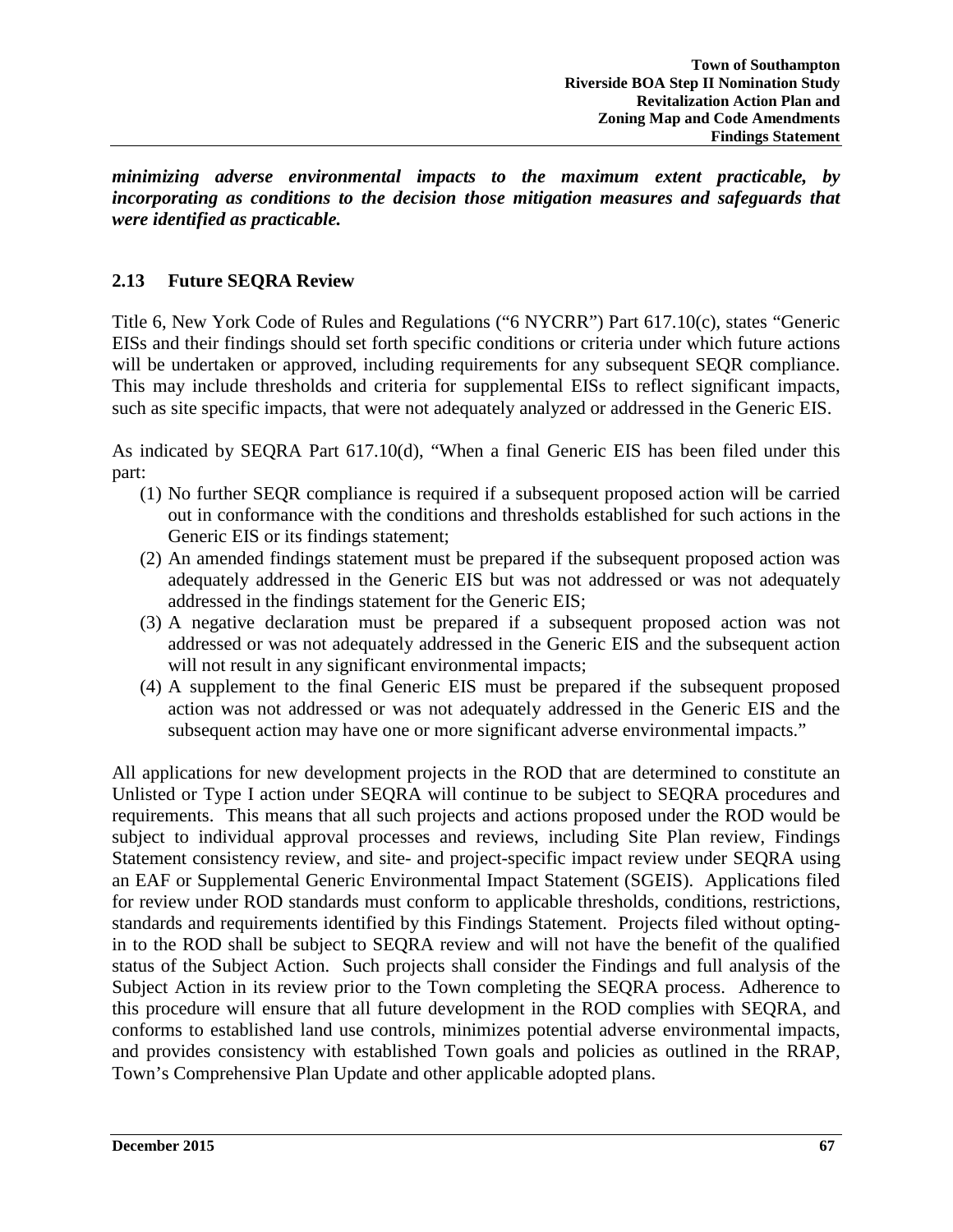# **3.0 CONCLUSION**

The preceding analyses and conditions establish thresholds, standards and requirements for supplementary impact assessments and mitigation measures for future development under the Action. Each site-specific development application or action that involves development in accordance with the ROD that is identified as an Unlisted or Type I action pursuant to SEQRA shall be subsequently reviewed for consistency with this Findings Statement and the regulations implementing SEQRA (6 NYCRR Part 617) in order to evaluate possible site-specific impacts and the need for further environmental review through the preparation of an Environmental Assessment Form (EAF). Plan preparation and site- and project-specific reviews shall be guided by the thresholds, standards, and requirements identified in this Finding Statement and any significant adverse environmental impacts that are identified shall be further investigated through the preparation of EAFs Part 1, Part 2 and if warranted, Part 3 (or in lieu of an EAF, an SGEIS shall be submitted) which shall lead to the adoption of a Negative Declaration, Conditional Negative Declaration or Positive Declaration. Should a Positive Declaration be issued and an SGEIS was not submitted in lieu of an EAF, an SGEIS shall be prepared in accordance with SEQRA, and all potential significant impacts that are identified are to be mitigated to the maximum extent practicable, with consideration of and balance with social and economic factors, as required by SEQRA.

If, during future site- and project-specific development reviews under the proposed ROD, one or more of the following thresholds is met, additional site-specific review including technical studies and/or a Supplemental EIS and amended Findings Statement may be required.

- potential significant adverse environmental impacts are identified that were not previously or adequately analyzed as part of this SEQRA review;
- the project sponsor proposes project changes which may result in one or more significant adverse environmental impacts not addressed in the original Generic EIS;
- the lead agency discovers new information, not previously available, concerning significant adverse impacts;
- a change in circumstances arises which may result in a significant adverse environmental impact(s); or
- site-specific or project-specific analysis of potential significant adverse environmental impact(s) is needed for actions following a Generic EIS.

The information submitted with the application for each such future project shall be used by the entity having jurisdiction as the basis for this determination.

Based on the Town Board's review of the subject GEIS and consideration of comments received during the public review process, the Town Board concludes that identified impacts have been avoided or mitigated to the maximum extent possible and that the long‐term benefits of the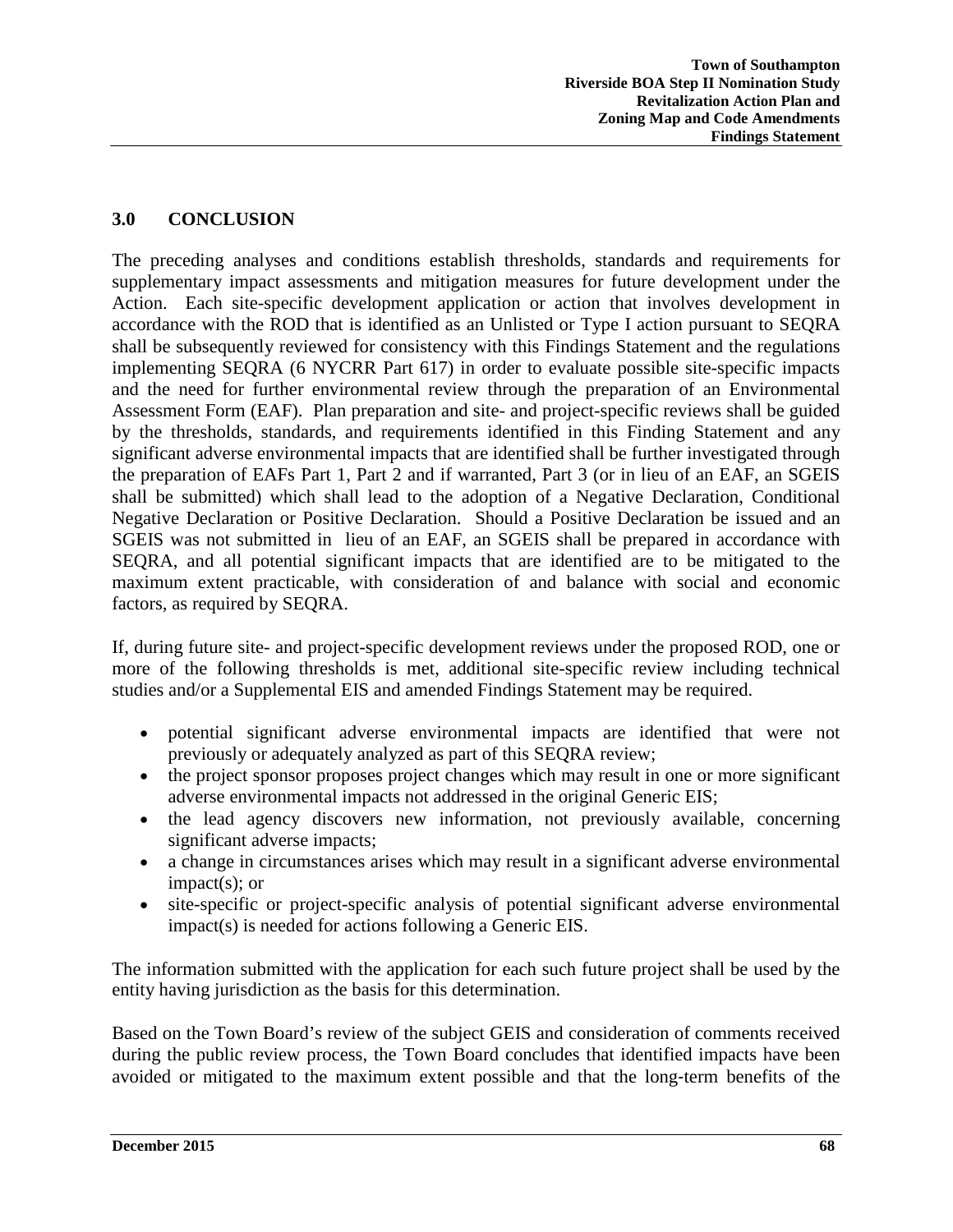Action, including social, economic and other essential considerations outweigh any residual individual or cumulative impacts that were identified. In fact, the Subject Action is one that is necessary, and is expected to have a pronounced beneficial effect on the Riverside community. The mitigations identified for the Subject Action avoid or minimize adverse environmental impacts to the maximum extent practicable, while the Action meets the spirit and overall objectives of the Town of Southampton and Hamlet of Riverside's long-term planning efforts and vision for the future as documented by the RRAP, GEIS, and numerous previous studies prepared by the Town, County, land developers, and various planning and environmental professionals including the 1999 Comprehensive Plan Update ("Southampton Tomorrow"); 2004 Flanders/Riverside/ Northampton Revitalization Study; 2006 Riverside Blight Study; 2008 Riverside Hamlet Plan; 2009 Riverside Urban Renewal Plan; 2011 Suffolk County Comprehensive Plan 2035; 2013 Flanders Riverside Corridor Sewering Feasibility Study; ongoing SCDPW traffic circle improvements planning and design).

The Lead Agency, as required by SEQRA, evaluated and compared and contrasted the Subject Action to the requisite "No Action Alternative" ("Alternative 1"), a "Development under Existing Zoning Alternative" ("Alternative 2"), and explored an "Available Sewage Treatment Plant Options Alternative" ("Alternative 3"). Based on these investigations, it was determined that in the absence of the Zoning Amendments, the Riverside community would not receive the critical mass and essential community needs and benefits anticipated by the type, design and level of development, redevelopment and revitalization envisioned by the BOA Study, RRAP, ROD and previous land use, zoning and infrastructure studies. Based on the information and findings contained in this Findings Statement and in the DGEIS and FGEIS, a "Positive Finding," indicating that the Subject Action can be approved, is recommended.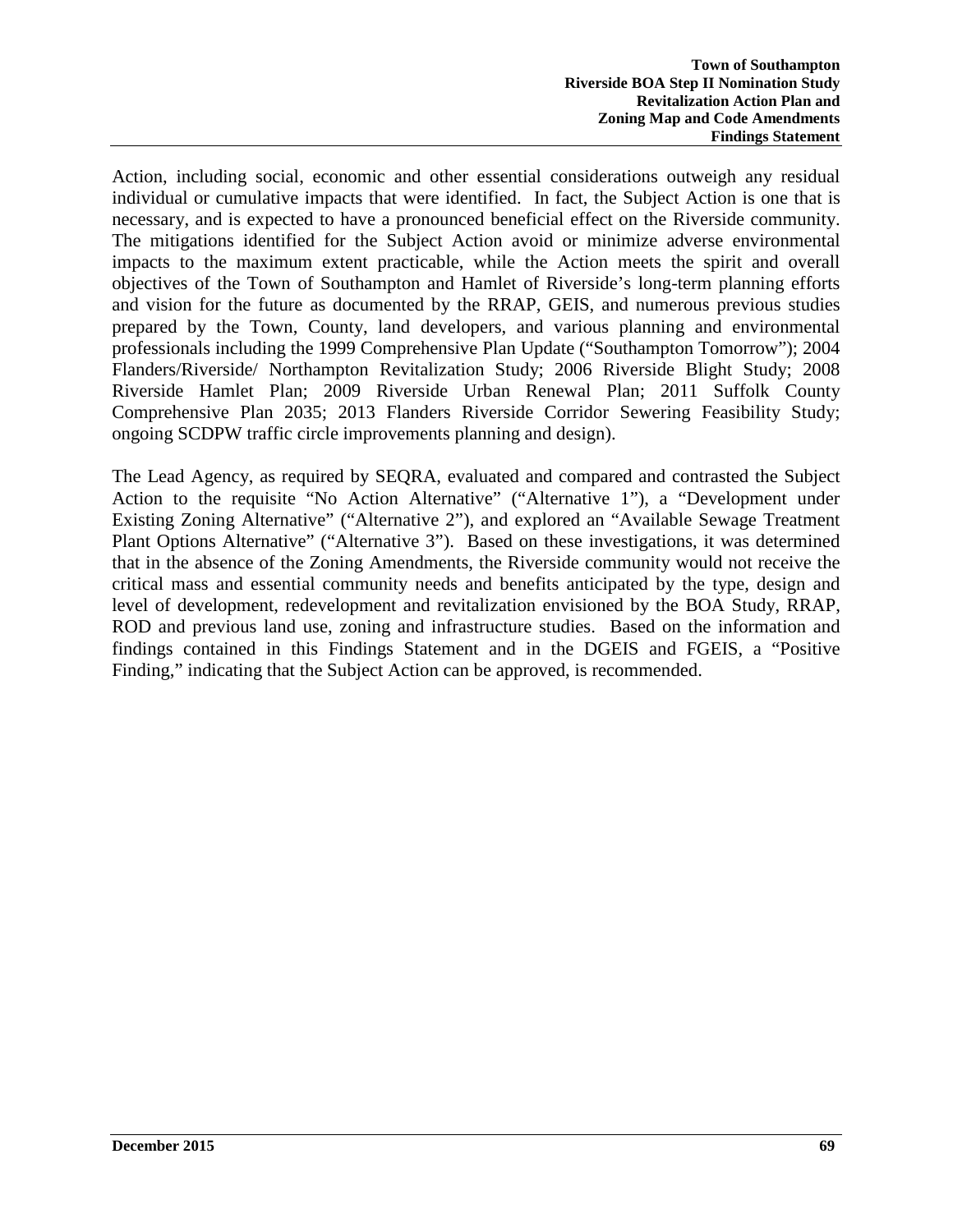# **State Environmental Quality Review Act FINDINGS STATEMENT SIGNATURE PAGE**

#### **Certification to Approve/Undertake**

Having considered the Draft and Final Generic Environmental Impact Statements for the Subject Action and having considered the preceding written facts and conclusions relied upon to meet the requirements of 6 NYCRR Part 617.11, this Statement of Findings certifies that the Southampton Town Board as Lead Agency in the subject matter has:

- 1. considered the relevant environmental impacts, facts and conclusions disclosed in the SEQRA documents;
- 2. weighed and balanced relevant environmental impacts with social, economic and other considerations;
- 3. provided a rationale for the agency's decision;
- 4. met the requirements of 6 NYCRR Part 617; and
- 5. found that consistent with social, economic and other essential considerations from among the reasonable alternatives available, the Subject Action is the one that avoids or minimizes adverse environmental impacts to the maximum extent practicable, and that adverse impacts will be avoided or minimized to the maximum extent practicable by incorporating as conditions to the decision those mitigation measures and safeguards that were identified as practicable.

By the Town Board of the Town of Southampton,

Signature of Responsible Official

\_\_\_\_\_\_\_\_\_\_\_\_\_\_\_\_\_\_\_\_\_\_\_\_\_\_\_\_\_\_

\_\_\_\_\_\_\_\_\_\_\_\_\_\_\_\_\_\_\_\_\_\_\_\_\_\_\_\_\_\_ Name of Responsible Official

Title of Responsible Official

\_\_\_\_\_\_\_\_\_\_\_\_\_\_\_\_\_\_\_\_\_\_\_\_\_\_\_\_\_

\_\_\_\_\_\_\_\_\_\_\_\_\_\_\_\_\_\_\_\_\_\_\_\_\_\_\_\_

Date

Copies of this Findings Statement have been filed with: Lead Agency Involved Agencies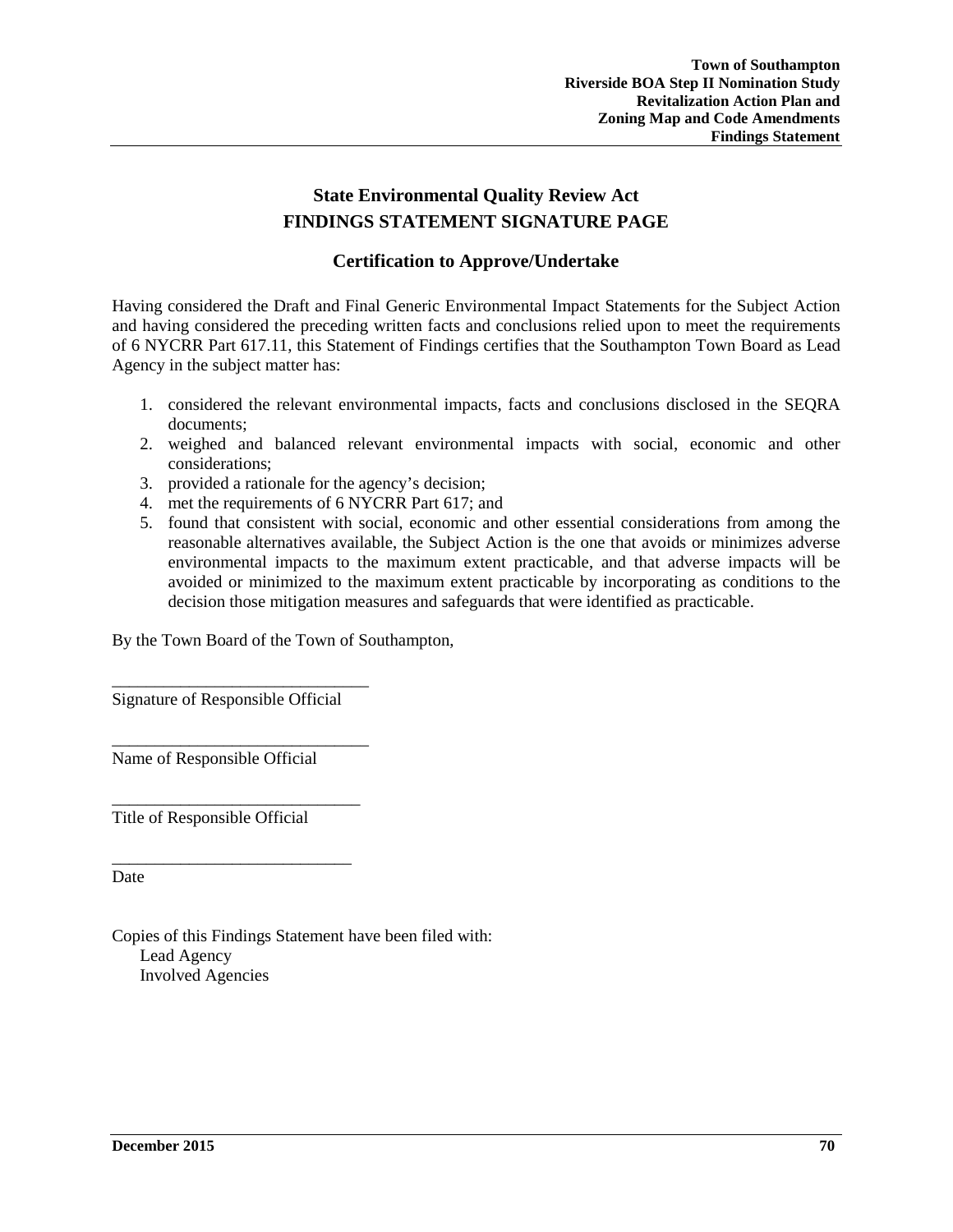# **Attachment 1**

# **Riverside Overlay District Summary of Code Changes**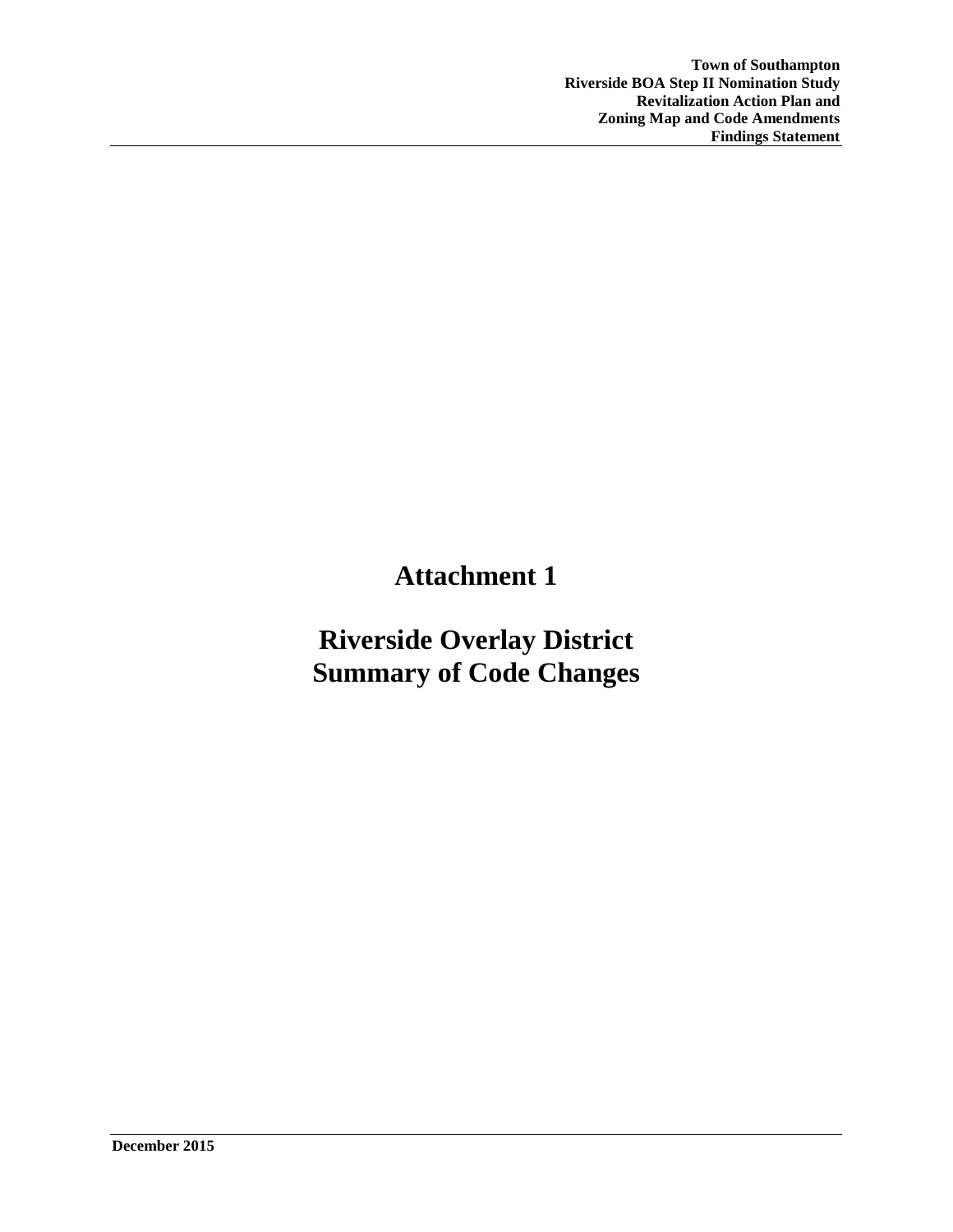#### *ROD CODE CHANGES*

In addition to changes of the code submitted to the Town with the Final Generic Environmental Impact Statement, the following outlines the additional changes have been made to the draft ROD since December 8, 2015.

- Revisions largely consisting of typographic edits and renumbering of Sections where the numbering was either out of order or the numbering system was incorrectly used were made.
- Townhome was added to Table of Permitted Uses, as it was hidden in the table but analyzed by the FEIS.

Other changes which were requested by the Planning Department:

#### *1. SECTION 330-402 APPLICABILITY*

o The provisions of this Riverside Overlay District shall not be utilized or available until such time thatas a proposed development project can be serviced by a community Wastewater Treatment Facility is provided to service such lands or developments

#### *2. SECTION 330-403 DEFINITIONS*

#### **GRANNY FLATS**

Defined the A studio or one bedroom dwelling unit established in conjunction with and clearly subordinateaccessory to the single-family detached dwelling (one-family dwelling, detached)primary use of a single family occupied by a member(s) of the same household, whether as a part of the same structure as the primary dwelling unit or a detached dwelling unit on the same lotin an attached or detached building, and shall not be counted as an additional dwelling for the purposes of calculating permitted residential zoning density and complying with the standards outlined in Article IIA, with the exception of Section 330-11.2(F) and (H).

#### *3. SECTION 330-410 TABLE OF PRINCIPAL USES*

|                 |              |  | RO-1 RO-2 RO-3 RO-4 RO-5 RO-6 RO-7 |  |
|-----------------|--------------|--|------------------------------------|--|
| Granny-Flat**** |              |  | X XP XP XP P xP X                  |  |
| Townhome        | $\mathbf{p}$ |  | p p x p                            |  |

\*\*\*\* Only permitted as an accessoryaddition to existing single family home

#### *4. SECTION 330-410 DEVELOPMENT STANDARDS FOR RO-1, RO-2, RO-3, RO-4, RO-5, RO-6,*

- RO-3 1 stories min, 22.5 stories and 35' max
- RIB1 3.5 stories and 4540' max
- RIB2 4 stories and 5045' max
	- o In RO3, RO4, RO6 Eliminated 1 story minimum from RO5 and added 16 feet Streetwall Height minimum (when a minimum of 1 story is built the minimum street wall height of 16 feet)
	- o Add note: All setbacks in RO-5 shall comply with the setbacks prescribed by the underlying zoning

#### *5. 411.E.(4) PRIVATE FRONTAGE STANDARDS*

- o Reordered to place Court Frontage after Stoop Frontage to match Table of Frontage Standards
- o Renamed the Frontage "ForeCourt Frontage" to match the Table of Frontage Standards